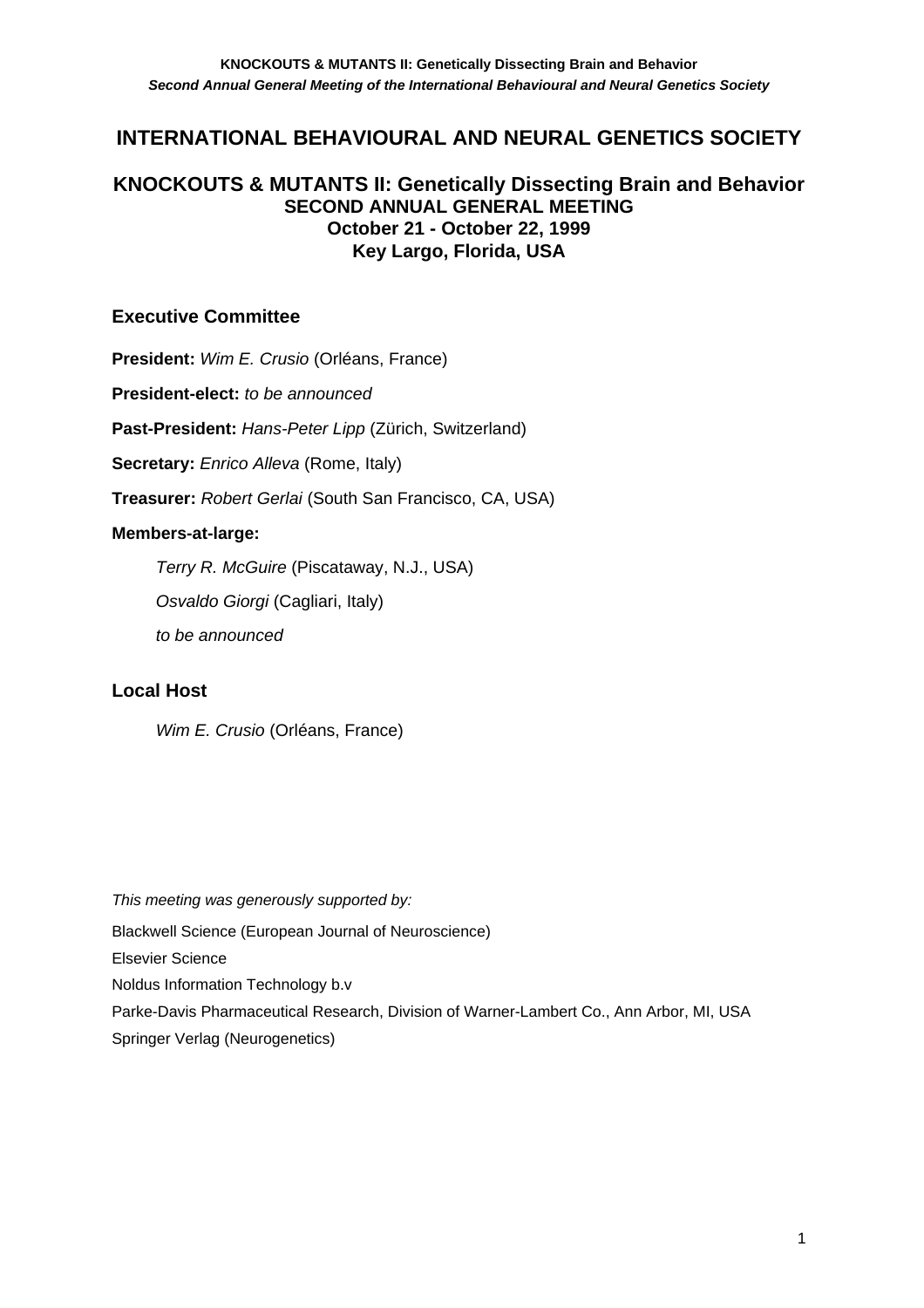# **Program**

**Wednesday, October 20, 1999** 

#### **6.00-8.00 pm Registration and Welcome Reception** (Poolside)

# **Thursday, October 21, 1999**

7.00 am-5.30 pm Registration

*8.00-8.30 am Opening session* 

*8.30-9.30 am NEUROGENETICS Lecture. S. Tonegawa (Cambridge, MA, USA). Studies on learning and memory, and activity-dependent development of the visual system with genetically engineered mice.* 

*9.30-10.30 am Contributed paper session. Phenotypical analysis of induced mutations. Chair: Douglas Wahlsten (Edmonton, Alberta, Canada)* 

9.30-9.45 am D. Moechars, I. DeWachter, E. Godaux., B. Cordell. and F. Van Leuven (Beerse, Belgium). Early phenotypic changes in transgenic mice that overexpress different mutants of amyloid precursor protein in brain.

9.45-10.00 am K.E. Browman, J.C. Crabbe and T.J. Phillips (Portland, OR, USA). Behavioral sensitization to the locomotor stimulant effects of ethanol and morphine in 5-HT1B knockout and wild-type mice.

10.00-10.15 am G.A. Carlson, S.K. Turner, D. Peterson, and J. Gilchrist (Great Falls, MT, USA). Application of chemical mutagenesis to dissecting neurodegenerative disease pathways.

10.15-10.30 am E.N. Pothos (New York, NY, USA). Regulation of monoamine quantal size by the neuronal vesicular transporter VMAT2.

#### **10.30-11.00 am Coffee Break**

*11.00-12.30 am Symposium. Suicidal behaviour and genetic polymorphisms of the 5HTT gene. Chair: Philip Gorwood (Colombes, France)* 

11.00-11.30 am P. Gorwood, P. Batel, J. Ades, M. Hamon, and C. Boni (Colombes, France). Serotonin transporter gene polymorphisms, alcoholism and suicidal behaviour.

11.30-12.00 am E. Duaux, J.L. Laplanche , P. Gorwood , M.C. Bourdel, J.M. Launay, and M.F. Poirier (Paris, France). Role of the serotonin transporter promoter polymorphismin opiate dependence and suicide attempts.

12.00-12.30 am F. Bellivier, A Szöke, C. Henry, J. Lacoste, C. Bottos, M. Nosten-Bertrand, P. Hardy, R. Rouillon, J.M. Launay, J.L. Laplanche, and M. Leboyer (Creteil, France). Association between serotonin transporter gene polymorphisms and suicidal behavior in patients with affective disorders.

#### **12.30-2.00 pm Lunch break**

*2.00-3.00 pm Poster Session I* 

- 1/ J.P. Allen, N.J. Clarke, S. Topps, M.I. Jowett, P.P.A. Humphrey, and P.C. Emson (Cambridge, UK). Analysis of somatostatin receptor 2 (*sstr2*) gene expression in *sstr2* knockout/*lacz* knockin mice.
- 2/ V.J. Bolivar, D. Pierce, and A. Messer (Albany, NY, USA). The development of behavioral abnormalities in Huntington's disease (HD) transgenic mice.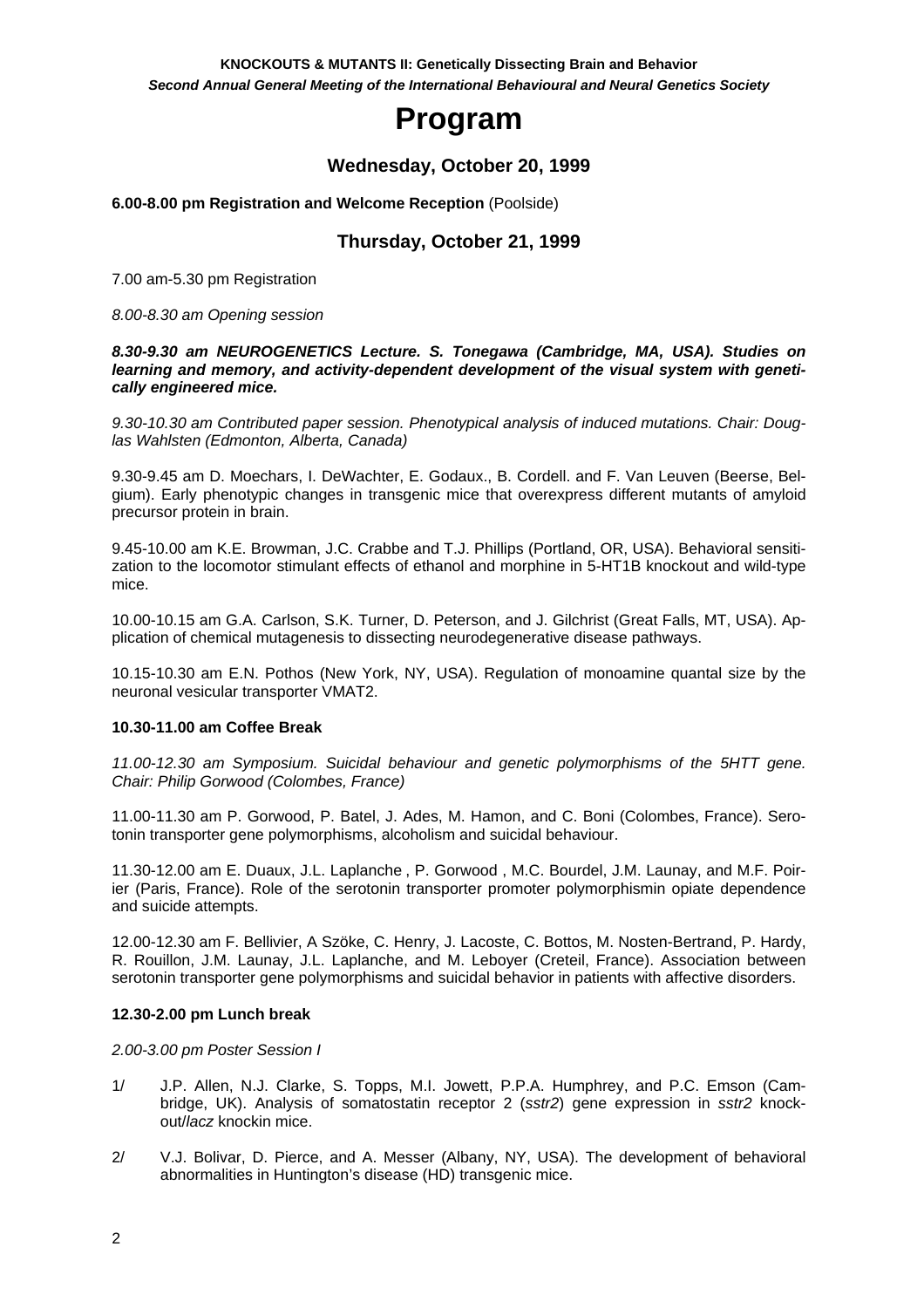#### **KNOCKOUTS & MUTANTS II: Genetically Dissecting Brain and Behavior**

## *Second Annual General Meeting of the International Behavioural and Neural Genetics Society*

- 3/ B.J. Caldarone and M.R. Picciotto (New Haven, CT, USA). Role of high affinity nicotinic receptors in learned helplessness behavior.
- 4/ S. Chiavegatto, T.M. Dawson, V.L. Dawson and R.J. Nelson (Baltimore, MD, USA). Serotonin is involved in the aggressive behavior of male nNOs null mice.
- 5/ F. Cirulli, C. Rondinini, A. Venerosi, G. Calamandrei, and E Alleva (Rome, Italy). Prenatal administration of 3'-azido-3'-deoxythymidine (AZT) affects adult intermale aggressive behaviour in mice.
- 6/ M.N. Cook, E.A. Vonnegut, V.J. Bolivar, and L. Flaherty (Albany, NY, USA). Are knockout and transgenic mice really telling us what we want to know about behavior?
- 7/ M. Dierssen, X Altafaj, J. Guimerà, X. Estivill, and C. Fillat (Barcelona, Spain). Transgenic mice overexpressing the rat *minibrain* gene (*Dyrk1a)*: implications for Down syndrome.
- 8/ C.L. Dockstader, M. Rubinstein, D.K. Grandy, M.J. Low, and D. van der Kooy (Toronto, Ontario, Canada). The D2 receptor, but not the D1 receptor, is critical in mediating opiate motivation when mice are opiate-dependent and in withdrawal.
- 9/ J.C. Fentress (Dalhousie, Nova Scotia, Canada). Tracing behavioral phenotypes in neurological mutant mice.
- 10/ R. A. Hensbroek, A. Kamal, M. Verhage, and B.M. Spruijt (Utrecht, The Netherlands). Impaired synaptic function results in hyperactive behaviour but not cognitive dysfunction in gene dose mutant mice for the neuronal protein munc18-1.
- 11/ Holmes, J.G. Hohmann, R.A. Steiner, and J.N. Crawley (Bethesda, MD, USA). Behavioral phenotype of transgenic mice with overexpression of the neuropeptide galanin.
- 12/ Janus, A.M. Chishti, D. Westaway, and P. St. George-Hyslop (Toronto, Ontario, Canada). Familial Alzheimer disease mutations in the presenilin 1 gene disrupt the rate of acquisition of spatial information.
- 13/ M.A. Joiner and L.C. Griffith (Iowa City, IA, USA). Anatomical localization of the CaM kinase II requirement for learning and memory in the courtship conditioning assay in D*rosophila*.
- 14/ Sarah L King, M.B. Kelz, C. Steffen, J. Chen, E.J. Nestler and M.R. Picciotto (New Haven, CT, USA). Trigenic mice with spatially and temporally restricted expression of high affinity nicotinic acetylcholine receptors.
- 15/ Benoît Martin, Patricia Zerr, and John P. Adelman (Orléans, France). The murine *Bis1* seizure gene and the *Kcnab2* gene encoding the ß2-subunit of K<sup>+</sup> channel are different.

#### *3.00-4.00 pm Plenary lecture. R. Rose (Bloomington, IN, USA). Behavior-genetics of use and abuse of alcohol.*

#### **4.00-4.30 pm Coffee Break**

*4.30-6.00 pm Symposium. Schizophrenia: Flies, Mice, and Man. Chair: Wim E. Crusio (Orléans, France)* 

4.30-5.00 pm M. Karayiorgou (New York, NY, USA). COMT- and PRODH-deficient mice as models for genes predisposing to psychiatric disorders.

5.00-5.30 pm S. Leonard, K. Stevens, P. Bickford, L. Adler, R. Freedman (Denver, CO, USA). Use of rodent models of an auditory gating deficit for identification of candidate genes in schizophrenia.

5.30-6.00 pm R. Paylor (Houston, TX, USA). Mouse genetic models for sensorimotor gating deficits.

*6.00-7.00 pm IBANGS Business Meeting (Members only)* 

# *7.30-10.00 pm Caribbean Buffet (Beach)*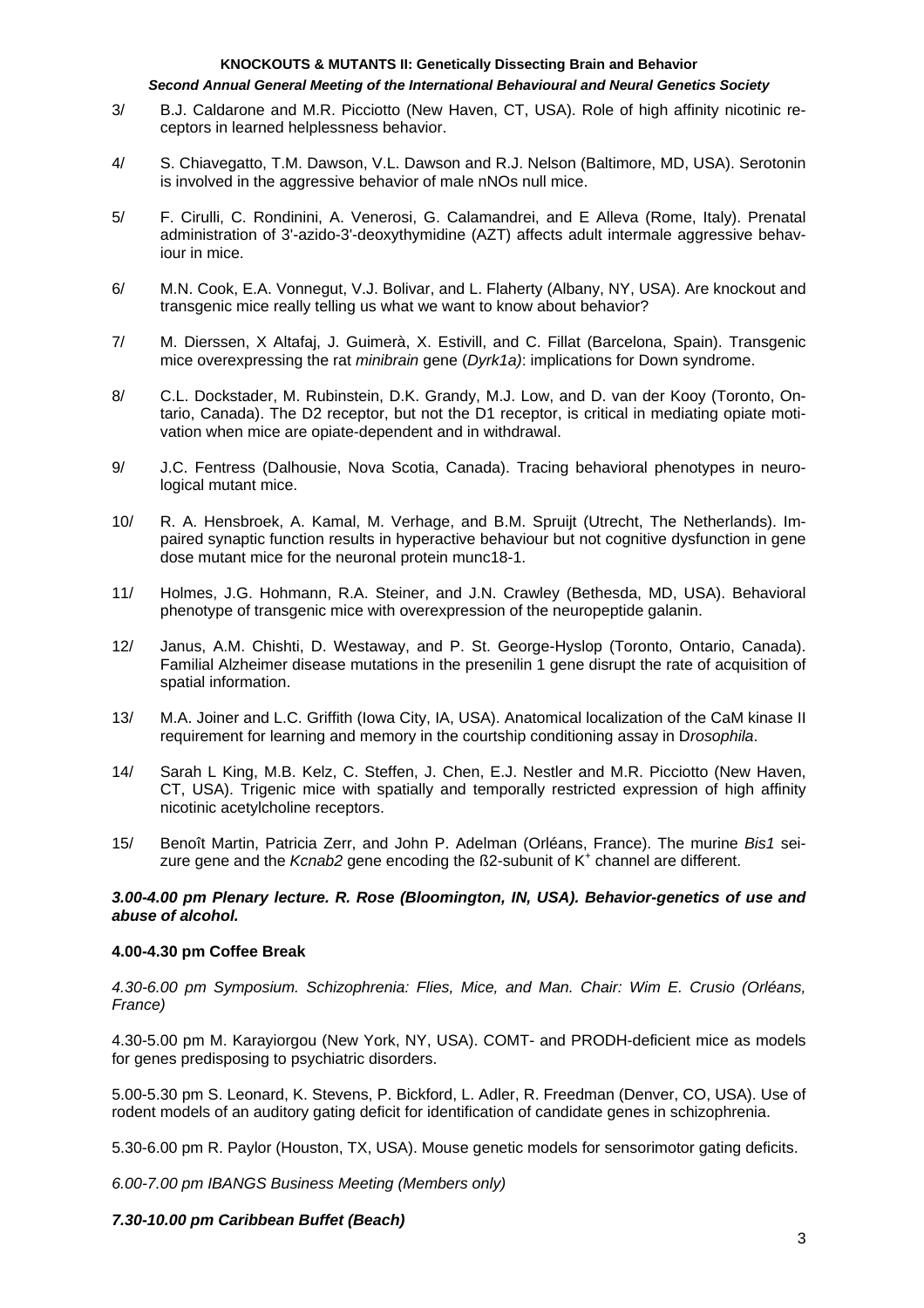# **Friday, October 22, 1999**

8.00 am-5.30 pm Registration

#### *8.00-9.00 Plenary Lecture. T. Tully (Cold Spring Harbor, NY, USA). Genetic basis of memory.*

*9.00-10.00 am Contributed paper session. Learning and Memory. Chair: Leonard Meltzer (Ann Arbor, MI, USA)* 

9.00-9.15 am H.-P. Lipp, W.E. Crusio, and D.P. Wolfer (Zürich, Switzerland). Simple experimental solutions to the genetic background and flanking gene problems.

9.15-9.30 am R. Gerlai, D. Choi-Lundberg, L. Powell-Braxton, and H.S. Phillips (South San Francisco, CA, USA). GDNF heterozygous mutant mice in two genetic backgrounds exhibit spatial task specific cognitive deficits in the water maze.

9.30-9.45 am C.E.E.M. Van der Zee, C. Jost, F. Oerlemans, M. Verheij, B. Wieringa, and A. Cools (Nijmegen, The Netherlands). Impaired learning behavior and hyperactivity observed in Brain Creatine Kinase (BCK)-deficient mice is emphasized in double mutants (BCK/UbCK-deficient) and in aged BCK-deficient mice.

9.45-10.00 am S. Baron and L. Meltzer (Ann Arbor, MI, USA). Response acquisition: a rapid comparison of learning between mouse strains.

#### **10.00-10.30 am Coffee Break**

*10.30-12.00 am Round Table "Solutions for the genetic background problem in KO and transgenic mice". Chair: Hans-Peter Lipp (Zurich, Switzerland).* 

Participants: W.E. Crusio (Orléans, France), R.T. Gerlai (South San Francisco, CA, USA), and D.P. Wolfer (Zurich, Switzerland).

*12.00-12.30 Presentation by Noldus Information Technology b.v* 

#### **12.30-2.00 pm Lunch break**

*2.00-3.00 pm Poster Session II* 

- 16/ Tsuyoshi Miyakawa and Jacqueline N. Crawley (Bethesda, MD, USA). Image analysis software for behavioral phenotyping of mutant mice.
- 17/ J.J. Pancrazio, G.M. Grant, C.L. Wilson, D.A. Stenger, J.D. Andreadis, G.D. Ritchie, M.Y.V. Bekkedal, and J. Rossi III (Wright-Patterson AFB, OH, USA). Gene expression variability in cortical neurons: implications for genomic in vitro prediction of neurobehavioral compromise.
- 18/ F. Petty, G.L. Kramer, and M.L. Kram (Dallas, TX, USA). Learned helplessness and dopamine receptors.
- 19/ I.I. Poletaeva, L. De Acetis, L. Ricceri, M.G. Pleskacheva, N. Markina, A.L. Vyssotski, D.P. Wolfer, E. Alleva, and H.-P Lipp (Moscow, Russia). Intermale aggression and hippocampal mossy fibers in naturally selected mice.
- 20/ I.Y. Ponomarev and J.C. Crabbe (Portland, OR, USA). Genetic associations between chronic ethanol withdrawal severity and acoustic startle parameters in WSP and WSR mice.
- 21/ F.O. Risinger (Portland, OR, USA). Quantitative Trait Loci for acute behavioral sensitivity to Paraoxon.
- 22/ L Rondi-Reig, M Libbey, H Eichenbaum, and S Tonegawa (Cambridge, MA, USA). CA1 LTP: a synaptic mechanism of memory flexibility?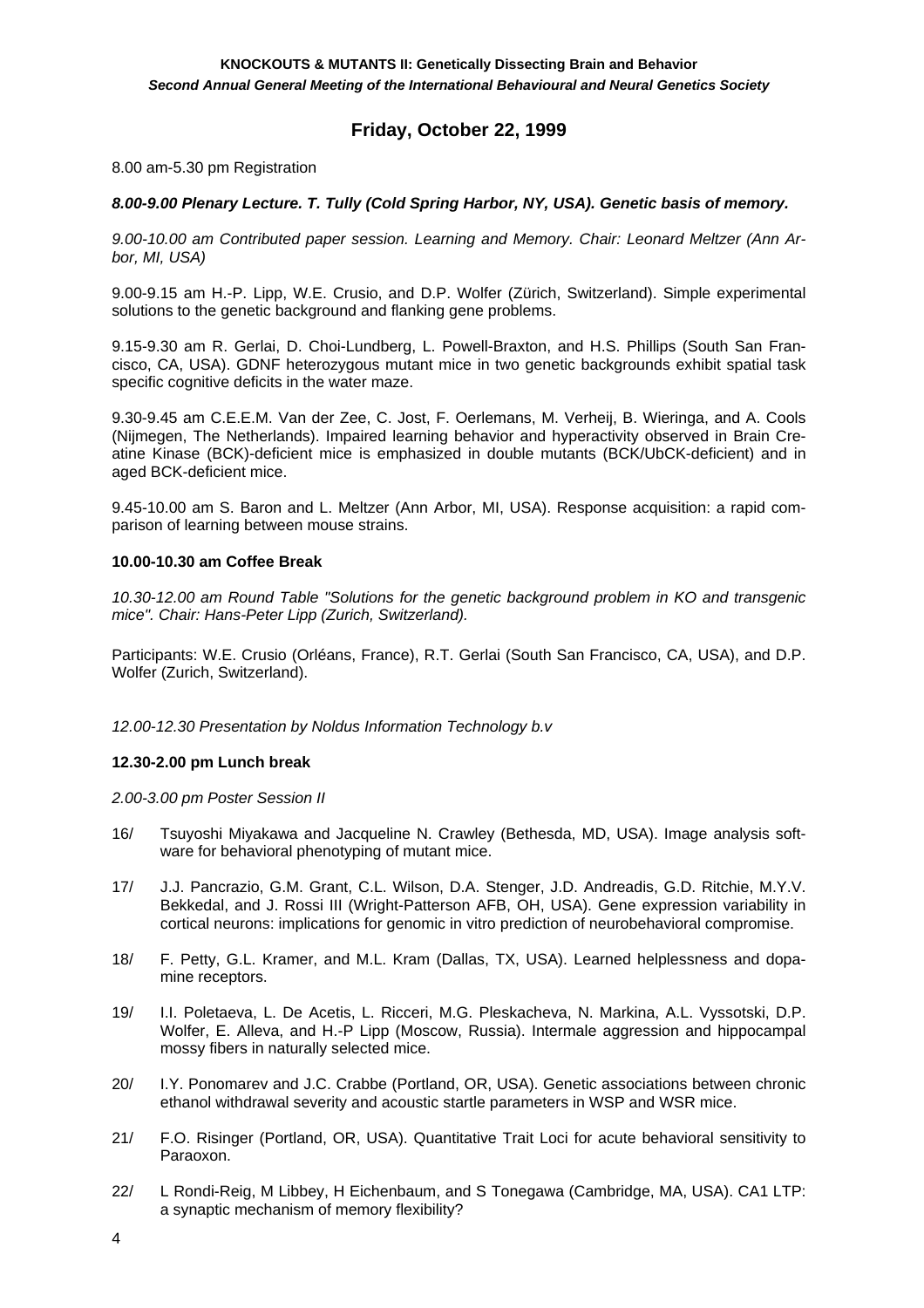- 23/ A.G. Sadile (Naples, Italy). The phenotypic expression of the behavioral trait of the Naples High Excitability rat-line is modified by environmental factors during early post natal life.
- 24/ M. Sedelis, K. Hofele, I. Willuhn, S. Morgan, G.W. Auburger, J.P. Huston, R.K.W. Schwarting (Düsseldorf, Germany). Strain differences in the MPTP mouse model of Parkinson's disease: In search of the underlying genetic mechanisms.
- 25/ A. Shamir, G. Sjoholt, R. Lovlie, R.H. Belmaker, R.P. Ebstein, G. Agam, and V. Steen (Beer Sheva, Israel). Characterization of mouse inositol monophosphatase genes.
- 26/ A. Smith, M. Keneshige, S.-Y. Cheng, and M.P. McDonald (Nashville, TN, USA). Phenotypic analysis of mice bearing a mutant human thyroid beta receptor.
- 27/ B.J. Snyder, S.P. Baron, and L.T. Meltzer (Ann Arbor, MI, USA). Developmental changes in the behavioral phenotype of different mouse strains.
- 28/ L. Stanford and R.E. Brown (Halifax, Nova Scotia, USA). Multivariate analyses of anxiety in inbred mice using the open field, novel object recognition and elevated plus maze.
- 29/ R.F.G. Toonen, J.P.H. Burbach, and M. Verhage (Utrecht, The Netherlands). In vivo analysis of Munc18-1 protein interactions. Transgenic approach on a Munc18-1 deficient background.
- 30/ Weller, A. Leguisamo, L. Towns, and D. Brunner (Hawthorne, NY, USA). "Maternal environment" affects the offspring's behavior, in 5-HT-1A and -1B -receptor knockout mice.
- 31/ V. Zachariou, A. Weathers-Lowin, B. Caldarone, T. George, J.P. Changeux, and M.R. Picciotto (New Haven, CT, USA). Knock out of the high affinity receptor for nicotine decreases sensitivity to cocaine.
- 32/ L. Ricceri, G. Dell'Omo, D.P. Wolfer, I.I. Poletaeva, and H.P. Lipp. Natural learning in mice: temporal and spatial adaptation of foraging behavior in a radial-maze analogue task under naturalistic conditions.
- 33/ F. Sluyter, M. Hof, T. Breivik, and A.R. Cools. Genetic and early postnatal effects on the sensitivity to periodontitis in Wistar rats.

#### *3.00-4.00 Presidential Address. H.-P. Lipp (Zurich, Switzerland). Genes, Brain and Behavior: Bottom-up and Top-down Approaches.*

# **4.00-4.30 pm Coffee Break**

*4.30-6.00 pm Contributed paper session. Social Behavior and Miscellaneous. Chair: Enrico Alleva (Rome, Italy)* 

4.30-4.45 pm B. Olivier, J.A. Bouwknecht and R. Hen (Hawthorne, NY, USA). 5-HT1b-knockout mice are impulsive: telemetric evidence.

4.45-5.00 pm E. Alleva, F. Cirulli, M. Bianchi, G.P. Bondiolotti, F. Chiarotti, L. De Acetis, and A.E. Panerai (Rome, Italy). Aggressive behaviour of interleukin-6 overexpressing or deficient mice.

5.00-5.15 pm S. Mortaud, L. Nicolas, and P.L. Roubertoux (Orléans, France). Attack behavior in mice: implication of the *sts* gene mapped on the pairing region of the X-Y chromosomes.

5.15-5.30 pm C. Chabert and P.L. Roubertoux (Orléans, France). Maternal behavior is impaired in mice lacking *Nos1*.

5.30-5.45 pm D. Wahlsten (Edmonton, Alberta, Canada). Proof of a third source of individual differences in brain structure that is neither hereditary nor environmental.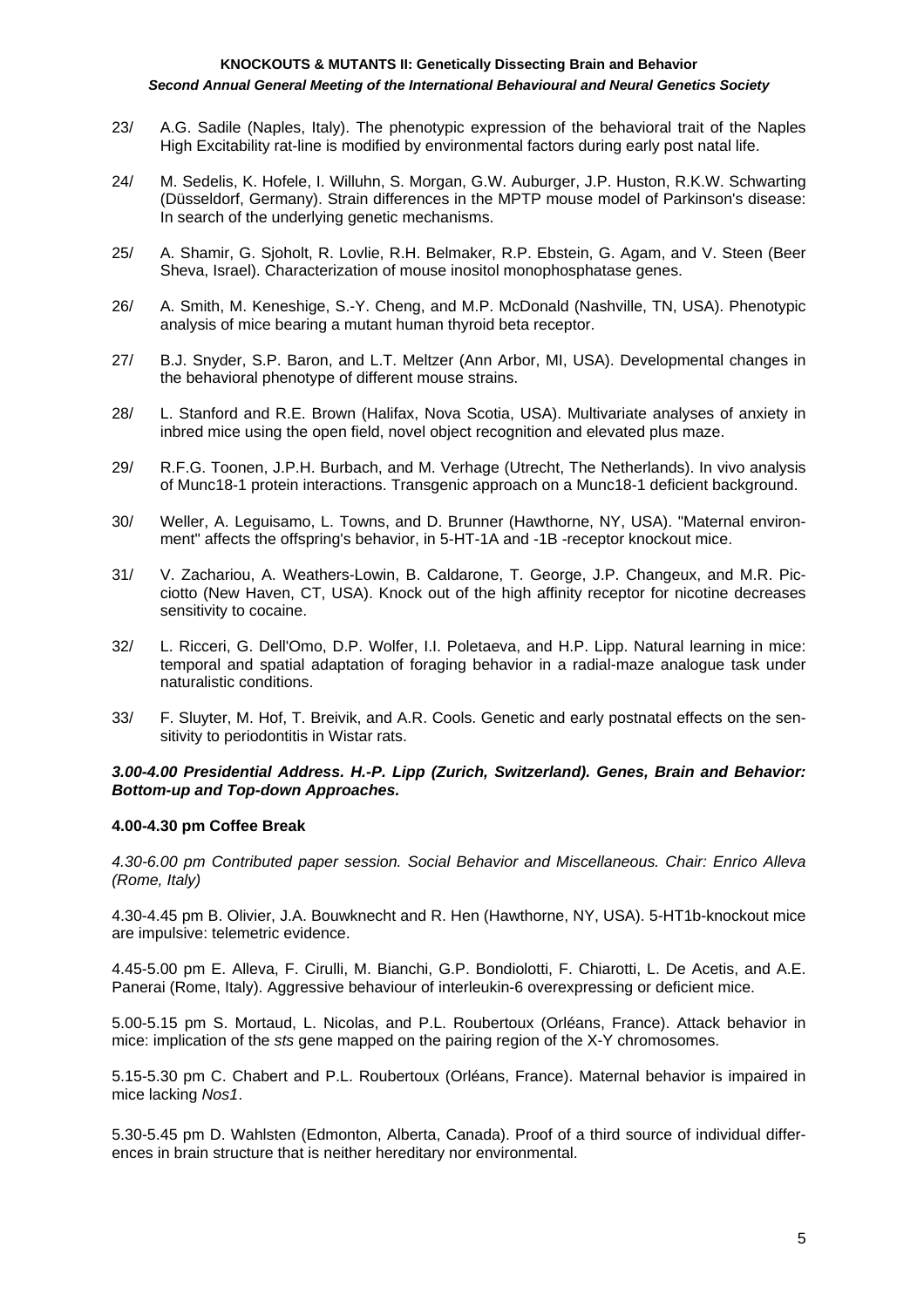#### **KNOCKOUTS & MUTANTS II: Genetically Dissecting Brain and Behavior**

# *Second Annual General Meeting of the International Behavioural and Neural Genetics Society*

5.45-6.00 pm O. Giorgi, D. Lecca, G. Piras, J.H. Medina, and M.G. Corda (Cagliari, Italy). Effects of stressors and antidepressants on central serotonergic transmission: A comparative behavioral and brain dialysis study in Roman High- (RHA/Verh) and Low-Avoidance (RLA/Verh) rats.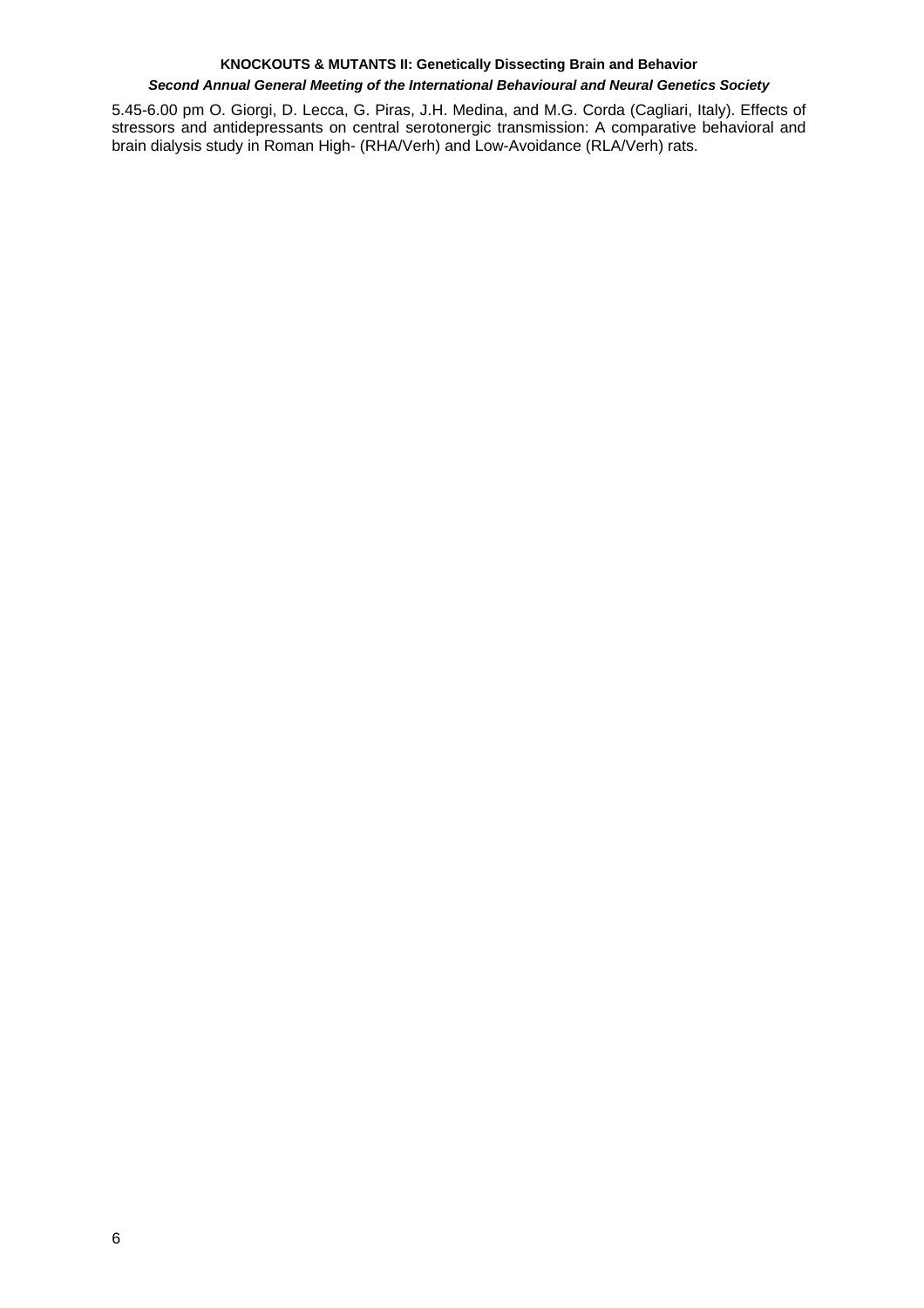#### **J.P. Allen<sup>1</sup>, N.J. Clarke<sup>2</sup>, S. Topps<sup>2</sup>, M.I. Jowett<sup>2</sup> , P.P.A. Humphrey3 , and P.C. Emson1 . Analysis of somatostatin receptor 2 (***sstr2***) gene expression in** *sstr2* **knockout/***lacz* **knockin mice<sup>4</sup>** .

 Functional roles for somatostatin have been implicated in many physiological processes, both in the central nervous system (CNS) and periphery. These actions are mediated through a family of five seven transmembrane receptors. A paucity of pharmacological compounds and the lack of animal models hinder in vivo analysis of somatostatin function. Therefore, through gene targeting technology, we have generated a somatostatin receptor 2 (*Sstr2)* knockout mouse. Concomitantly we have 'knocked in' the *lacZ* reporter gene into the *Sstr2* locus such that *lacZ* expression is controlled by the entire *Sstr2* regulatory machinery.

 Preliminary observations in homozygous mutants reveal no overt phenotype, either morphologically or behaviorally. Further, heterozygous and homozygous intercrossing produces mice with genotypes at the normal Mendelian ratio.

 *lacZ* expression analysis shows a distinct distribution in the CNS. Staining is seen in many areas including the neocortex, the hippocampus, the amygdala, the subiculum, the habenula, the claustrum, the striatum, the locus coeruleus, the hypothalamus and the central grey. In the spinal cord expression is present in the dorsal column and all laminae of the grey matter, but predominantly in laminae I and II (substantia gelatinosa). This pattern is largely in agreement with the receptor distribution as determined in the rat by somatostatin binding, in situ, and immunohistochemical studies, indicating that *lacZ* expression indeed recapitulates that of *Sstr2*. We therefore conclude that this animal model will provide a valuable tool for the detailed analysis of *Sstr2* expression. Further, the ability to easily identify *Sstr2* positive cells, via *lacZ* staining, will facilitate expression and functional studies at the cellular level.

<sup>1</sup> Laboratory of Cognitive and Developmental Neuroscience, The Babraham Institute, Babraham, Cambridge, CB2 4AT, UK. <sup>2</sup>Glaxo Wellcome Research and Development, Gunnels Wood Rd., Stevenage, Herts., SG1 2NY, UK. <sup>3</sup>Glaxo Institute of Applied Pharmacology, Department of Pharmacology, Tennis Court Rd., Cambridge, CB2 1QJ, UK. <sup>4</sup>Supported by Glaxo Wellcome and BBSRC.

**Enrico Alleva<sup>1</sup> , Francesca Cirulli<sup>1</sup> , Mauro**  Bianchi<sup>2</sup>, Gian Pietro Bondiolotti<sup>2</sup>, Flavia **Chiarotti1 , Luigi De Acetis<sup>1</sup> , and Alberto E.** 

# Panerai<sup>2</sup>. Aggressive behaviour of inter**leukin-6 overexpressing or deficient mice.**

 We investigated aggressive and affiliative behaviour exhibited during agonistic encounters by transgenic male mice either not expressing (IL-6 -/-) or overexpressing (NSEhIL-6) interleukin-6 (IL-6) in the central nervous system. All subjects were isolated for 24 days before the aggressive encounter and were 52 days old at the time of testing. Subjects were placed for 5 consecutive days in a neutral cage for 15 min with an opponent of the Balb/c strain that had been previously isolated for the same amount of time. The 1st and the last test sessions were videorecorded to evaluate the first approach and the establishment of the social role respectively. A number of behavioural categories were later scored. When compared to their controls, IL-6 -/- mice showed a higher degree of aggressive behaviour as indicated by a higher frequency of Offensive Upright Posture, an effect more pronounced on the fifth encounter. On the contrary, NSE-hIL-6 subjects showed a tendency to be more involved in affiliative-type social interactions, displaying a higher frequency and duration of behaviours such as Anogenital, Nose or Body Sniff. IL-6 -/- mice showed a clear tendency to exhibit less affiliative interactions compared to their controls while dopamine levels were found to be modified in a number of brain regions in these mice. Overall, these data suggest that IL-6 exerts complex effects on both aggressive and affiliative-type behaviour.

<sup>1</sup>Section of Behavioural Pathophysiology, Lab. F.O.S., Istituto Superiore di Sanità, Rome, Italy, <sup>2</sup>Dept. of Pharmacology, University of Milan, Italy.

# **S.** Baron<sup>1</sup> and L. Meltzer<sup>1</sup>. Response acqui**sition: a rapid comparison of learning between mouse strains<sup>2</sup> .**

 Characterization of learning phenotypes in different mouse strains has risen to prominence especially as it relates to genetic bases of behavior. A problem with many learning paradigms is the great length of training time required. Our goal for the current studies was to develop a method of rapidly assessing learning and validating the procedure using various strains of male mice. Prior to response acquisition food-deprived mice were acclimated for two hours to operant chambers and liquid dipper presentation of evaporated milk.

 The following day mice were placed in operant chambers with two nose-poke holes illuminated. A single nose poke in one hole resulted in presentation of 0.01 ml evaporated milk for 10 seconds. Nose pokes in the other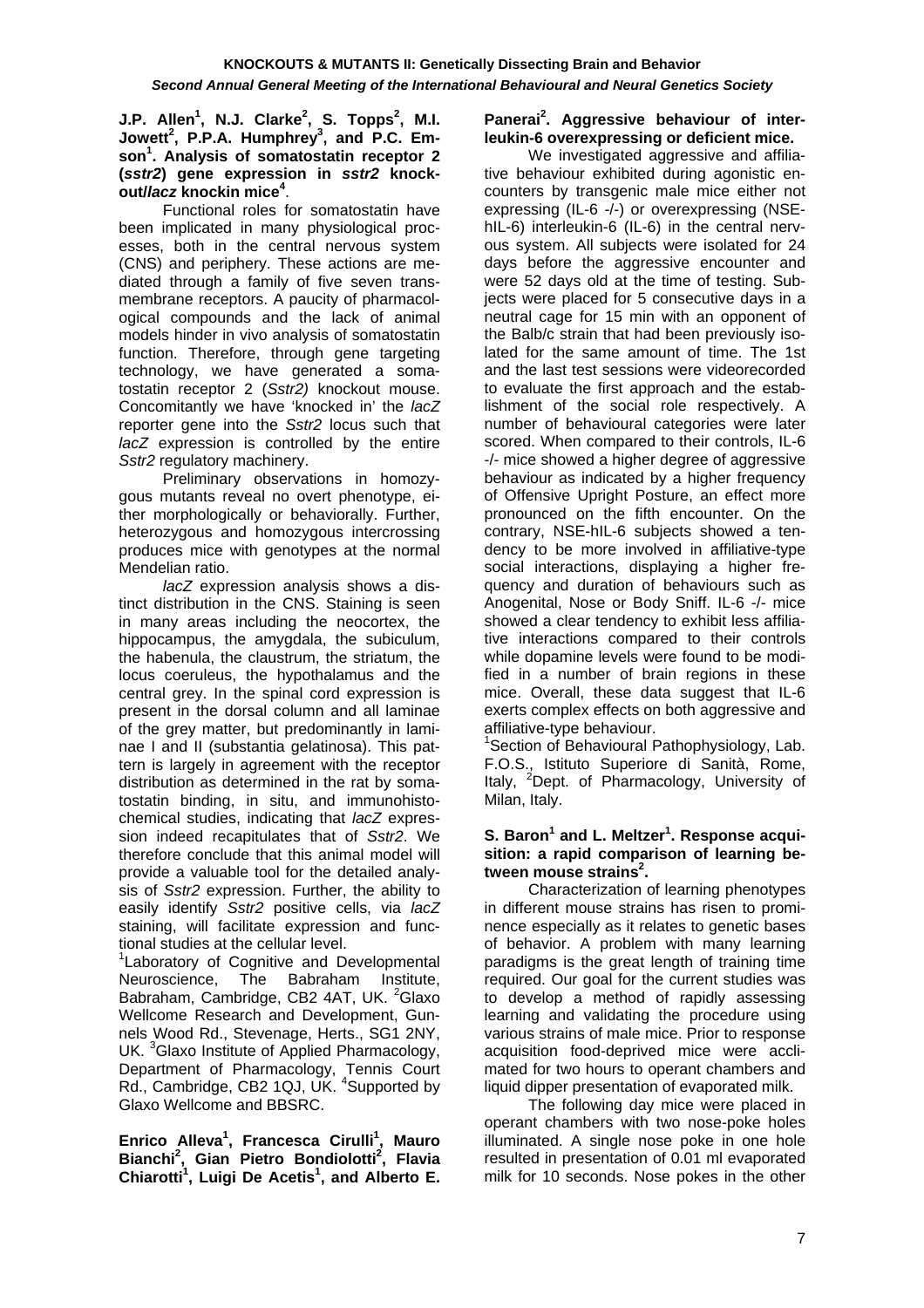hole resulted only in an audible click. Sessions ended after 120 dipper presentations or two hours. On day three of training the consequences of nose pokes were reversed. There were no non-contingent dipper presentations during acquisition or reversal training sessions. An acquisition criteria of 50 correct (reinforced) responses was set. The F1 generation hybrid of B6x129/SvImJ mice emitted 50 correct responses in 23 min in comparison to C3H/HeJ mice which, on average, emitted 50 correct responses in 50 min. C57Bl/6J and 129/SvImJ reached criteria after 34 and 48.8 min, respectively. Other strains such as BALB/cByJ and the outbred CD-1 mice performed at intermediate levels. In addition, rates of error commission decreased over the duration of the session. Subject emitted 50 responses more quickly under reversal conditions than under initial response acquisition. However, reversal learning did not maintain the same strain rank-order of performance. The findings with response acquisition are consistent with those reported using the same mouse strains in other learning paradigms and provide a rapid method of operant-learning assessment.

<sup>1</sup>Parke-Davis Pharmaceutical Research, Plymouth Rd. 2800, Ann Arbor, MI 48105, USA. <sup>2</sup>Supported by Warner-Lambert.

#### **F. Bellivier<sup>1</sup> , A Szöke, C. Henry, J. Lacoste, C. Bottos, M. Nosten-Bertrand, P. Hardy, R. Rouillon, J.M. Launay, J.L. Laplanche, and M. Leboyer. Association between serotonin transporter gene polymorphisms and suicidal behavior in patients with affective disorders.**

*Background:* Genes implicated in the serotonin system are major candidates in association studies of suicidal behavior. In this case-control study, we investigated whether the serotonin transporter (5HTT) gene encoding the protein responsible for the re-uptake of serotonin from the synapse after its release from serotonergic neurons, is a susceptibility factor for suicidal behavior. *Methods:* Two polymorphisms of the 5HTT gene (a VNTR of the second intron and a 44 bp insertion/deletion in the 5HTT linked polymorphic region (SLC6A4\*C) were studied in a population of 237 consecutive patients with affective disorder (unipolar or bipolar affective disorder) and 187 controls. Ninety-nine patients had attempted suicide at least once. *Results:* We found an association between the SLC6A4\*C polymorphism and violent suicidal behavior. For the SLC6A4\*C polymorphism, there was no difference between patients who had not attempted suicide and controls. For the VNTR of intron 2, no difference was observed between patients with or without suicidal behavior and controls. *Conclusion:* A genetic variant of the 5HTT gene may predispose individuals to violent suicidal behavior. The precise phenotype associated with the 5HTT gene is unclear and therefore further studies are required to replicate these findings.

<sup>1</sup>INSERM U513, Faculte de Creteil, 8 av du General Sarrail, 94010 Creteil Cedex, France

#### **Valerie J. Bolivar<sup>1</sup> , David Pierce, and Anne Messer. The development of behavioral abnormalities in Huntington's disease (HD) transgenic mice<sup>2</sup> .**

 Huntington's Disease (HD) is a progressive neurodegenerative disorder caused by a CAG/polyglutamine repeat expansion. Recent identification of the HD gene has led to the development of several transgenic models of this disorder. A mouse transgenic for exon 1 of an abnormal human HD gene (Mangiarini et al., 1996, *Cell,* 8*7*,493) is currently the subject of many studies at cellular, biochemical and neuroanatomical levels. We are currently examining the behavior of these transgenic mice, with a focus on one particular late onset line (R6/1), which displays obvious neurological symptoms by 15-21 weeks of age. As the three main diagnostic criteria of Huntington's disease are motor abnormalities, cognitive impairment and emotional disturbance, we are currently examining behaviors relating to these three areas. We are using a battery of behavioral assays including exploratory activity in the open field, grooming in a small container, and fear conditioning to investigate the behavior of these mice. Our open field assay consists of 5-minute exposures to a dimly lit open field over three consecutive days. Grooming behavior is videotaped for 10 minutes before and after the mouse's fur is lightly sprayed with water. The videotapes are then analyzed frame-by-frame. Our fearconditioning assay consists of three pairings of mild foot shock with a tone on the conditioning day and then subsequent measurement of contextual and cued memory 24 hours later. We are in the process of testing R6/1 mice from 4-20 weeks of age (16 transgenics and 16 littermate controls for each age group) with all of these behavioral assays. To date, we have found behavioral abnormalities as early as 8 weeks of age. As it appears that there are behavioral abnormalities weeks in advance of the more obvious neurological symptoms, we suggest that there may also be subtle early neuropathology.

<sup>1</sup>Wadsworth Center, New York State Department of Health, David Axelrod Institute, Al-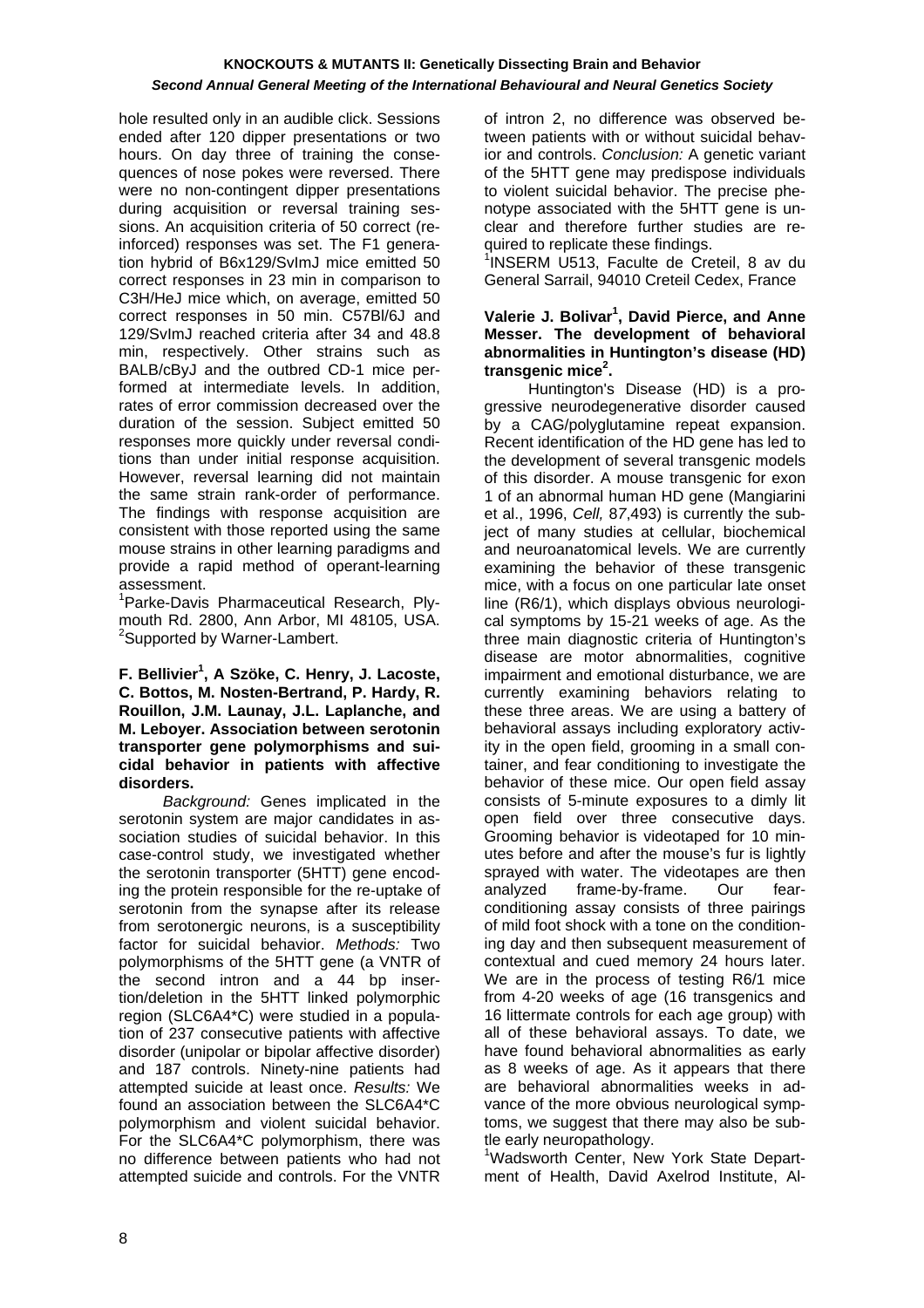bany, NY, 12201-2002, USA. <sup>2</sup>Supported by the Hereditary Disease Foundation.

#### K.E. Browman<sup>1</sup>, J.C. Crabbe and T.J. Phil**lips. Behavioral sensitization to the locomotor stimulant effects of ethanol and morphine in 5-HT1B knockout and wildtype mice.**

 Repeated administration of addictive drugs commonly results in an increase in the locomotor stimulant response induced by acute administration. Termed behavioral sensitization, it is hypothesized that this augmentation may reflect a change in the reinforcing effects of addictive drugs. Recent evidence suggests that the serotonin 1B (5-HT1B) receptor subtype may modulate some drugrelated behaviors, including ethanol (EtOH) and cocaine self-administration. We were therefore interested in investigating differences between 5-HT1B knockout and wildtype mice in sensitization to the stimulant effects of EtOH and morphine. In Exp. 1, male and female knockout and wild-type mice received daily injections of either 2.5 g/kg EtOH or saline for a total of 10 injections. Following chronic administration both saline and EtOH pretreated animals were challenged with 2.0 g/kg EtOH (a dose combination previously found to produce robust EtOH sensitization). In Exp. 2, mice of both genotypes were administered 15 mg/kg morphine or saline every other day for 10 days and challenged with 15 mg/kg. The genotypes exhibited similar susceptibility to EtOH sensitization. Conversely, knockout mice sensitized to the locomotor stimulant effects of morphine whereas wildtype mice did not. Our data suggest that the 5- HT1B receptor does not play a role in sensitization to the stimulant effects of EtOH, but may influence sensitization to morphine. These results suggest that the sensitized responses to EtOH and morphine are mediated by at least partially different mechanism(s).

1 Behavioral Neuroscience, Oregon Health Sciences University, 3710 SW US Veterans Hosp. Rd., R&D12, Portland, OR 97201, USA.

#### **Barbara J. Caldarone<sup>1</sup> and Marina R. Picciotto. Role of high affinity nicotinic receptors in learned helplessness behavior.**

 Many studies have reported associations between smoking and depression. For example, depressed patients are more likely to smoke and less likely to quit smoking compared to the general population. These findings suggest that nicotine may act on nicotinic acetylcholine receptors (nAChRs) to alleviate the symptoms of depression. We have been investigating how nicotine may influence behavior in mice in the learned helplessness model of depression. In this model, animals administered inescapable foot shock show increased latencies to escape an escapable shock. In the present study we characterized learned helplessness in an outbred stock of mice and in the C57BL/6J (B6), 129/J (129) and B6129F1 strains, which are background strains for most knockout mouse models. Mice were administered either 60-6s, 120-4s, or 360-2s foot shocks and tested for shuttle escape behavior 24 hr later. Strain and sex differences were observed in learned helplessness. Outbred males exhibited the most robust helplessness response, B6 males and females showed an intermediate response, and outbred females, 129 and B6129F1 males and females showed no evidence of learned helplessness. Corticosterone levels were compared for B6, 129 and B6129F1 mice that received 360 shocks and their non-shocked controls. In general, 129 and B6129F1 mice had higher levels of corticosterone than B6 mice and females had higher corticosterone levels than males, but corticosterone levels did not vary with shock treatment. We are currently examining the role of the Beta-2 subunit of the nAChR in learned helplessness by comparing the response of knockout mice lacking the Beta-2 subunit of the nAChR with wild type mice, and have observed differences in the behavior of mutants and wild types in this paradigm.

<sup>1</sup>Dept. of Psychiatry, Yale University School of Medicine, CMHC, 34 Park Street, 3rd Floor Research, New Haven, CT 06508, USA.

#### **George A. Carlson<sup>1</sup> , Sherry K. Turner, Dionne Peterson, and Julie Gilchrist. Application of chemical mutagenesis to dissecting neurodegenerative disease pathways<sup>2</sup> .**

 The goal of our mutagenesis program is to identify genes and pathways with relevance to two neurodegenerative diseases, prion disorders and Alzheimer's disease (AD). Our first approach is to identify mutations in genes that are relevant to the functions of amyloid precursor protein (APP) or prion protein (PrP). The working hypothesis is that App or Prnp null-mutant mice will show phenotypes different from those seen in mice expressing these proteins when mutations occur in genes relevant to their as-yet-unknown functions. Nethyl-N-nitrosourea (ENU) is the mutagen of choice for our program because it primarily induces point mutations that can produce either gain of function or loss of function. Both a first generation dominant screen and a three generation recessive screen are underway.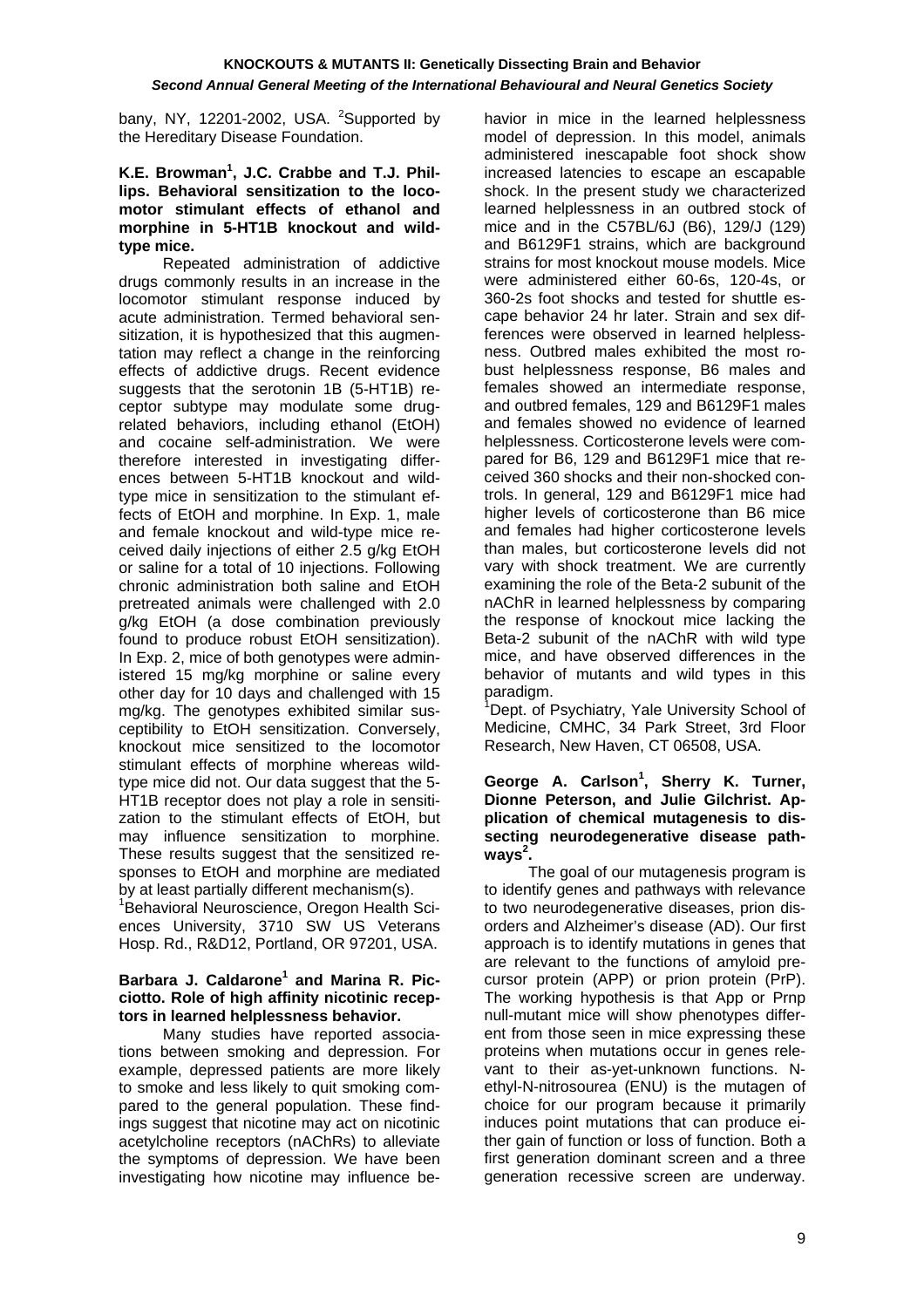The screen, which takes approximately 5 minutes per mouse, targets behavioral or neurological abnormalities. Most of the mutations identified in the screen will not be in pathways relevant to App or Prnp function and many will be of little interest to scientists at McLaughlin Research Institute. Therefore, a list of phenodeviants and mutants is posted on the Internet and these mice will be available to the research community.

 These studies will determine the feasibility of modifier screens in mice and compare alternative strategies for screening and mapping. Two distinct inbred strains carrying the each null allele will allow us to determine whether recovery of modifier mutations is more efficient when screening is done on an inbred background (with the risk of losing the phenotype when outcrossing for mapping) compared to screening and outcrossing simultaneously. To date (July 1, 1999) we have screened more than 1200 F1mice and recovered 15 mutations, with more phenodeviants being progeny tested. In these initial studies, more than 30% of tested phenodeviants have been mutants.

<sup>1</sup>McLaughlin Research Institute, 1520 23rd Street South, Great Falls, MT 59405, USA. <sup>2</sup>Supported by an Alzheimer's Disease Research Grant from the American Health Assistance Foundation.

#### C. Chabert<sup>1</sup> and P.L. Roubertoux<sup>1,2</sup>. Mater**nal behavior is impaired in mice lacking**  *Nos1***<sup>3</sup> .**

 A small number of genes correlated with maternal behavior have been reported yet, in contrast to those implicated in aggression or other social behaviors. We used mice in wich *Nos1* had been invalidated. NOS was transfered after 20 backcrosses onto C57BL/6J background. Maternal behavior was investigated in primiparous female mice (80- 90 days of age) using the retrieving test developed by Carlier *et al*. (*Behav. Neural Biol.* 35: 205-210, 1982). Data were collected within the 600 sec following the first contact of the mother with the pups. We measured 1) latency of retievals, 2) duration between retrieval and placing the pup in the nest, 3) the time spent in the nest after placing of the first pup in the nest, 4) the number of times the female drew away from one of her pups, situated outside the nest, without their being transported, 5) time in the nest with all pups, and 6) the weight and size of the nest. Four groups of mice have been observed: *Nos* -/-, *Nos* -/+, *Nos* +/+, and C57BL/6J. No difference appeared between *Nos* +/+ and C57BL/6J for the 6 variables. Nest size and

weight were similar in the four groups. Latency of first retrieving and duration between retrieval and placing the pup in the nest were longer in *Nos* -/+ compared to *Nos* +/+ and C57BL/6J. Latency of retievals, duration between retrieval and placing the pup in the nest, the time spent in the nest after placing of the first pup in the nest, the number of times the female drew away from one of her pups, situated outside the nest, without their being transported, and time in the nest with all pups were different in *Nos* -/-, compared to controls and to *Nos* -/+. Implication of anxiety and olfaction in the observed impairment of maternal behavior were investigated.

1 CNRS UPR 9074, Genetics, Neurogenetics, Behavior, <sup>2</sup>University of Orléans, 3B rue de la Férollerie 45071 Orléans Cedex 02 (France). <sup>3</sup>Supported by CNRS (UPR 9074), Ministry for Research and Technology, Université d'Orléans, Région Centre and Préfecture de la Région Centre. UPR 9074 is affiliated with INSERM.

#### S. Chiavegatto<sup>1</sup>, T.M. Dawson, V.L. Dawson **and R.J. Nelson. Serotonin is involved in the aggressive behavior of male nNOs null**   $mice<sup>2</sup>$ .

 We previously demonstrated that male mice with targeted disruption of the neuronal isoform of nitric oxide synthase (nNOS) display a marked increase in aggressive behavior with no neuroanatomical or physiological disturbances. This phenotype can also be induced with the selective nNOS inhibitor 7-NI in wild-type (WT) mice. Blood plasma testosterone levels do not differ between WT and nNOS-/- male mice. Several lines of research have established that reduced brain serotonin (5-HT) levels result in increased aggression in a variety of species. To investigate the neurochemical profile of these mice, adult male nNOS-/- and WT were decapitated and the monoamines and their metabolites were determined by HPLC with electrochemical detection in the hypothalamus, cerebellum, midbrain, hippocampus, amygdala, cerebral cortex, accumbens and striatum. Reduced serotonin turnover (5HIAA/5-HT) was observed in the hypothalamus, cerebellum and cortex, while a decrease in dopamine (DA) turnover (DOPAC/DA) was found in striatum in nNOS-/- mice. In order to study the involvement of 5-HT in the behavioral phenotype, the resident-intruder test was assessed after >60% inhibition of 5-HT and 5HIAA levels using p-chlorophenylalanine (pCPA) or 300% increase with 5-hydroxytryptophan (5-HTP), the 5-HT precursor, in both WT and nNOS-/ mice. The aggressive behavior of WT mice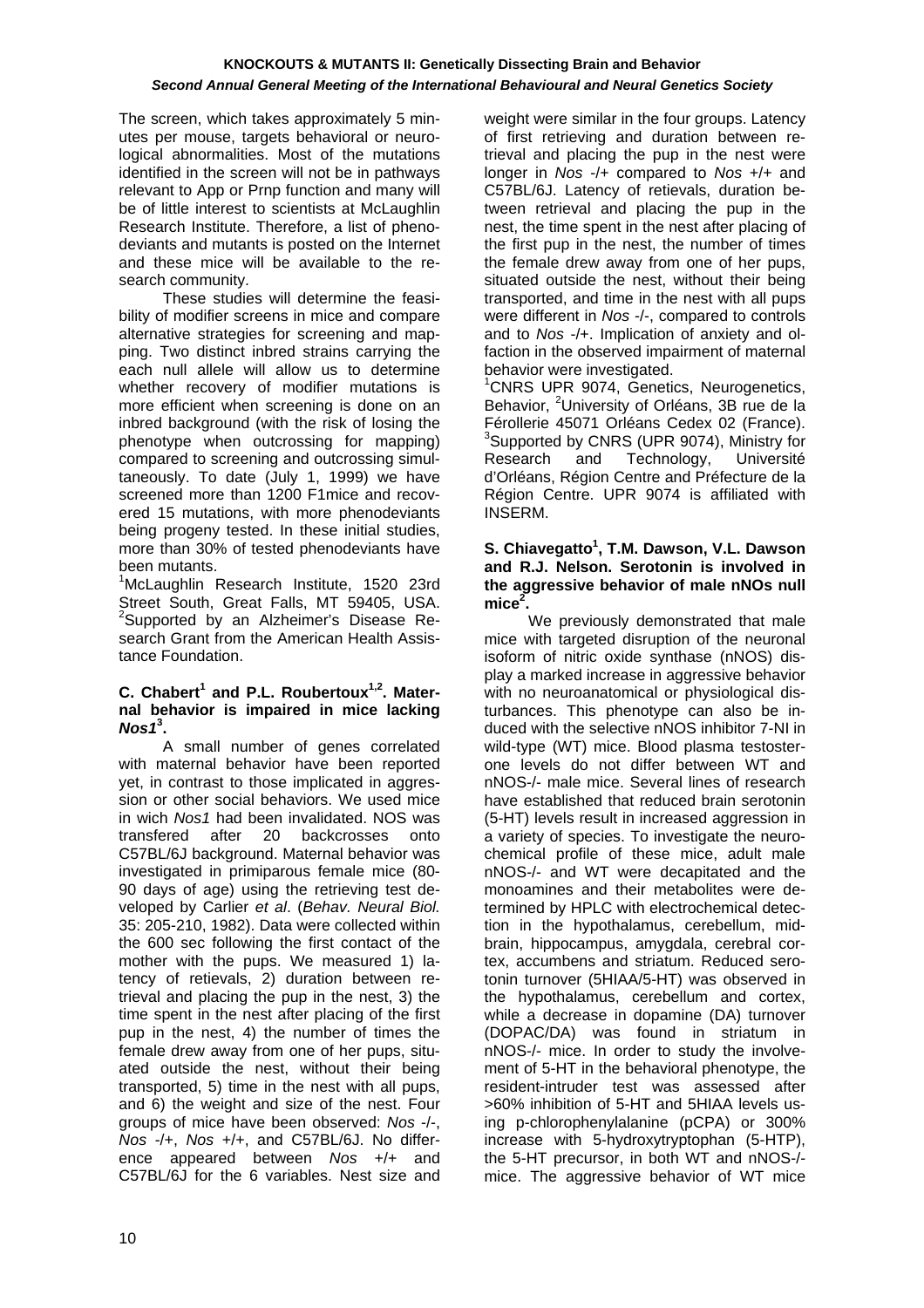with pCPA was increased to the same magnitude as the nNOS-/- animals while the precursor of 5-HT completely abolished this behavior in both genotypes. These data suggest that reduced activation of the serotonergic system might be responsible for the aggressive phenotype of nNOS-/- mice.

<sup>1</sup>Depts. of Neurology, Psychology, Neuroscience and Physiology, The Johns Hopkins University, Baltimore, MD, USA. **<sup>2</sup>** Supported by FAPESP (Brazil), NIH, National Alliance for Schizophrenia and Depression.

#### **F. Cirulli<sup>1</sup>, C. Rondinini<sup>1</sup>, A. Venerosi<sup>2</sup>, G.** Calamandrei<sup>2</sup>, and E Alleva<sup>1</sup>. Prenatal ad**ministration of 3'-azido-3'-deoxythymidine (AZT) affects adult intermale aggressive behaviour in mice.**

AZT is commonly administered in pregnant women and supposed to reduce risks of mother/newborn transmission of HIV. Medium and long-term effects of AZT on neurobehavioural development and possible long term effects are still poorly described, even though some modest alterations have been reported in animal models. Aim of the present study was to evaluate the long-term effects of prenatal AZT treatment on aggressive behaviour of adult male mice. Pregnant CD-1 mice were administered saline vehicle, 0.4 or 0.8 mg/ml AZT in drinking water from gestational day 10 up to the delivery. Social-aggressive types of interactions were assessed in their male offspring (10 mice in each treatment group) following a 4-week isolation period. Two types of encounters were used: a) a single 20-min encounter with an isolated same-strain opponent on postnatal day (PND) 90, or (b) five repeated pairings with a group-caged opponent (8-males groups) on PND 150. Dosedependent changes of both aggressive and defensive components of the male specific agonistic pattern were evident only in the former test, AZT mice showing 'dominant-type' features more often than controls.

<sup>1</sup>Section of Behavioural Pathophysiology and <sup>2</sup>Section of Comparative Payabelogy Leb  ${}^{2}$ Section of Comparative Psychology, Lab. FOS, Istituto Superiore di Sanità, Rome, Italy. <sup>2</sup>This work was supported by IX Project on AIDS of the Italian Ministry of Health (grant N. 940-A and 10/A/G).

#### Melloni N. Cook<sup>1</sup>, Emiko A. Vonnegut, Val**erie J. Bolivar, and Lorraine Flaherty. Are knockout and transgenic mice really telling us what we want to know about behavior?**

 As more genes become identified as "players" in complex behavioral traits, the use of knockout and transgenic animals can tell us more about the specific contribution(s) of gene(s) to behavior. In the accompanying table, we have summarized a large portion of the literature reporting behavioral traits of knockout and transgenic mice. We have noted that factors such as the age and sex of the animals are important in determining phenotypic traits. More importantly, the genetic background of the animals seems to play an essential role. The majority of knockout and transgenic mice are produced on an inbred 129 or mixed 129,C57BL/6 background. Before we can attribute a phenotypic trait to a transgene, the phenotypic characteristics of the background strain should be taken into consideration. We have begun characterizing C57/BL6J (B6) and 129S3/ImVJ (129) mice for several behavioral tasks measuring memory, anxiety and activity. While both strains show evidence of habituation to the open field, 129 mice are less active than B6; they also make fewer total arm entries in the plus maze and fewer beam breaks in the zero maze. In the open-field activity test, 129 mice appear to be more anxious than B6, spending more time near the margins of the apparatus. In contrast, they are less anxious in the plus maze than B6, spending significantly more time in the open arms. Preliminary data suggest that the 129 and B6 mice do not differ in the time spent in open quadrants of the zero maze or in the latency to enter an open quadrant. The data from novel object exploration show that B6 mice enter the area containing the novel object more frequently than 129. Preliminary data also show that these strains differ for several neurochemical measures including monoamine levels. Future studies will also characterize behaviors of several 129 substrains.

<sup>1</sup>Wadsworth Center, New York State Department of Health, P.O. Box 22002, 120 New Scotland Avenue, Albany, NY 12201, USA

#### M. Dierssen<sup>1</sup>, X Altafaj, J. Guimerà, X. Es**tivill, and C. Fillat. Transgenic mice overexpressing the rat** *minibrain* **gene (***Dyrk1a)***: implications for Down syndrome<sup>2</sup> .**

 The human *MNB* gene is located on human chromosome 21 in the Down syndrome critical region. Mutations in the *mnb*  gene from *Drosophila* result in specific defect in neurogenesis and perturbed visual, olfactory and motor behavior as well as cognitive defect in odor-discrimination learning. Its mammalian homologue in rat, *Dyrk1A*, encodes for a dual specificity tyrosine/serinethreonine kinase. mRNA of *Dyrk1A* has been found to be ubiquitously expressed. It is widely expressed in brain, including the regions af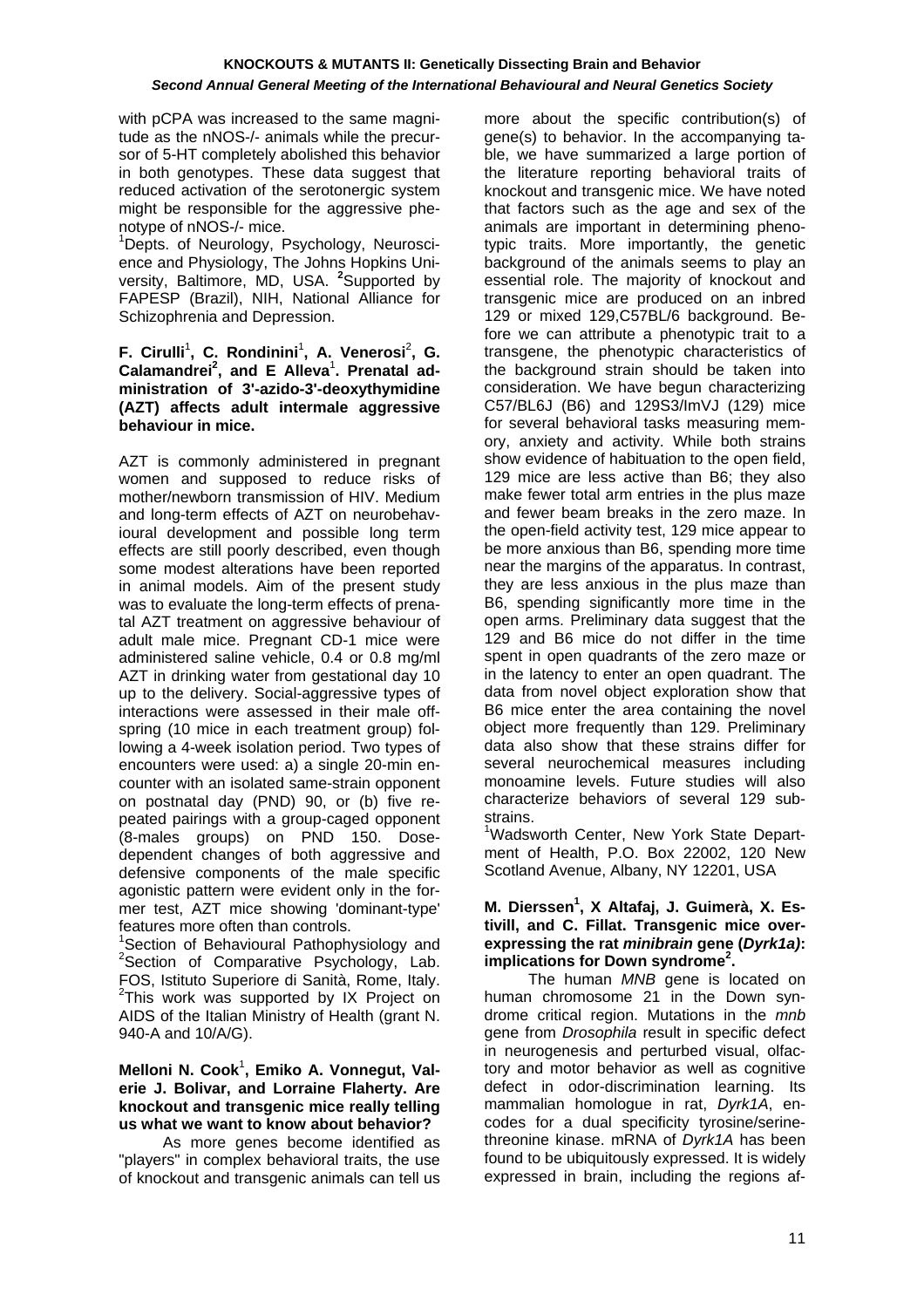fected in Down syndrome. Consistent with the importance of minibrain in cognition, YAC transgenic mice that overexpress *MNB* have specific learning and locomotor deficits in the Morris water maze.

 To address the specific role of minibrain in brain and neurobehavioral development, and memory formation, we have generated transgenic mice overexpressing the *Dyrk1A* gene, under the control of the inducible methallothionein (MT) promoter. The MT promoter can direct expression of heterologous genes to a variety of fetal and adult tissues in transgenic mice. The *sMT/Dyrk1A* chimeric gene was microinjected into fertilized mouse (C57B6/SJL) eggs and four lines of transgenic mice carrying different copy number of the transgene have been obtained. The transgene exhibits expression in all the tissues analyzed. To address the role of minibrain overexpression in mammalian development, somatometric, neurobehavioral and neuromotor development was studied in transgenic and control littermates from two founder lines. For the developmental studies, pregnant females were exposed to zinc (ZnSO<sub>4</sub> 25mM) treatment to further enhance the expression of the transgene during the embryonic and fetal period. No difference were found in the reproductive parameters analyzed, including number of pregnancies per matings, number of living pups and weight of pups at birth. Somatic and sensorimotor development of transgenic and wild-type mice from related litters was assessed from postnatal days 1 to 23. Pups were weighed daily, and measures of somatic growth were registered. Developmental landmarks in the preweaning period included pinna detachment, eyelid and ear opening, and incisor eruption. To evaluate sensorimotor development a wide range of reflexes as well as sensorial tests were assessed, that included surface righting reflex, negative geotaxis, and cliff aversion. Transgenic mice showed a retardation of walking activity and prolonged latencies in the homing test with respect to controls, that might be related to hypoactivity. Implications for Down syndrome phenotype will be discussed.

<sup>1</sup>Molecular and Medical Genetics Center -IRO, Hospital Duran i Reynals, 08907 L'Hospitalet de Llobregat, Barcelona, Spain. **<sup>2</sup>** This work has been supported by the European Union (CEC/BIOMED2 GENE-CT96-0054) and the Spanish Ministry of Education and Science (PM95-0106-C02).

**C.L. Dockstader<sup>1</sup> , M. Rubinstein<sup>2</sup> , D.K.**  Grandy<sup>2</sup>, M.J. Low<sup>3</sup>, and D. van der Kooy<sup>1</sup>. **The D2 receptor, but not the D1 receptor, is** 

# **critical in mediating opiate motivation when mice are opiate-dependent and in**  withdrawal<sup>4</sup>.

 According to the dual systems model for opiate reward, dopamine mediates opiate motivation when an animal is in a deprived motivational state (ie- opiate-dependent and in withdrawal) and not when the animal is in a non-deprived state (ie- previously drug-naïve). Congenic (backcrossed to the C57BL/6 strain five times; N5) D2 receptor-deficient mice (-/-) and their wild-type siblings (+/+) were run in a non-deprived, morphine conditioned place preference (CPP) paradigm. These previously drug-naïve mice demonstrated significant preferences for the morphine-paired environment regardless of genotype or morphine dose. In a deprived state, D2(+/+) mice acquired conditioned place aversions for a naloxone-paired environment as well as normal CPP for a morphine-paired environment whereas opiate-dependent and withdrawn D2(-/-) mice displayed a complete block in the acquisition of conditioned place aversion and preference. Similar paradigms were run with  $F<sub>2</sub>$  (not backcrossed and on a mixed 129/C57 background) D1 receptor-deficient mice and their wild-type siblings. While previously drugnaive D1(-/-) mice demonstrated morphine CPP as well as conditioned place aversion when conditioned in a deprived state, the D1(+/+) mice showed no acquisition of either task. The unexpected phenotype of the D1(+/+) mice may be due to random fixation of detrimental 129 alleles (theoretically it could have occurred just as easily in the D1(-/-) line of mice). Mice derived from separate isogenic C57BL/6 and 129/SVJ strains were also tested for non-deprived morphine CPP. Although the C57BL/6 strain acquired a preference for the morphine-paired environment, the 129/SVJ strain showed no preference. We conclude that D2 receptor function is critical in mediating the motivational effects of opiates *only* when the animal is in a deprived motivational state whereas D1 receptor function is not critical (regardless of motivational state). Furthermore, these findings illustrate the important contributions that background strains can make to a given phenotype.

1 University of Toronto, Toronto, Canada. <sup>2</sup>Universidad de Buenos Aires, Buenos Aires, Argentina. <sup>3</sup>Oregon Health Sciences University, Portland, USA. <sup>4</sup>Research funded by NIDA and MRC grants.

**E. Duaux<sup>1</sup> , J.L. Laplanche , P. Gorwood , M.C. Bourdel, J.M. Launay, and M.F. Poirier. Role of the serotonin transporter pro-**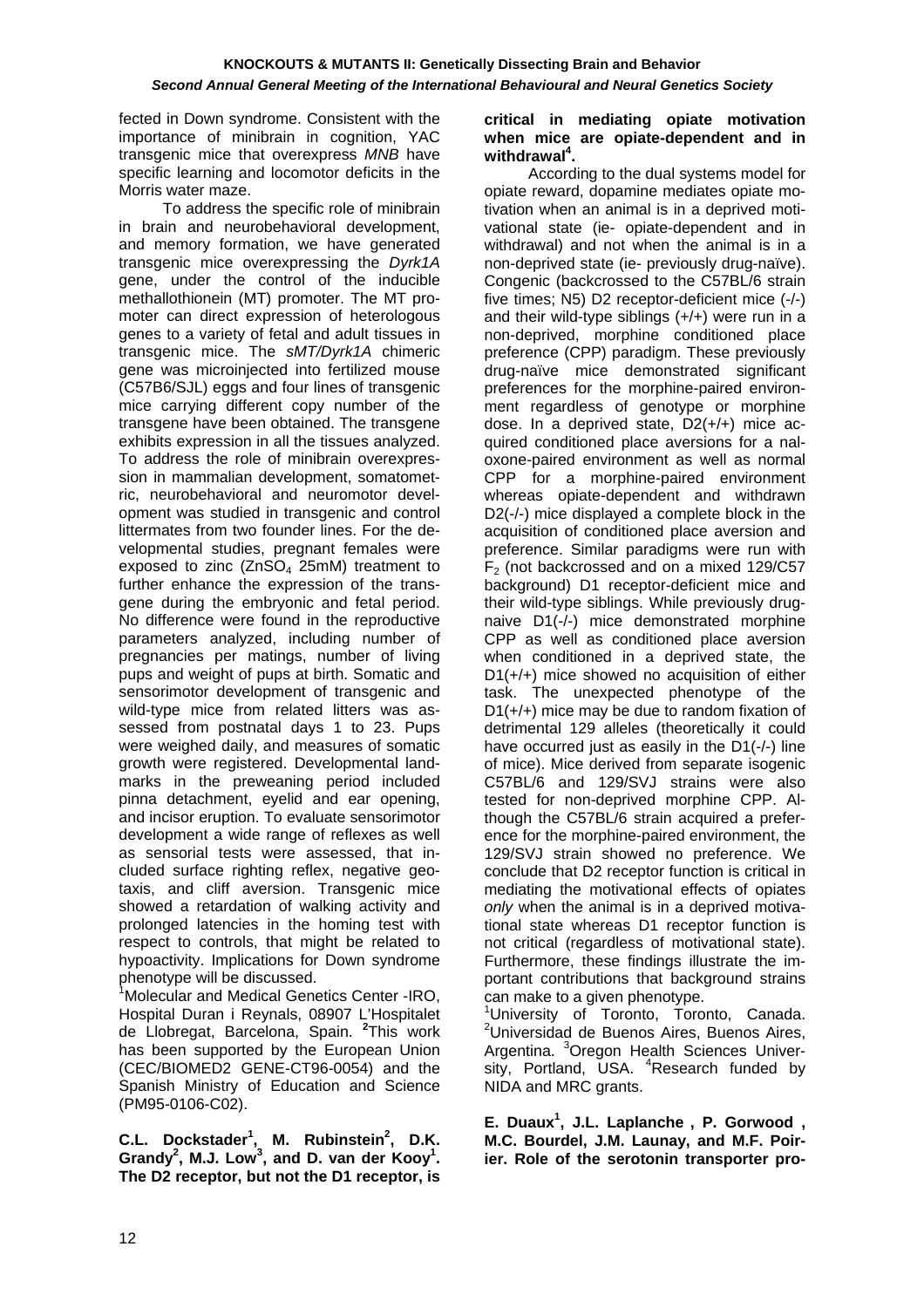#### **moter polymorphismin opiate dependence and suicide attempts.**

*Background:* Dysfunction of serotonin transmission could predispose to addiction behavior, and to aggressive or impulsive behaviors such as suicide attempts. The functional polymorphism in the human serotonin transporter (SLC6A4) promoter was identified and found to be linked with different disorders including severe alcooholism. *Methods:* We analysed the role of this polymorphism in a population of male opiate-dependent subjects. Fifty four male opiate-dependent-patients (DSM-III-R criteria), french for at least two generations, excluding schizophrenia, were personally interviewed with the DIGS (Diagnostic Interview for Genetic Studies) and the Barrat's impulsiveness scale, and compared to 63 unaffected blood platelet donors. *Results:* No association was found with opiate dependence , comorbid depression and score of impulsivity. An excess of homozygotes was found in patients without suicide attempts. The « S » allele was associated with suicide attempts (62% in controls, 65% in patients without suicide attempts, 85% in patients with suicide attempts, 100% in patients with 5 or more suicide attempts). *Conclusion:* Deficiency in 5 HT reuptake mediated by the short allele of the serotonin transporter gene seems to increase the risk for impulsive behaviors such as suicide attempts in our sample of opiatedependent-patients.

<sup>1</sup>S.H.U. Hôpital Saint-Anne, Université Paris V, 1 Rue Cabanis, 75014 Paris, France.

# **John C. Fentress1,2. Tracing behavioral phenotypes in neurological mutant mice.**

 The full value of neurological, knockout, and transgenic mice for behavioral neuroscience obviously depends upon the establishment of measures for early detection and quantification of mutation effects. We have established behavioral tests that allow us to trace various patterns of sensory-motor coordination in inbred and neurological mutant mice (Weaver, Staggerer, Jimpy). We use development as a natural dissection tool to examine kinematic and sequencing properties of movement organization, and their relation to environmental perturbations. Recently we have focused upon the contributions of cerebellar and striatal circuits in the activation and patterning of movement under specific situations. Our data are obtained through video and related computer analyses of swimming, grooming, and exploratory actions. Movements are examined in terms of their kinematic details, limb trajectories and velocities, coordination among limb segments, higherorder sequences, and in response to changing environmental demands.

 Swimming allows us to examine early stages of movement coordination without the confound of gravity (and thus muscular strength plus balance problems). In myelin deficient jimpy mice developmental transitions in swimming are delayed, and phase relations between limbs are altered.

Grooming is a more complex and hierarchically ordered sequence of actions. Staggerer mice have cerebellar disorders that primarily affect movement form without disrupting sequences of actions, whereas Weaver mice also have dopamine deficiencies that are reflected in both movement activation and sequencing . Independent surgical manipulations suggest that these mutant mouse strains can be used to separate the operation of movement control mechanisms during maturation, with the added advantage that degeneration of operations in mutant animals can be compared with the progressive formation of movement in control ontogeny. Changes in responsiveness to external manipulations during different phases of ongoing movement clarify routes of sensory-motor integration.

 An important goal in our current research is to explore the use of knockout and transgenic models that may further clarify the development and expression of sensory-motor patterns at different levels of organization. Our data suggest that combining developmental analyses of mutant mice with independent experimental manipulations during specific phases of ontogeny can provide converging data upon mechanisms of sensory-motor control at complementary levels of expression. However, progress will depend critically upon precise assessment of specific movement parameters and responses to sensory events as these unfold in ontogeny. I hope to discuss the potential value and also limitations of KO and transgenic mouse models in the design of further studies of behavioral ontogeny and its CNS substrates.

<sup>1</sup>Dalhousie University, Nova Scotia, Canada, and <sup>2</sup>University of Oregon, Eugene, OR, USA.

#### R. Gerlai<sup>1</sup>, D. Choi-Lundberg, L. Powell-**Braxton, and H.S. Phillips. GDNF heterozygous mutant mice in two genetic backgrounds exhibit spatial task specific cognitive deficits in the water maze.**

 Glial cell line-derived neurotrophic factor (GDNF) is a potent neurotrophic factor for dopaminergic neurons in the mammalian brain. Research has been focused on brain areas (e.g. substantia nigra, striatum, and nucleus accumbens) where dopaminergic neu-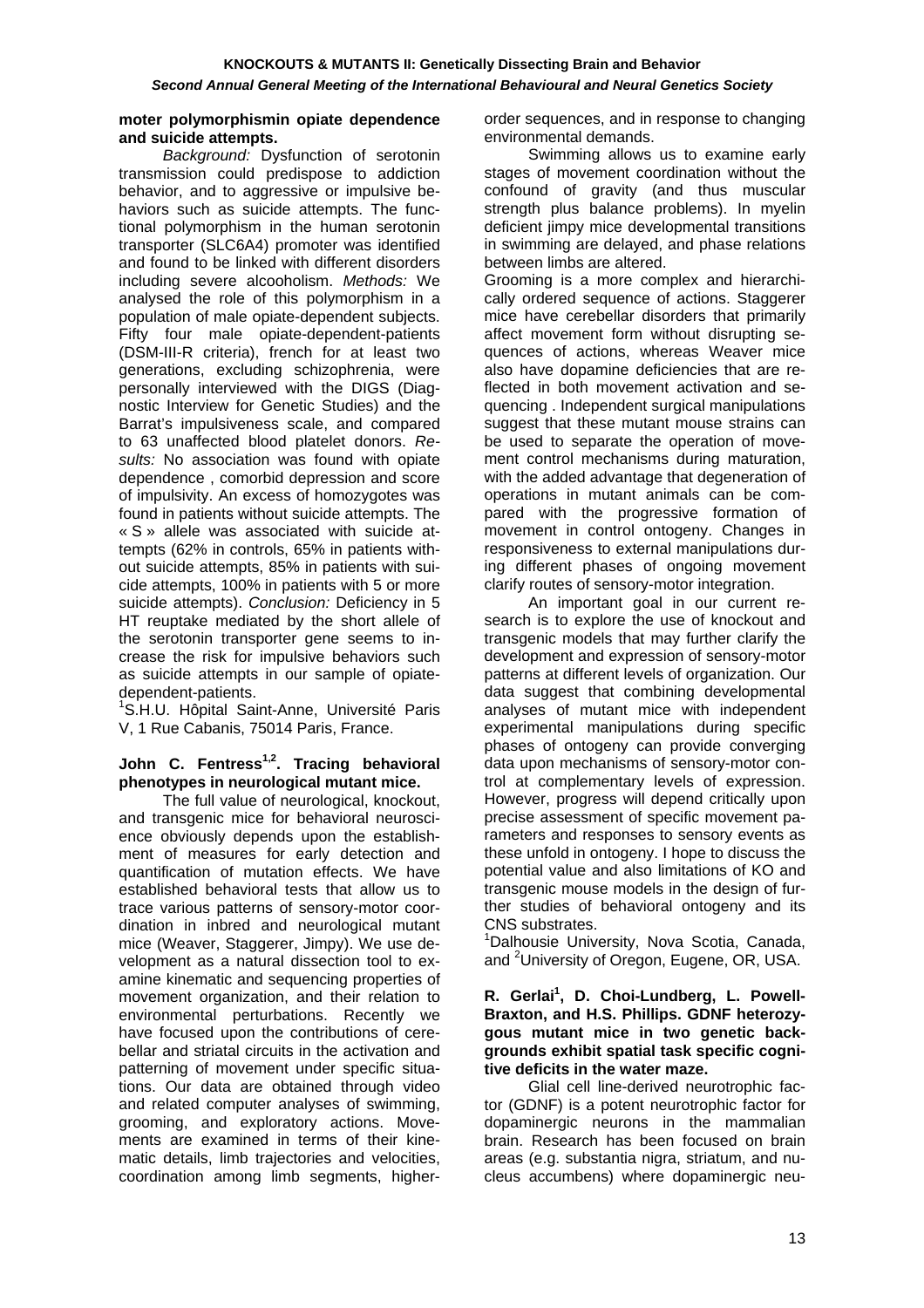rons play crucial role and perhaps represent therapeutic targets for alleviating Parkinsonian symptoms. Recent studies, however, also showed that GDNF and their receptors, GFRalpha1, and c-Ret (the signaling receptor) are all expressed in the mammalian hippocampus, a brain area playing a central role in learning and memory. Furthermore, electric or ischemic stimulation induced transcription level changes in GDNF and its receptors have been reported in the hippocampus, and anecdotal evidence exists on systemic GDNF replacement therapy in humans leading to cognitive disturbances. Here we analyze heterozygous mice with a null mutation in GDNF. Pathologic and hematologic analyses showed that mutant mice do not suffer from gross abnormalities. Neurochemical analysis and tests of amphetamine induced locomotory behavior suggested that mutant mice possess an intact dopaminergic system. Interestingly, however, mutant mice exhibited a significant impairment in the spatial version of the Morris water maze, a task sensitive to hippocampal dysfunction. General performance factors, e.g. swimming speed or non-spatial learning, were unaltered. The results were replicated in two genetic backgrounds, a 129SV x C57BL/6 F2 hybrid and a C57BL/6 backcross (ninth generation) suggesting that the alteration is caused by the null allele. These results demonstrate that GDNF plays an important role in cognition associated with hippocampal function. They, together with previously published results, also raise the possibility that GDNF and its receptors may represent an important therapeutic target in epilepsy, ischemic brain insult, or neurodegeneration in the adult mammalian hippocampus.

<sup>1</sup>Neuroscience & Cardiovascular Depts., Genentech Inc., 1 DNA Way, South San Francisco, CA 94080, USA.

**O. Giorgi1 , D. Lecca<sup>1</sup> , G. Piras<sup>1</sup> , J.H. Me**dina<sup>2</sup>, and M.G. Corda<sup>1</sup>. Effects of stressors **and antidepressants on central serotonergic transmission: A comparative behavioral and brain dialysis study in Roman High- (RHA/Verh) and Low-Avoidance (RLA/Verh) rats.** 

 The cortical projections of the serotonergic (5-HTergic) system are known to play a role in the acquisition of behaviors motivated by aversive stimuli. More recently, it has been shown that conditioned fear stress (CFS), an animal model of anxiety without physical stimuli, selectively increases 5-HT metabolism in the medial prefrontal cortex and produces marked freezing behavior, which is regarded as a reliable index of fear in rodents. The activation of 5-HTergic neurotransmission produced by some antidepressant drugs, like the selective serotonin reuptake inhibitors (SSRIs), is associated with a reduction in the frequency of defensive freezing in the CFS paradigm. These findings are in line with the view that the facilitation of central 5-HTergic neurotransmission has anxiolytic effects and make it possible to interpret the CFS-induced increase in cortical 5-HTergic function as a biochemical correlate of a cognitive function, such as *"coping"* with stress, rather than an emotional, *"anxiety-related",* reaction to aversive stimulation.

 The Swiss sublines of Roman highavoidance (RHA/Verh) and low-avoidance (RLA/Verh) rats are selected and bred for respectively rapid versus poor acquisition of two-way active avoidant behavior in a shuttle box. They have been shown to differ in several other behavioral aspects, most of which point to differences in emotionality and reactivity to stress, the RLA/Verh line being more reactive. Thus, when exposed to various unconditioned stressors, RLA/Verh rats show more pronounced tachycardia, a more intense activation of the hypothalamus-pituitaryadrenal (HPA) axis, and more robust anxietyrelated behaviors, like freezing, than do RHA/Verh rats. A number of additional differences in dopaminergic, GABAergic, and 5- HTergic function in the CNS have been reported in these two lines. The behavioral and neurochemical characteristics of RLA/Verh rats suggest that this particular line could be used as a genetic model for studying the biological bases of anxiety and/or depression. The present study was therefore undertaken to examine line-related differences in 5- HTergic neurotransmíssion in the frontoparietal cortex (FPCx). To this aim, we compared the effects of tail-pinch stress (TP, 40 min) and anxiogenic doses of pentylenetetrazol (PTZ, 10 mg/kg, IP) on 5-HT output in the FPCx of the two lines, using brain microdialysis. We also compared the *in vivo* effects of 5-HT reuptake inhibitors administered systemically or intracerebrally on 5-HT output in the FPCx of RHA/Verh and RLA/Verh rats. In addition, the regional distribution of the 5-HT transporter was examined in the two lines by measuring the binding of the selective ligand  $[{}^{3}H]$ citalopram to coronal brain slices. The major findings obtained were as follows: (1) No statistically significant differences between RHA/Verh and RLA/Verh rats were found in the *basal* output of 5-HT in the FPCx. (2) TP and PTZ (10 mg/kg, IP) produced a more robust increase in 5-HT output in the FPCx of RHA/Verh rats than in their RLA/Verh coun-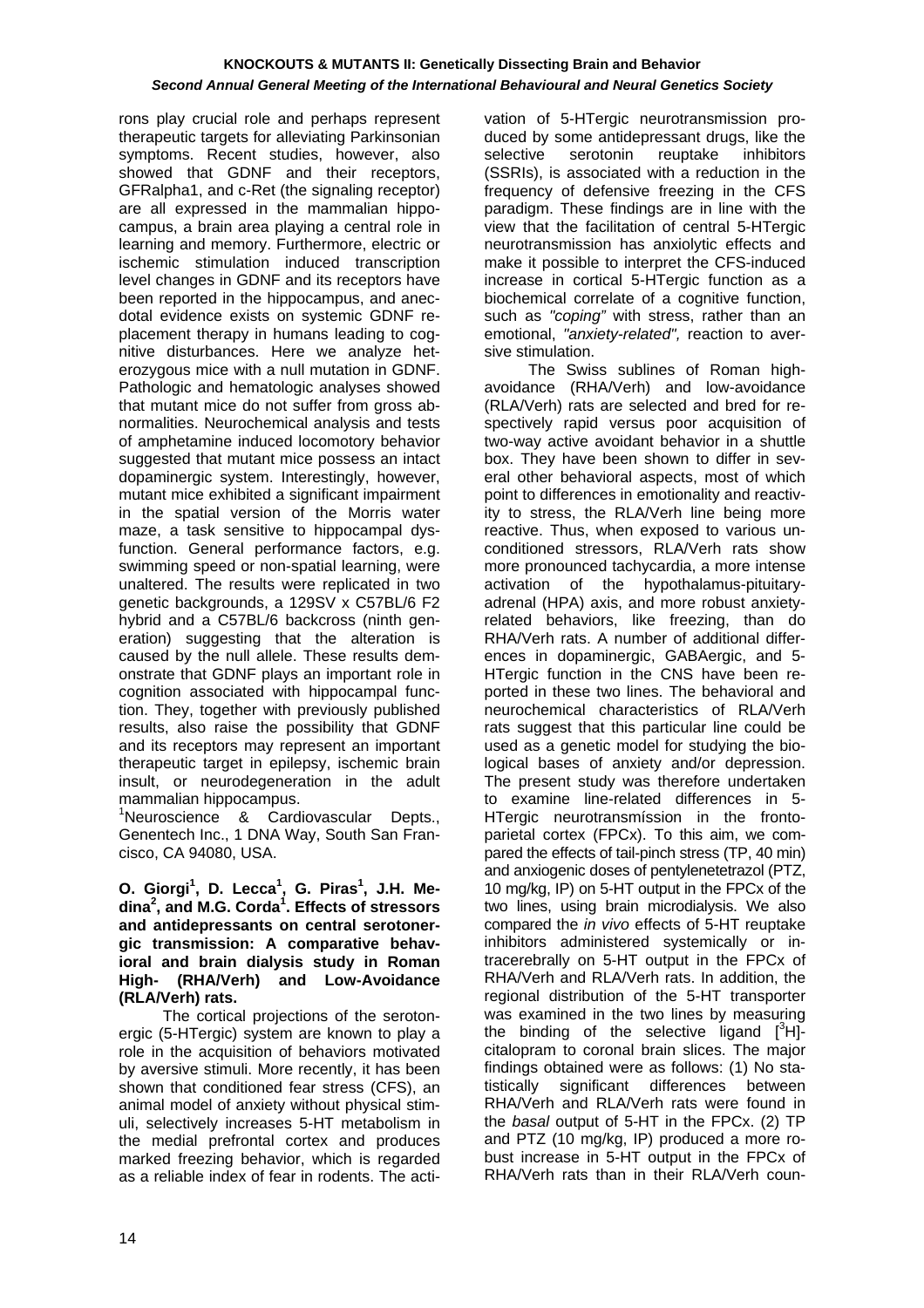terparts (maximal effect: ∼ + 40 – 70% and + 5 - 20%, respectively). Aversive stimuli produced more frequent freezing episodes in RLA/Verh rats than in RHA/Verh rats. In contrast, RHA/Verh rats were much more active and persistent than RLA/Verh rats in their attempts to remove the clamp used to apply a mild pressure on their tails. This dissociation between behavioral responses and 5-HTergic activation across the lines is consistent with the view that the increment in cortical 5-HT output may reflect the activation of arousal- and/or cognition-related mechanisms in an attempt to cope with the stressor rather than one of the multiple neurochemical and hormonal adaptive reactions to the aversive stimuli. The systemic administration of chlorimipramine (CL, 10 mg/kg, IP) and fluoxetine (FL, 10 mg/kg, SC) produced a more robust increase in 5-HT output in the FPCx of RHA/Verh rats than in their RLA/Verh counterparts (maximal effect: ∼ + 150 - 170% and + 70 - 80%, respectively). Likewise, the intracerebral perfusion of FL (100 µM) through the dialysis probe caused a more pronounced increase in 5-HT output in the FPCx of RHA/Verh than RLA/Verh rats (maximal effect: 10-fold and 7-fold increment, respectively). In both lines, the systemic administration of CL or FL produced a significantly less pronounced increase in 5-HT output than the intracortical perfusion with FL. This difference is most probably due to the decrease in the firing rate of 5-HTergic neurons induced by the systemic administration of SSRIs. Such inhibitory effect results from the increment in the extracellular concentrations of 5-HT in the brainstem (which does not occur after intracortical perfusion with FL) and is mediated via the activation of  $5-HT<sub>1A</sub>$  autoreceptors located on the cell bodies of 5-HTergic raphè neurons. The density of  $[^{3}H]$ -citalopram binding sites was significantly larger in the FPCx and other forebrain areas of RHA/Verh rats as compared to their RLA/Verh counterparts. The results of the brain dialysis and [<sup>3</sup>H]-citalopram binding studies support the view that the cortical 5-HT reuptake mechanism is more efficient in RHA/Verh than in RLA/Verh rats. Because the basal extracellular concentrations of 5-HT in the FPCx are not significantly different in the two lines, it appears reasonable to speculate that the cortical 5-HTergic tone must be more robust in the line in which the 5-HT reuptake mechanism is more efficient, that is, in RHA/Verh rats. Such hypothesis is in keeping with previous neurochemical studies and provides a neural substrate to account, at least in part, for the differences in the behavioral responses to aversive stimuli displayed by RHA/Verh and RLA/Verh rats.

 Several neurotransmitters and hormones, including 5-HT, dopamine, norepinephrine, GABA and corticosteroids, are known to play a role in the reactivity to stress, as well as in the expresion of emotion-related behaviors and the pathogenesis of mood disorders. Given the differences in neurotransmitter and HPA axis functions between RHA/Verh and RLA/Verh rats reported herein, these lines can provide two well-defined phenotypes to investigate the role of each of the above mentioned factors in the regulation of stress responses and in the biological mechanisms underlying anxiety and mood disorders.

**1** Dept. of Toxicology, University of Cagliari, Italy. <sup>2</sup>Instituto de Biologia Celular y Neurociencia, Buenos Aires University School of Medicine, Argentina.

#### P. Gorwood<sup>1</sup>, P. Batel, J. Ades, M. Hamon, **and C. Boni. Serotonin transporter gene polymorphisms, alcoholism and suicidal behaviour.**

*Background:* Dysfunction of serotoninergic transmission could predispose to excessive alcohol consumption and dependence. The functional polymorphism of the serotonin transporter gene (5-HTTLPR) was actually associated with different disorders including alcoholism. Considering the likelihood of heterogeneity in the "alcohol-dependence" phenotype, the 5-HTTLPR may be more specifically implicated in sub-samples of patients, or in related traits of alcoholism, such as impulsivity. *Methods:* We analysed the role of this functional polymorphism in the risk for suicide attempt in a population of male alcohol-dependent-subjects. A hundred and ten male alcohol-dependent patients (DSM-III-R criteria), French for at least two generations, were personally interviewed with the DIGS, and compared to 61 unaffected blood-donors. *Results:* The "S" allele of the 5-HTTLPR appeared to be unrelated to alcohol-dependence and comorbid depression in our sample, but was found associated with an increased risk for suicide attempts. This association was predominantly observed in severe and repetitive suicide attempts, with a significant dose-effect of the "S" allele (0,1 or 2) on the number and the severity of suicide attempts. *Conclusion:* Mood disorders and alcohol-dependence may interact with a genetic (relative) deficiency in 5-HT reuptake, thereby increasing the risk for aggressive/impulsive behaviours such as suicide attempts.

<sup>1</sup>Hôpital Louis Mourier, Université Paris VII, 178 rue des Renouilliers, 92701 Colombes Cedex 01, France.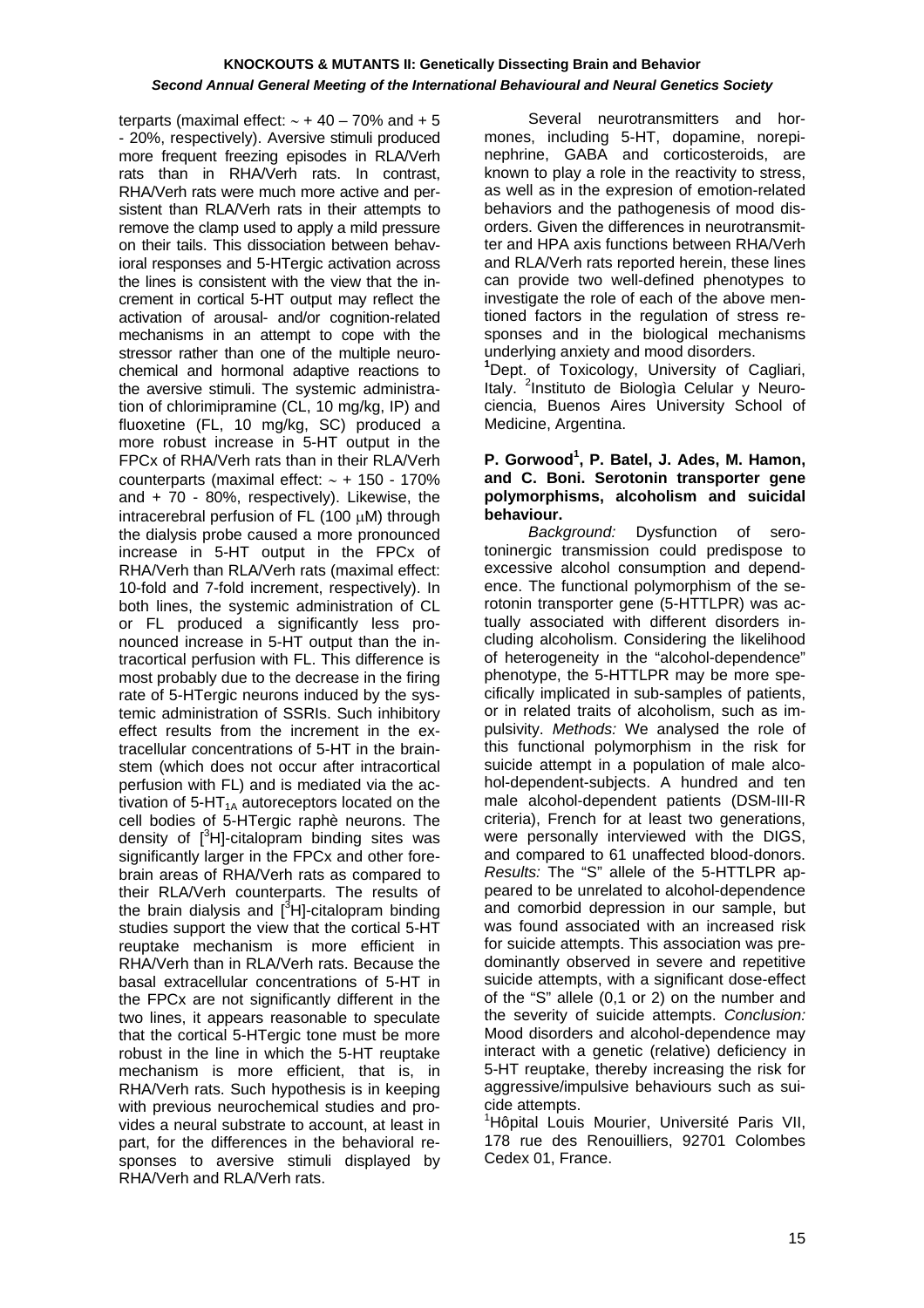**R. A. Hensbroek<sup>1</sup> , A. Kamal, M. Verhage, and B.M. Spruijt. Impaired synaptic function results in hyperactive behaviour but not cognitive dysfunction in gene dose mutant mice for the neuronal protein munc18- 1.** 

 The neuron-specific protein munc18-1 is essential for secretion from presynaptic nerve terminals. Null mutants for munc18-1 have no secretion of neurotransmitters throughout the brain and consequently die at birth. Gene dose mutants (heterozygotes) have a normal reproduction and life span. Still, they do have a 50% reduction of munc18-1 expression. We hypothesize that a reduction in munc18-1 results in synaptic impairments and, as a consequence, in changes at the network level and at the behavioural level. In the hippocampus, depression during tetanic (5-20Hz) stimulation is more pronounced in the mutants. In addition, long term potentiation (LTP) in the CA1 region is reduced. This reduction is most pronounced in the first minutes after LTP induction. Most strikingly, mossy fibre LTP in the CA3 region is virtually absent. This form of LTP is NMDA-receptor independent and its induction and maintenance is reported to be mainly presynaptic. In their homecage, heterozygote mice were more active than wildtype mice. In addition, they also displayed a profound increase in locomotory behaviour in the open field test. We detected no differences in a fear test i.e. the light/dark box, suggesting that these changes in activity were not related to fear. The heterozygotes also showed impaired performance in cognitive tasks. In the eight-arm radial maze, a spatial learning task, their ability to collect food rewards was decreased. In the Morris water maze, however, they performed normal. In contrast to the dry land situation in the radial maze, swimming speed in the water maze was not increased. These results indicate that the increases in activity may have interfered with radial maze performance but not with Morris water maze learning. We conclude that munc18-1 reduction leads to impaired synaptic function as measured in the hippocampal network. Surprisingly, spontaneous behaviour seems more susceptible to these changes than cognitive function.

<sup>1</sup>Rudolf Magnus Institute for Neurosciences, Utrecht University, Universiteitsweg 100, 3584CG Utrecht, The Netherlands.

**A. Holmes<sup>1</sup> , J.G. Hohmann<sup>2</sup> , R.A. Steiner<sup>2</sup> ,**  and J.N. Crawley<sup>1</sup>. Behavioral phenotype of **transgenic mice with overexpression of the neuropeptide galanin3 .** 

 To explore the functional significance of the neuropepeptide galanin in the nervous system, we generated transgenic mice overexpressing the galanin gene linked to a dopamine beta-hydoxylase promoter. Galanin mRNA in the locus coeruleus is approximately seven-fold normal levels, and galanin peptide is elevated in the forebrain. In order to study the role of endogenous galanin in behavioral processes we conducted behavioral phenotyping of galanin transgenic mice and their wild type littermate controls. Homozygous galanin overexpressing mice are viable, show no developmental abnormalities, and reproduce normally. Comprehensive evaluation of physical characteristics and neurological reflexes revealed that transgenic mice had no gross physical abnormalities, demonstrated normal eye blink, whisker twitch, visual cliff, and righting reflexes, and showed normal body weights and home cage behaviors. The motor performance of transgenic mice on the accelerating rotarod and Digiscan open field was similar to that of wildtype littermates. Analgesia tests indicated normal latencies in the hotplate and tailflick procedures. Given evidence that galanin may contribute to the etiology of mood disorders, transgenic mice were exposed to the elevated plus-maze and light/dark exploration tests for anxiety-like behaviors. As galanin is overexpressed in Alzheimer's disease, and galanin treatment produces performance deficits on learning and memory tasks in rats, galanin transgenic mice were tested in the Morris water maze, the Barnes maze, and cued and contextual fear conditioning. Initial findings indicate significant deficits on memory tasks, and are discussed with reference to cognitive disorders related to Alzheimer's disease.

<sup>1</sup>Section on Behavioral Neuropharmacology, ETB, National Institute of Mental Health, Bethesda, MD; <sup>2</sup>Dept. Obstetrics and Gynecology and Physiology and Biophysics, University Of Washington, Seattle, WA. <sup>3</sup>Supported by NSF grant IBN-9720143 and the NIMH IRP.

#### **Christopher Janus<sup>1</sup> , Azhar M. Chishti, David Westaway, and Peter St. George-Hyslop. Familial Alzheimer disease mutations in the presenilin 1 gene disrupt the rate of acquisition of spatial information.**

 Dominant mutations in the Presenilin 1 gene cause an aggressive, early-onset form of familial Alzheimer's Disease (FAD). To identify the role of such mutations in cognitive deficits in FAD, we examined transgenic mice expressing similar levels of either mutant or wild type (wt) human PS1 transgenes. Since it is accepted that the hippocampal region is af-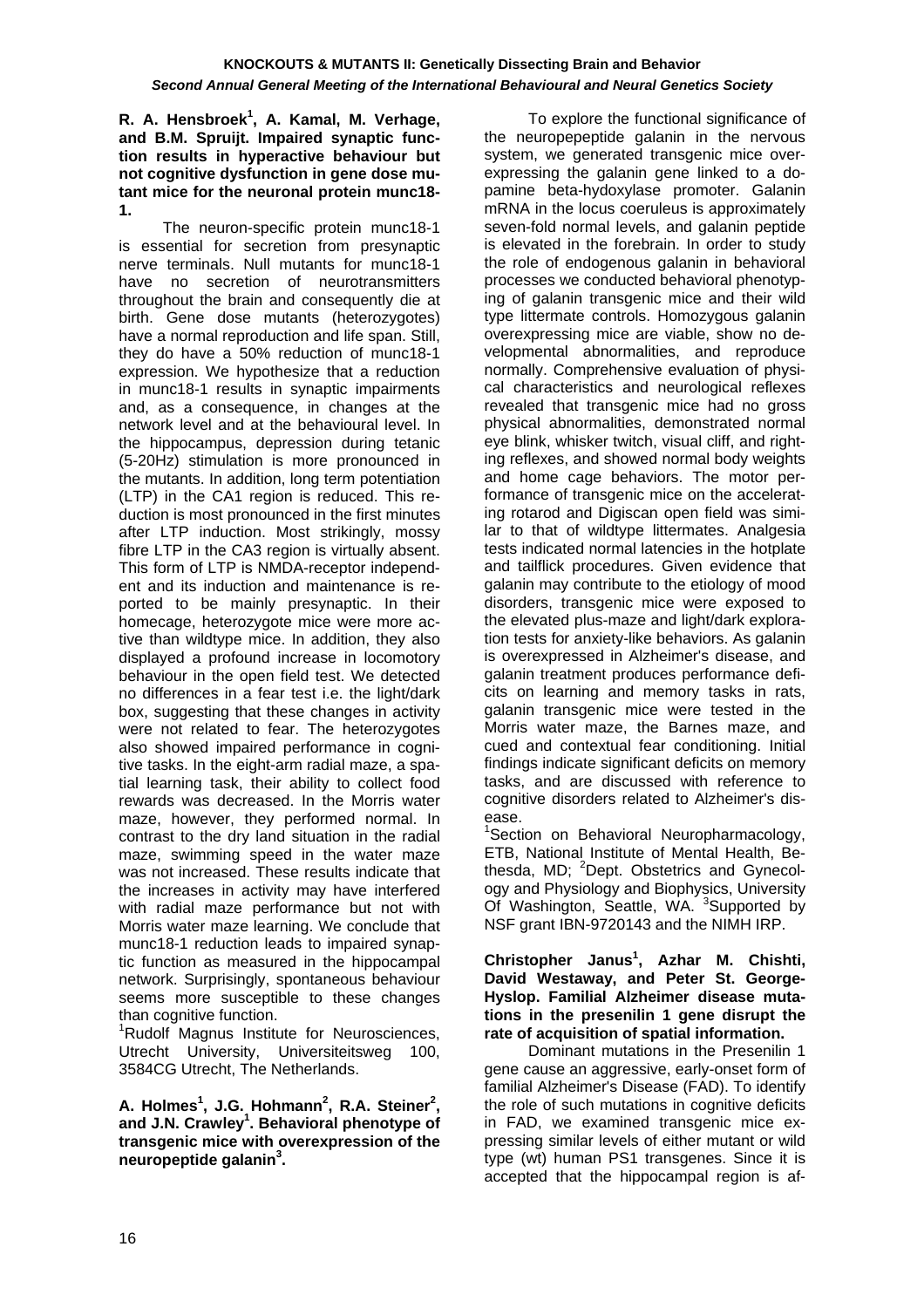fected in the early stages of AD, we tested mice of these mutant (Tg(L286V)1274) and wild type (Tg(PS1wt)1098) lines at age 15 months in the cued and the place discrimination learning tasks using the Morris water maze (WM). All spatial learning tests were preceded by intensive non-spatial habituation to WM test conditions. We report that in the cue learning task, experimentally naïve Tg(L286V)1274 mice showed significantly longer swim paths than the Tg(PS1wt)1098 mice in the first part (5/11 days of training) of training, in the absence of differences in swimming abilities. Through manipulation of extra-maze training cues, we demonstrated that unlike the Tg(PS1wt) 1098 mice, the mutated Tg(L286V)1274 mice were unable to use more complex spatial strategies to locate the visible platform when a simpler, based on single cue association strategy was available. When the same groups of mice were trained longitudinally in conventional place learning task (4 trials/day, 10 days, the platform in the same spatial position), no differences in the acquisition of spatial information between the mutated and the wt mice were observed. However, in cross-sectional experiment using groups of experimentally naïve mice, mutated Tg(L286V)1274 showed an initial impairment in learning spatial information (first 5 days of 10-day training). Tg(L286V) 1274 mice were also significantly inferior in a place learningset task (Whishaw, 1985. Physiology & Behavior, 35, 139-143 ) when a new place response had to be learned each day of training. We conclude that mice expressing mutant PS1 transgenes were: first, were unable to use more complex spatial strategies when a simpler one was available, and second were slower in the initial acquisition of new spatial information. The relationship of these findings to neuropathological changes in presenilin 1 Tg mice are discussed.

Centre for Research in Neurodegenerative Diseases, University of Toronto, Tanz Neuroscience Building, 6 Queen's Park Cr. W. Toronto, Ontario, Canada M5S 3H2.

#### **M.A. Joiner<sup>1</sup> and L.C. Griffith<sup>2</sup>. Anatomical localization of the CaM kinase II requirement for learning and memory in the courtship conditioning assay in D***rosophila***.**

 Global inhibition calcium/calmodulindependent kinase II (CaMKII) in whole animals leads to defects in both learning and memory. In the associative learning assay courtship conditioning, male flies learn to suppress courtship of virgin females by prior conditioning with a mated female. Females stimulate male courtship by both visual and positive pheromonal cues. Mated females also give off an aversive pheromone, which acts as a negative cue. The amount of aversive pheromone which the mated female gives off increases as she is courted by the male. It is the association of these two pheromonal cues, with their different temporal profiles, that leads to suppression of courtship of the mated female and the subsequent inactivity toward the test virgin female.

 To identify structures of the fly brain that require CaMKII for normal learning and memory, we express a CaMKII inhibitor under control of UAS, a yeast transcription factor (GAL4) binding sequence. Males with a GAL4 insert expressing the inhibitor peptide throughout the brain show both learning and memory defects. Localization and level of expression of GAL4 is assayed by -galactosidase activity in GAL4;UAS-lacZ males and by confocal imaging of GFP in GAL4;UAS-GFP males.

 Using a series of enhancer trap lines expressing GAL4 in limited regions of the CNS, we have assayed the performance of flies expressing the inhibitory peptide in each of these areas of the brain in GAL4;UASinhibitor males. GAL4 lines that express at high level in the mushroom bodies or parts of the central complex show memory deficits when expressing the inhibitory peptide under UAS control. Defects in the response to the mated female during conditioning are revealed in lines expressing the inhibitor peptide in the antennal lobe. Expressing the inhibitor peptide in other brain regions or in the thoracic ganglion does not appear to have an effect on learning or memory. Memory can be rescued in males that globally express the inhibitor peptide by co-expressing a wild-type isoform of CaMKII.

<sup>1</sup>Dept of Biological Sciences, University of lowa, Iowa City, IA 52240, USA.. <sup>2</sup>Dept. of Biology and Center for Complex Systems, Brandeis University, Waltham, MA 02254, USA.

#### **M. Karayiorgou<sup>1</sup> . COMT- and PRODHdeficient mice as models for genes predisposing to psychiatric disorders.**

 Previous work from our group and others has identified the 22q11 chromosomal region as potentially harboring genes for schizophrenia and Obsessive Compulsive Disorder (OCD). There is evidence in the literature to suggest that these two disorders may share some pathophysiological and genetic components. The implicated region on chromosome 22q11 spans a 1.5 megabase distance, which is amenable to positional cloning. As a complementary approach to delineate the details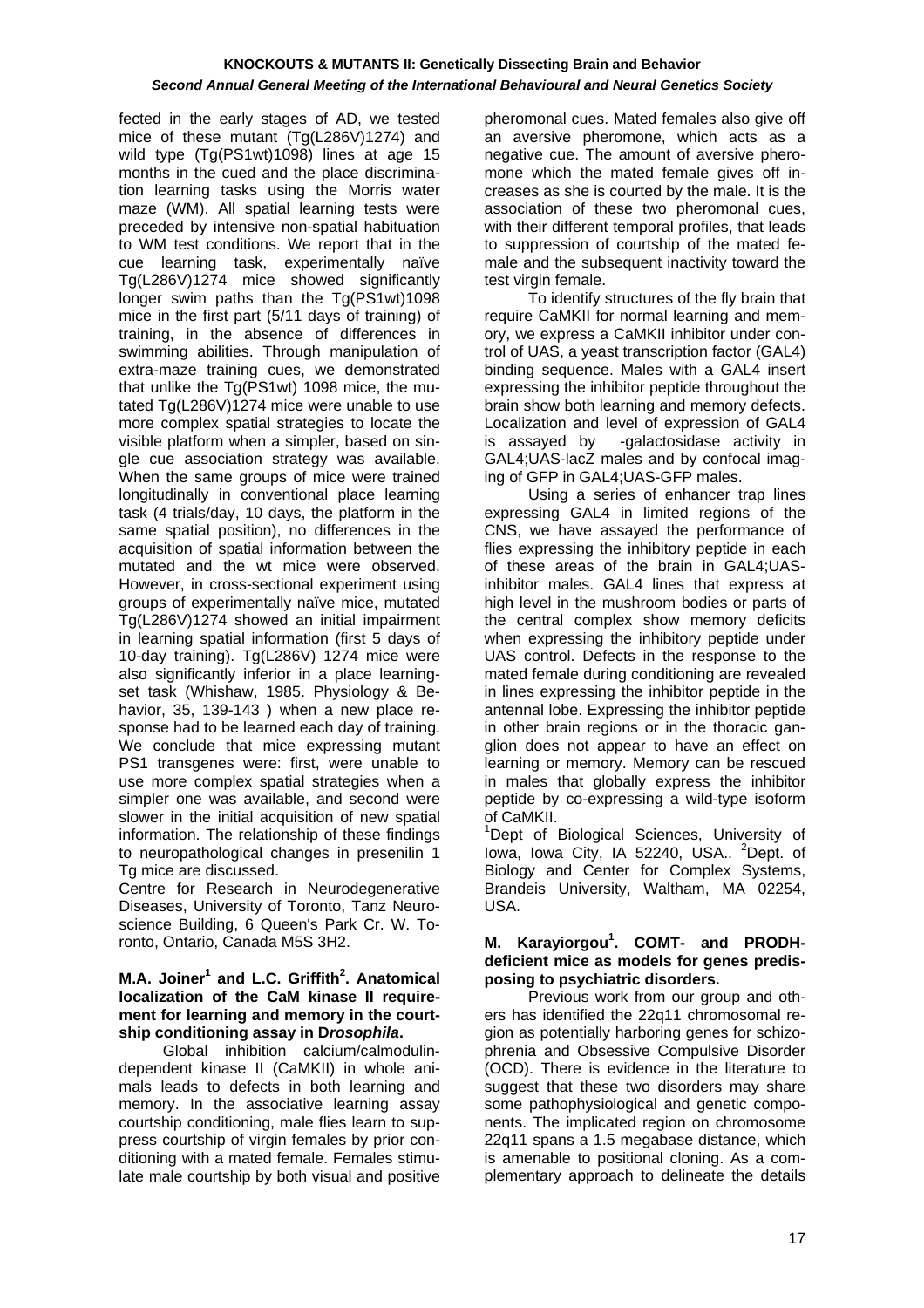of each gene's involvement, as we identify them and analyze them, we use mouse models, where the gene in question has been mutated or deleted from the animal's genome (i.e. a "knock-out" mouse). The availability of a mouse model for a gene considered as a candidate for a common, complex psychiatric disorder, although unlikely to serve as model for the entire complexity of the disorder, could provide a framework for understanding the specific nature of this gene's potential involvement.

 We have generated animal models for two of the genes in the 22q11 region: (A) Catechol-*O*-methyltransferase (*Comt*), and (B) Proline oxidase (*Prodh*). In addition to being strong 'positional' candidate genes, *Comt* and *Prodh* are also strong 'functional' candidate genes: A) COMT along with monoamine oxidases (MAO-A and -B) are the major mammalian enzymes involved in the metabolic degradation of dopamine, norepinephrine, and epinephrine. B) The amino acid proline, although not a typical neurotransmitter, may play a modulatory role in transmission at a subset of glutamatergic synapses, a role suggested primarily by the selective expression of a brain specific high affinity proline transporter in a subset of glutamatergic pathways. Additionally, proline oxidase is involved in the biosynthesis of glutamate, and malfunction of the enzyme could affect the synthesis and release of glutamate in a specific subset of neurons.

 In the case of the COMT-deficient mice, our results from microdialysis, cocaine sensitivity and behavioral assays provide conclusive evidence for an important contribution of COMT in the maintenance of steady-state levels of catecholamines in the brain and suggest a role for COMT in some aspects of emotional and social behavior in mice.

 In the case of the *Prodh* gene,we isolated the mouse *Prodh* gene and identified a mutation of this gene in the Pro/Re hyperprolinemic mouse strain. Behavioral and neurochemical analysis of these mice indicated a modest deficit in sensorimotor gating (a central processing mechanism affected primarily in patients with psychiatric disorders), accompanied by neurochemical alterations in the frontal cortex and hypothalamus. The processing deficit was specific as no additional defects were observed in the amplitude and habituation of the startle response, or in locomotor and anxiety (light-dark and elevated Omaze) assays.

 Since the 22q11 deletion has also been associated with specific learning disabilities, we examined the Pro/Re mice for learning deficits using the Morris water maze and the fear conditioning paradigms. Preliminary findings based on a small number of experimental animals are largely negative.

 Because the effects of genes involved in complex psychiatric disorders are thought to depend on the genetic background, we are currently extending our studies in inbred strains of mice.

**1** Laboratory of Human Neurogenetics, The Rockefeller University, 1230 York Avenue, New York, NY 10021, USA.

#### Sarah L King<sup>1</sup>, M.B. Kelz, C. Steffen, J. **Chen, E.J. Nestler and M.R. Picciotto. Trigenic mice with spatially and temporally restricted expression of high affinity nicotinic acetylcholine receptors.**

 High affinity nicotinic acetylcholine receptors (nAChRs) are present throughout the brain in wild type animals. Mice lacking the Beta-2 subunit of the nAChR have no detectable high affintity nicotine binding and show behavioral differences to their wild type counterparts in learning and reinforcement paradigms. Using a tetracycline regulated system we have generated mice that express the Beta-2 subunit in a regionally and temporally specific manner within the brain. The combination of different tetracycline transactivator lines crossed with one of three tetracyclineregulated Beta-2 lines allows us to generate distinct patterns of expression throughout the brain. In a Beta-2 subunit knock out background expression of high affinity nAChRs is restricted to cells expressing the transgenes. We have characterized several lines of mice showing distinct patterns of expression by equilibrium binding using the iodinated forms of the nicotinic agonists epibatidine and A85380. We have lines that express the Beta-2 subunit predominantly in the thalamus and cortex, with some expression in the hippocampus, and another line with expression restricted to a small subset of thalamic and mammillary nuclei. Characterization of other lines is in progress. Expression of these receptors can also be regulated temporally. Expression can be eliminated by treating the animals with 100 ug/ml doxycycline in the drinking water for 21 days. Testing of the transgenic animals is underway to establish the neuroanotomical substrates for nicotine's action in certain behaviors. Restoring responses to nicotine in Beta-2 knock out mice expressing the receptor in a restricted manner will allow us to pinpoint the anatomical requirements for nAChR expression in different behaviors.

<sup>1</sup>Dept. of Psychiatry, Yale University, CMHC, 34 Park Street, New Haven, CT 06511, USA.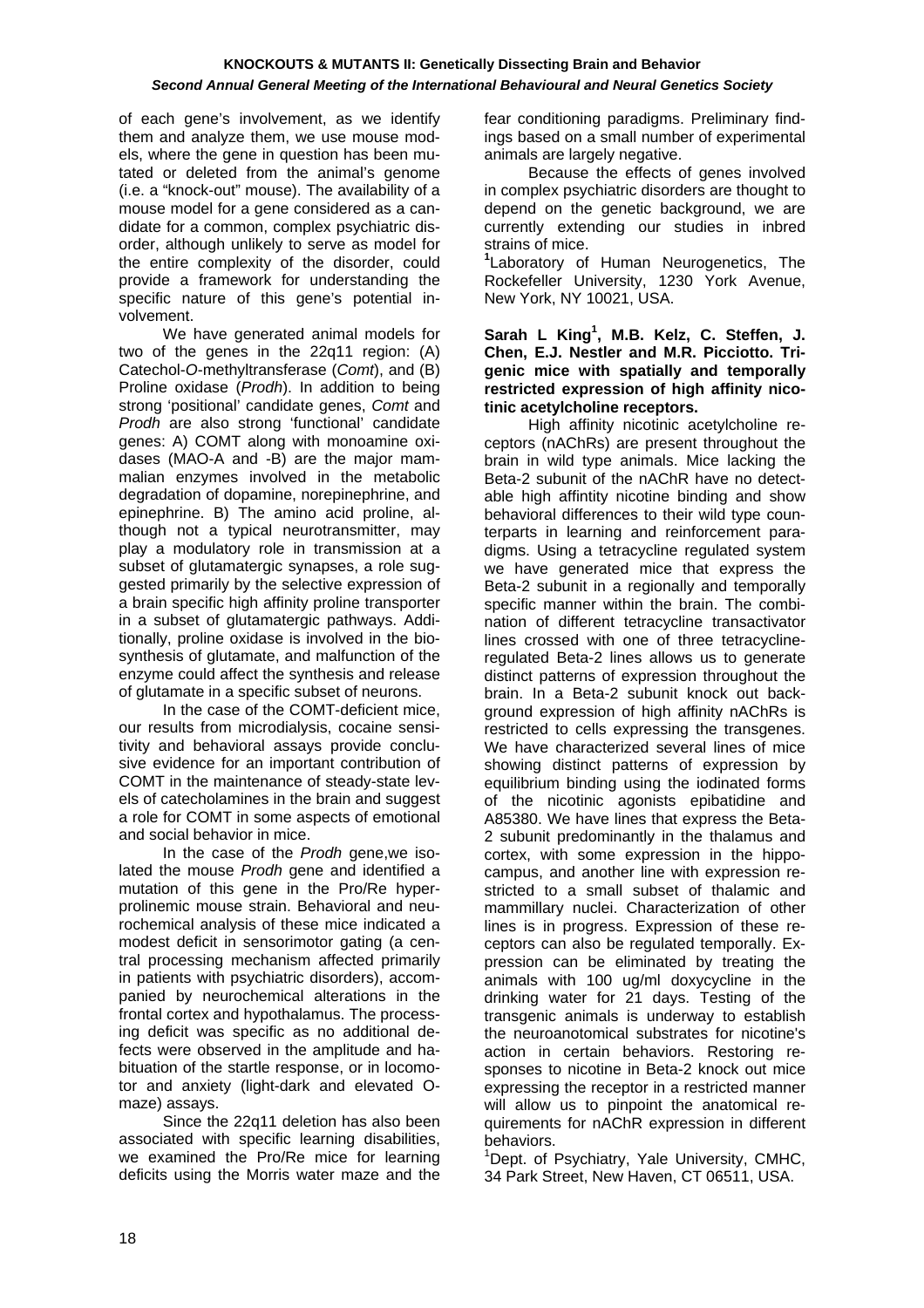#### S. Leonard<sup>1</sup>, K. Stevens, P. Bickford, L. **Adler, R. Freedman. Use of rodent models of an auditory gating deficit for identification of candidate genes in schizophrenia.**

 The biological complexity of schizophrenia and the lack of Mendelian inheritance in this disease suggest that development of endophenotypes assayable in animals is desirable. Several animal models of traits found in schizophrenics have been developed, including prepulse inhibition, limbic cortical lesions, and gating of the P50 response to auditory stimuli. An important consideration is whether the endophenotype is a result of "state" or "trait". The inheritance of the P50 deficit has been carefully studied and found to be inherited in most schizophrenics and in approximately ½ of their first-degree relatives. This gating deficit, thus, represents a valid endophenotypic trait, predisposing to schizophrenia. The P50 deficit in schizophrenia also meets another criteria for thorough investigation; it can be assayed in laboratory animals where invasive pharmacological questions can be answered. We have shown that the brain circuitry regulating this trait involves a subset of the neuronal nicotinic receptor gene family, the  $\alpha$ 7 receptor. Nicotine, in humans, normalizes the P50 deficit. In laboratory rats, amphetamine has been used effectively to reproduce the loss of auditory gating. The induced deficit is also normalized by nicotine. The snake toxin  $\alpha$ -bungarotoxin and methyllycaconitine, both specific antagonists of the  $\alpha$ 7 nicotinic receptor, induce a loss in auditory gating, in the rat, similar to that in schizophrenics. A mouse model of the deficit is seen in the DBA mouse. This strain has a decrease of  $\alpha$ bungarotoxin-binding receptors in the hippocampus of approximately 50%, compared to the C3H strain, and exhibits a deficit in the N40 wave (similar to P50 in humans), in response to paired auditory stimuli that is normalized with nicotine. Reduction of  $\alpha$ 7 expression by 50%, using antisense oligonucleotides complementary to the translation start site of the  $\alpha$ 7 mRNA injected intraventricularly over three days, induced a loss of gating. We also found that schizophrenics had a reduction of approximately 50% in the expression of the  $\alpha$ 7 receptor in postmortem hippocampus compared to controls. Recent differential gene expression results, using a genechip based technology, between mouse strains with different auditory gating phenotypes indicate several other candidate genes for the behavioral deficit. These findings suggest that experiments in laboratory animals can be used to model a sensory deficit, seen in schizophrenia, for molecular studies.

<sup>1</sup>University of Colorado Health Sciences Center, Department of Psychiatry, Denver, CO, USA.

# **Hans-Peter Lipp<sup>1</sup> . Genes, brain and behav**ior: Bottom-up and top-down approaches<sup>2</sup>.

 There are two approaches to study the pathway from gene to brain to behavior. The top-to-bottom approach analyzes visible genetic variation of behavior, searches for covariates at the brain system level, and tries to identify genes causing that variation. The bottom-up (or downstream) approach follows that path from an identified (or genetically engineered) mutation, searches for covariates at the brain system level and tries to find links to behavioral phenotypes. Sometimes, structural/biochemical covariates are found yet no behavioral phenotype. The main problem of the top-to-bottom approach is to pinpoint the genes involved; the main problem of the bottom-up approach is that most targeted loci have, necessarily, pleiotropic effects on brain and behavior that are difficult to analyze fully.

 I shall argue that the behavioral analysis of the consequences of targeted gene deletions can only be analyzed fruitfully if the organization of brain and behavior in the mouse is better understood. The Morris water maze will serve as an example for the (hidden) difficulties inherent in analyzing learning and memory in knockout mice. From studying more than 3000 mice in this task, we know that most mutations can express themselves only in three statistically independent factors: one factor related to wall swimming (thigmotaxis), associated with prolonged escapes times and longer swim paths; a second factor related to variations in swimming speed, and a third factor related to persistence of swimming over the old platform location in a so-called probe trial (spatial memory). Disturbingly, many mutations thought to be hippocampusspecific by superficial analysis appear to correlate with the factor thigmotaxis rather than spatial memory. But what normal processes and brain structures are responsible for prolonged thigmotactic behavior in mice? Is the hippocampus involved at all?

 Classical brain lesion studies in rats are often used as reference for interpreting behavior of KO mice. As such lesion effects are often quite different in mice, we prefer a noninvasive approach, by searching for brain systems which appear to be natural regulatory sites for complex behavior. One such system identified is the mossy fiber projection in rodents, in which the (genetically variable) ex-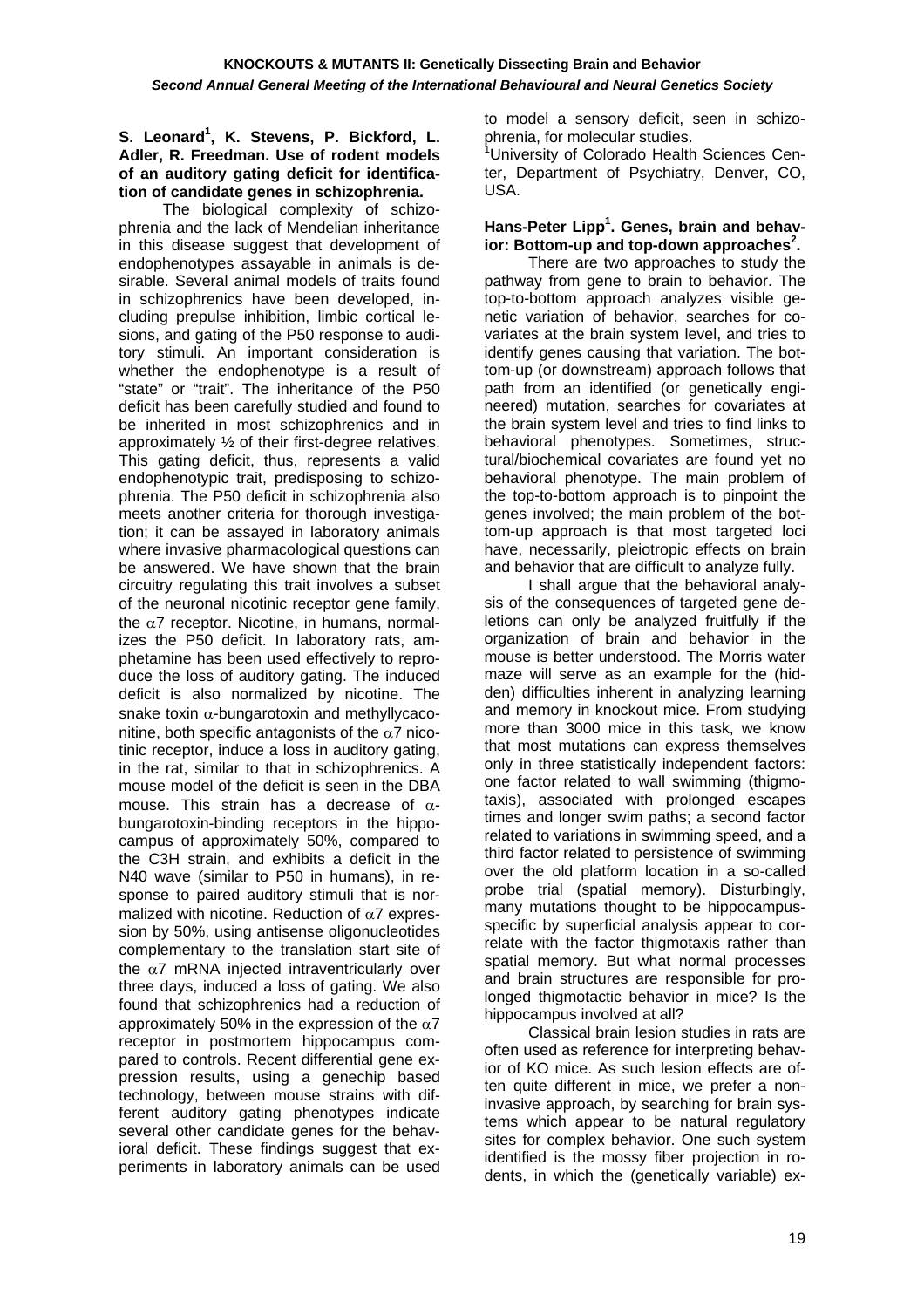tent of the dentate granule cell axons synapsing on the basal dendrites of target cells (the intra/infrapyramidal mosy fiber projection, IIP-MF) appears to be linked to performance in a variety of hippocampus-dependent tasks. Using the natural genetic variation of the IIP-MF as a marker for hippocampal function, we and others have found that the hippocampus appears to be involved in mediating a much wider range of behaviors than commonly assumed, including paw lateralization and intermale aggression. To test whether the mossy fiber system is indeed a natural regulation site for complex behavior, we have studied natural selection of mossy fiber variation in mice transferred to outdoor pens, and found significant and heritable changes after 2-4 generations. We also observed remarkable between species variation of this trait suggesting that part of the behavioral adaptation to ecological niches is achieved by natural selection of the IIP-MF.

 By checking the degree of Morris water maze thigmotaxis in relation to the IIP-MF projection in a sample of mice tested a long time ago, a negative correlation between IIP-MF and thigmotaxis was found. This relation was then verified experimentally in two samples of wild voles with strongly different IIP-MF projection. Indeed, the species with the very small IIP-MF projection showed a high level of thigmotactic behavior (and no signs of spatial memory as revealed by probe trials).

 Hence, by combining a bottom-up approach based on analysis of KO-mice with a top-to-bottom approach in the laboratory and the field, we can conclude that variations of thigmotaxis probably reflect an unrecognized additional property of hippocampal circuitry, namely stabilization of ongoing complex behavioral patterns (presumably reflecting stability of complex patterns of electrical activity). This property is probably not specific for hippocampal neurons. However, the hippocampus has a critical position in linking proximally connected neocortical association areas with hypothalamus, mesolimbic structures, reticular formation and associative thalamus. Thus, many non-specific impairments of the forebrain are likely to result in a "primus inter pares" syndrome, namely (seemingly) hippocampus-dependent impairments of cognitive flexibility and memory problems in complex tasks, and many localized deficits which are not discovered by the commonly used tests to assess cognition in mice. As cognitive flexibility and stability is perhaps as (or even more) important than spatial memory to understand human intelligence and mental retardation, it would seem mandatory to understand the underlying brain mechanisms in mice.

<sup>1</sup>Institute of Anatomy, University of Zürich, Switzerland. <sup>2</sup>Supported By Swiss National Science Foundation 31-46691.96.

#### **H.-P. Lipp<sup>1</sup> , W.E. Crusio<sup>2</sup> , and D.P. Wolfer1,3. Simple experimental solutions to the genetic background and flanking gene problems.**

 It has been noted (Gerlai, TINS 19:177- 180, 1996) that in commonly used breeding schemes mice carrying targeted mutations generally differ from littermate control animals not only by the targeted locus, but also in the origin of any genes flanking that locus. Thus, differences in flanking genes may be responsible for or contribute to the phenotype of mutant animals. We have proposed that such flanking allele effects can be tested by appropriate crosses between mouse lines backcrossed to C57BL/6 and inbred wildtype 129/J mice (Soc. Neurosci., Abstr. 24: 1203, 1998). Here, we demonstrate this experimentally using a recessive mutation (APP δ/δ, Cell 79: 755-765, 1994) which had revealed, during initial testing of conventional  $F_2$  hybrids derived from chimeras, distinct phenotypic differences in body weight, grip strength and water maze learning. The mutation was backcrossed for 10 generations to C57BL/6. Crossing these congenics with wildtype inbred 129/J resulted in  $F_1$  animals that were heterozygous/wildtype<br>for the targeted locus but homozytargeted locus but homozygous/heterozygous for the flanking allele segment. Phenotypically, these groups were not different, indicating lack of flanking allele effects. In order to test for confounding effects of the C57BL/6 derived chromosomal segment in the former control wildtypes and for persistence of the mutation effect, the  $F_1$  mice heterozygous for the targeted locus were crossed again, resulting in  $F_2$  mice that were wildtype, heterozygous or homozygous for the targeted locus but all homozygous for flanking 129/SvEv alleles. The previously observed phenotypic differences reappeared in this  $F_2$ generation. From these observations we conclude that the initially reported phenotype was due to the targeted mutation and not to flanking allele effects. As this control experiment can be done already after 4-5 generations of backcrossing, it offers a convenient tool to verify mutation effects after the initial phenotypic assessment of conventional  $F_2$  mice, provided backcrossing has been initiated immediately after obtaining the first germ-line chimeras.

<sup>1</sup>Institut für Anatomie, Universität Zürich, Zürich, Switzerland. <sup>2</sup>Institut de Transgénose,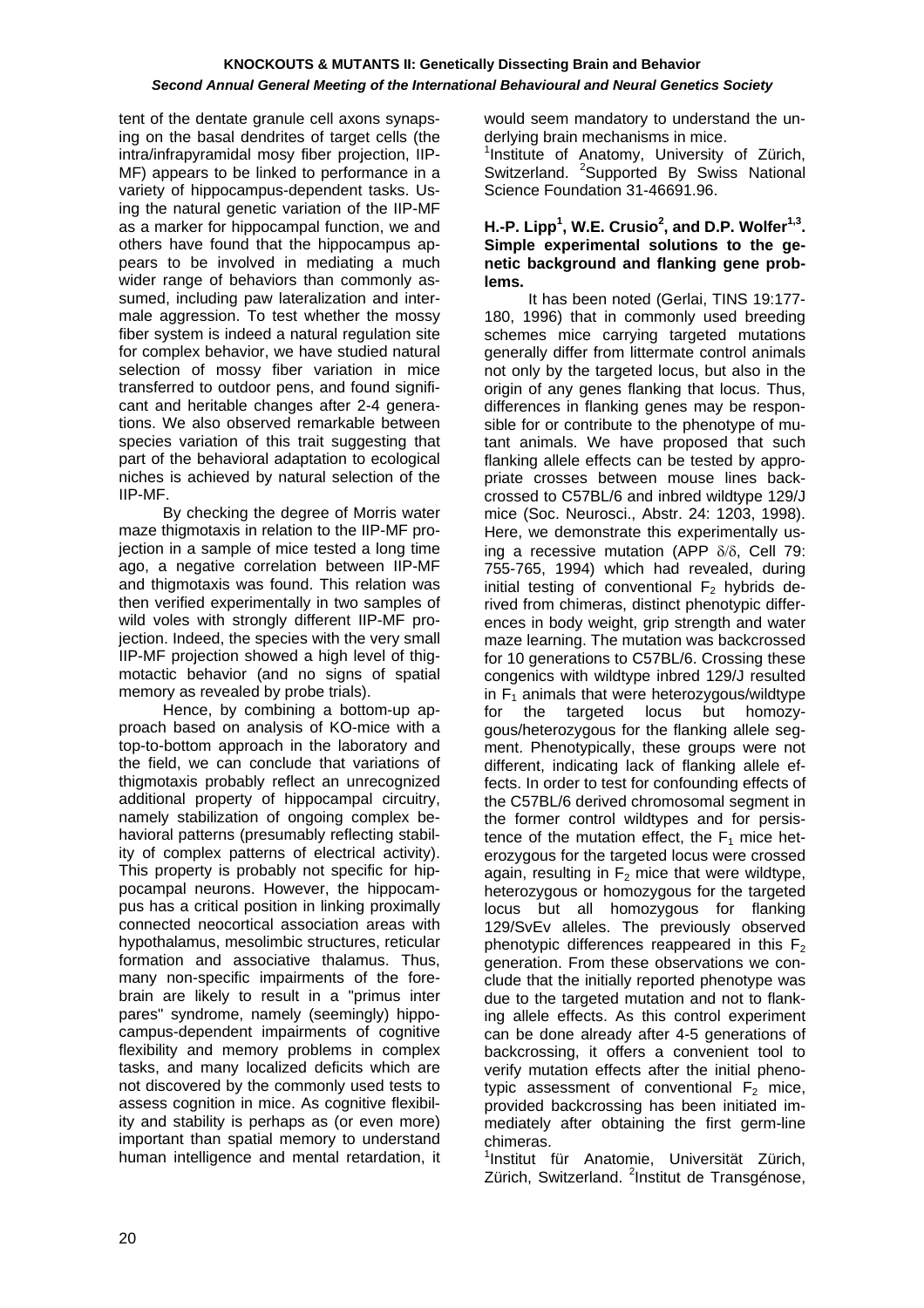Génétique, Neurogénétique et Comportement, Orléans, France. <sup>3</sup>Supp. by SNF 31-46691.96, HFSP and PL 970297 - RCSP.

#### **Benoît Martin<sup>1</sup> , Patricia Zerr2,3, and John P. Adelman2 . The murine** *Bis1* **seizure gene and the** *Kcnab2* **gene encoding the ß2 subunit of K<sup>+</sup> channel are different.**

 The convulsant methyl-ß-carboline-3 carboxylate (ß-CCM) is a component of the ßcarboline family that has behavioral effects such as inducing seizures by acting as an inverse agonist of the GABA-benzodiazepine complex receptor. In mice, the genetic mechanism regulating seizing due to ß-CCM is considered as highly multigenic with a strong epistatic component. JE/Le is a linkage testing strain carrying the *je* gene located on the distal part of chromosome 4 and maintained with forced heterozygosity. Previous work showed that JE/Le*je/je* is highly susceptible to ß-CCMinduced seizures whereas JE/Le*je/+* is not. The *Kcnab2* gene encoding a cytoplasmic ßsubunit (Kvß2) modulates the pore forming α-subunits of voltage-activated potassium channels. This gene represents a strong candidate for *Bis1* since the involvement of potassium channels in epileptic processes has been clearly demonstrated and *Kcnab2* is located in the 3.1 cM confidence interval containing *Bis1*. The goal of this work is to address the question whether *Bis1* is *Kcnab2*. To this end, we have sequenced the *Kcnab2* coding sequence from mRNA extracted from JE/Le*je/je* and JE/Le*je/+* considering that they are representing respectively JE/Le *Bis1/Bis1* and JE/Le *Bis/+*. If our hypothesis is correct, we would expect different sequences for *Kcnab2* between these two populations. The only differences in the two *Kcnab2je* and *Kcnab2+* coding sequences, were two conservative polymorphisms. This result does not support the hypothesis that *Bis1* and *Kcnab2* are the same gene. However, it remains plausible that *Kcnab2* is implicated but this cannot be shown with JE/Le since there is no polymorphism for *Kcnab2* in this strain.

<sup>1</sup>CNRS UPR 9074, Génétique, Neurogénétique, Comportement, Institut de Transgénose, 3b rue de la Férollerie, 45071 Orléans Cedex 02, France. <sup>2</sup>Vollum Institute, Oregon Health Science University, 3181 SW Sam Jackson Park Road, Portland OR 97201, USA. <sup>3</sup>Present address: FORENAP PHARMA, 27 rue du 4eme RSM, Centre Hospitalier, 68250 Rouffach, France.

**Tsuyoshi Miyakawa1 and Jacqueline N. Crawley. Image analysis software for behavioral phenotyping of mutant mice.** 

Automated quantitation of behaviors is necessary for accuracy, efficiency, and lack of bias in behavioral experiments. Here we present an advance in image analysis for mouse behaviors, which utilizes software based on a Macintosh public domain program, NIH Image. Applications were specifically designed for several commonly used tasks, including the Morris water maze, contextual and cued fear conditioning, the Barnes circular maze, an 8 arm radial maze, an elevated plus maze, open field activity, and home cage activity monitoring. Comparisons will be presented on data obtained from standard available system and the present software program, on several behavioral tasks. Features to be compared include hardware requirements, ease of setting parameters and calibration, precision and accuracy attained by 160 x 120 pixel grayscale image capture, and digital storage of images for more extensive off-line analysis. Applications of the system to behavioral phenotyping of transgenic and knockout mice will be also presented.

<sup>1</sup>Section on Behavioral Neuropharmacology, NIMH, Bldg. 10, Room 4D11, 9000 Rockville Pike, Bethesda, MD 20892-1375, USA.

#### **D. Moechars<sup>1</sup> , I. DeWachter, E. Godaux., B. Cordell. and F. Van Leuven. Early phenotypic changes in transgenic mice that overexpress different mutants of amyloid precursor protein in brain.**

 In order to generated a trangenic mouse model for Alzheimer's disease, thirteen independent strains of transgenic mice were generated with neuronal overexpression of APP/wild type, APP/Swedish or APP/London, all resulting in essentially the same phenotype as the APP/RK transgenic mice (Moechars et al., EMBO J, 1996, 15:1265-1274), i.e. disturbed behaviour (aggression and anxiety), seizures, premature death and a disturbed glutamatergic neurotransmitter system. Differences among strains were quantitative, i.e. intensity, severity, age of onset, and directly related to transgene expression levels.

The prominent exception was the generalised occurrence of amyloid plaques only in brain of APP/London transgenic mice when more than 12 months old. Occasional plaques were observed in about half of the APP/Swedish mice, but never in APP/wt transgenic mice even when 25 months old. APP metabolites in brain were measured, i.e. total APP, secreted and membrane-bound APP,  $\alpha$ and ß-cleaved C-terminal stubs and the 40 and 42 residue ßA4 peptides. No single APP intermediate or fragment could be identified as responsible on its own, but ß-cleaved C-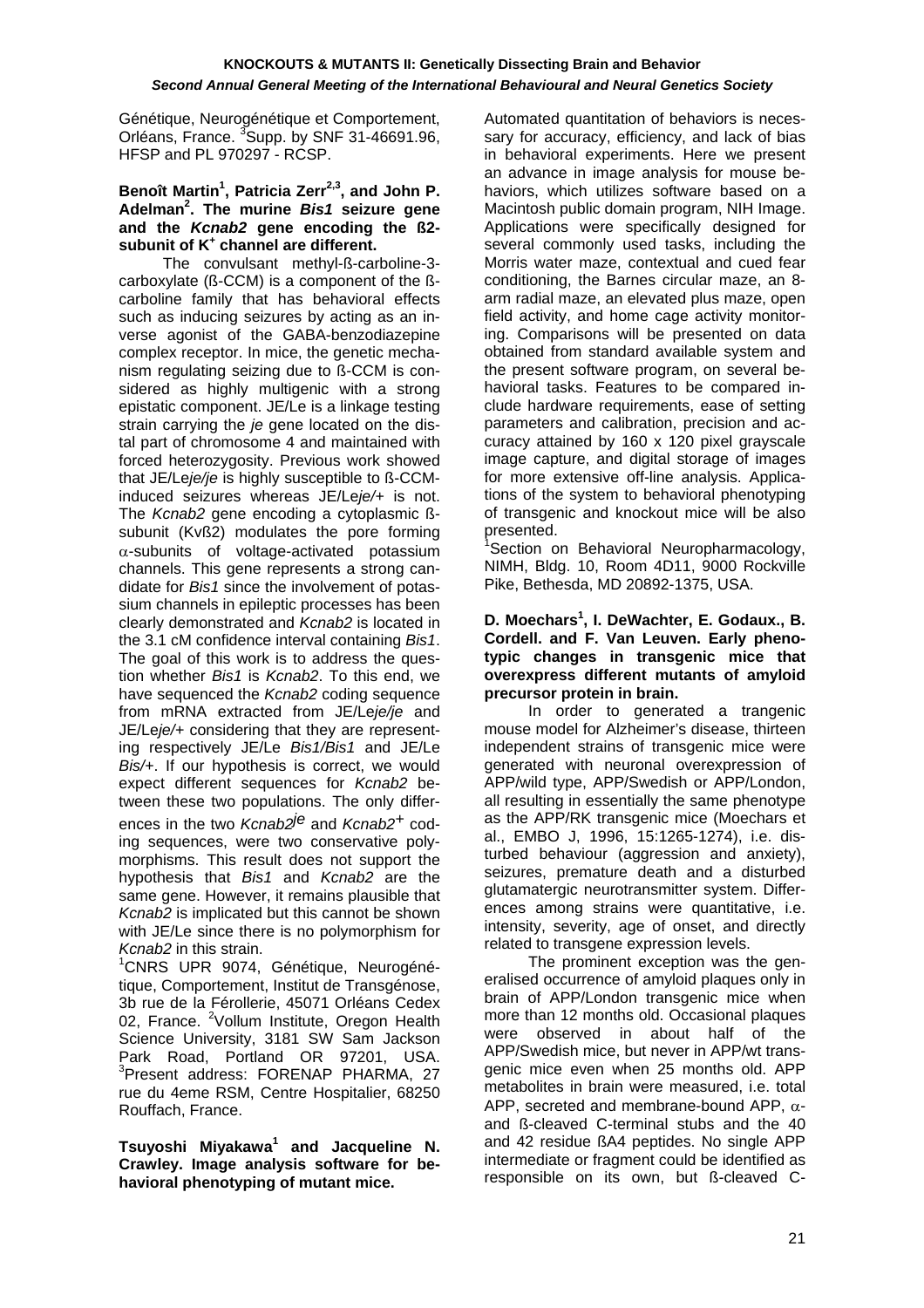terminal fragments and ßA4(40) peptide appeared common and essential for the phenotype. Production of ßA4(42) peptide was detectable only in APP/London transgenic mice, correlating directly with amyloid plaque formation. These plaques reacted with antibodies specific for ßA(40), but particularly for ßA(42), were associated with hyper-phosphorylated tau and displayed other characteristics, reminiscent of plaques in AD brain.

 All APP transgenic mice were cognitively impaired in Morris water-maze, already at an age of 4-6 months, which became particularly evident in transgenic  $F_1$  offspring of FVB-C57BL crossings. Clearly, these observations dissociate in time, the early generalised cognitive deficits from the amyloid plaque formation, which is late and selective phenomenon, directly related to ßA4(42) peptide formation (Moechars et al., EMBO Journal, 15: 1265-1274, 1996. Moechars et al., Neuroreport 9: 3561-3564, 1998. Moechars et al., J. Biol. Chem. 274: 6483-6492, 1999).

<sup>1</sup>Advanced Biotechnologies, Janssen Pharmaceutica, Turnhoutseweg 30, 2340 Beerse, Belgium.

#### **Stéphane Mortaud, Laurent Nicolas, and Pierre L. Roubertoux<sup>1</sup> . Attack behavior in mice: implication of the** *sts* **gene mapped on the pairing region of the X-Y chromosomes.**

The sexual dimorphism of aggression has led to a search for its Y-chromosomal correlates. We have previously confirmed that initiation of attack behavior against a conspecific male is Y-dependent in two strains of laboratory mice (NZB and C57BL/6J). We have provided evidence that the nonpairing region of the Y is not involved in this behavior whereas the pairing region of the Y cosegregates with attack behavior, in these strains. In addition, the genetic correlates of attack behavior are not expressed when borne on the homologous pairing region on the X chromosome but only when carried on the Y chromosome. Only one functional gene (coding for steroid sulfatase or STS) is mapped on this region as of yet, suggesting that it could be a candidate for attack behavior. We estimated the genetic correlation between the concentration of STS protein in the liver and initiation of attack behavior. We have employed also mice in which gene invalidation induced attack behavior. Pharmacological modulations of STS or of its metabolites modifies the frequencies of attack in these male mice, confirming the implication of STS in aggression. Recent investigations have demonstrated the involvement of STS in neurosteroid

biochemical pathways, and several lines of evidence indicate that neurosteroids interact with neurotransmitters. These conclusions and our present results support the hypothesis that sulfatation of steroids may be the prime mover of a complex network, including genes shown to be implicated in aggression by mutagenesis.

<sup>1</sup>UPR CNRS 9074, Génétique, Neurogénétique, Comportement, Institut de Transgénose, Institut de Transgénose, 3 B rue de la Ferollerie; 45071, Orléans Cedex 02, France. <sup>2</sup>Supported by CNRS (UPR 9074), Ministry for Research and Technology, Région Centre and Préfecture de la Région Centre. UPR 9074 is affiliated with INSERM and University of Orléans.

# **B. Olivier<sup>1</sup> , J.A. Bouwknecht and R.Hen. 5- HT1b-knockout mice are impulsive: telemetric evidence.**

 Pharmacological studies using 5-HT1b receptor agonists (serenics) indicated a strong role for the 5-HT1b receptor in the modulation of aggression and impulsiveness. Because the lack of 5-HT1b receptor antagonists, no definite proof for the involvement of the 5-HT1b receptor in aggression and impulsivenes could be obtained but the availability of a 5-HT1b receptor knockout mouse opened possibilities to study thes processes. We implanted male Wildtype (WT) and Knockout (KO) 129-sv-ter mice with senders and measured heartrate(HR), core body temperature (BT) and activity (AC) on a continuous base. KO-mice reacted more to all kind of mild stressors than WT's; entering the testroom induced a higher tachycardia and a higher increase in BT and AC than in the WT. KO's were more aggressive towards male intruders than WT's. Studying their behavior in an ethological way showed that KO's are also more socially oriented and spend more time with the intruders. During aggression tests no large differences were present in the HR, BT and AC of both genotypes, but when KO's were witnessing the fights of other conspecifics they displayed, in contrast to the WT's a strong tachycardia and enhanced BT and AC. In line with previous findings we postulate that the behavioral phenotype of 5-HT1b receptor knockout mice models (aspects) of human impulsive behavior.

<sup>1</sup>PsychoGenics Inc, Yale University, 4 Skyline Drive, Hawthorne, NY 10532, USA.

**J.J. Pancrazio, G.M. Grant, C.L. Wilson, D.A. Stenger, J.D. Andreadis, G.D. Ritchie, M.Y.V. Bekkedal, and J. Rossi III<sup>1</sup>. Gene expression variability in cortical neurons:**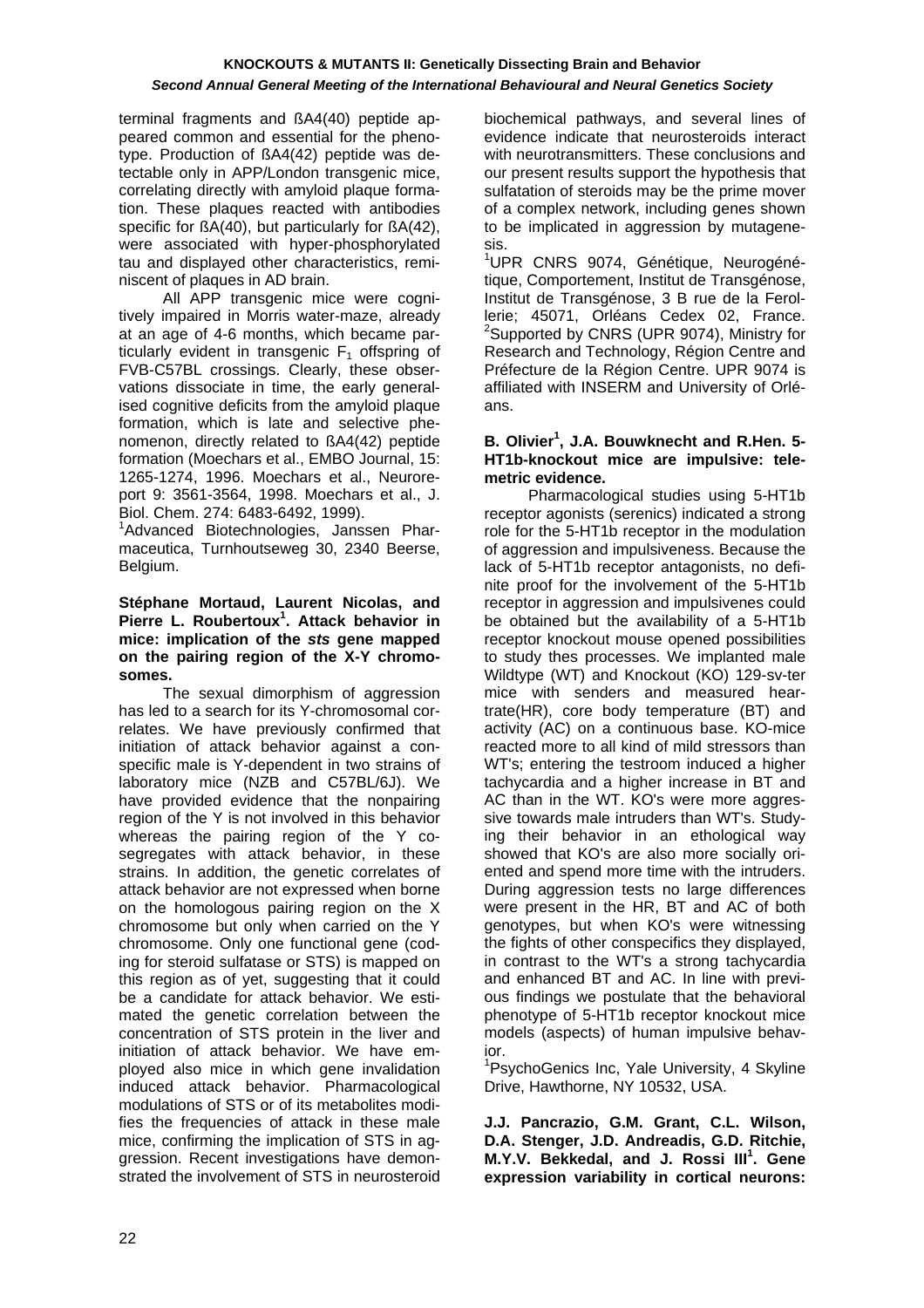#### **implications for genomic in vitro prediction of neurobehavioral compromise.**

 The continually changing nature of operational deployment environments, and the threat of exposure to numerous chemical compounds in those environments has emphasized the importance of obtaining a capacity to rapidly predict changes in behavioral competence after exposures to unknown chemical compounds. Recent developments in array technol-ogy enable the simultaneous monitoring of thousands of genes in a single experiment. To date, gene arrays have been primarily used in pharmaceutical screening and in the com-parison of normal and cancerous tissue. However, we anticipate that this approach will also prove useful in toxicological applications including the identification of novel mo-lecular sites of action and toxicantspecific gene expression profiles, for eventual use as predictors of changes in human neurobehavioral competence. Such neurobehavioral pre-diction would be largely determined by the reliability of the molecular level predictors. Initial demonstrations of neurotoxicological prediction would rely on the comparison of separate populations of control and treatment cells to determine reliability in modulation of gene expression. To plan and execute statistically valid experiments, it is first neces-sary to evaluate the variability of gene expression between preparations of the cell/tissue system of interest. The rat AtlasTM array, commercially available from Clontech (Palo Alto, CA), was used to address the question of inherent gene expression variability among multiple cortical neuron cultures derived from E18 rats. Total RNA was isolated from cortical neurons that had been differentiated in neurobasal/B27 serum-free media for 11 days in vitro. 10 µg of RNA was converted via reverse transcriptase into  $[\alpha^{33}P]$ -dATP labeled first strand cDNA, which was then hybridized to the cDNA arrays, ana-lyzed by a phosphorimager, and quantitated with Clontech Atlas Image software. Data from 6 culture experiments will be presented and the implications for design of studies focused on prediction of neurobehavioral compromise will be discussed.

<sup>1</sup>Neurobehavioral Effects Laboratory, Naval Environmental Health Center Detachment, 2612 Fifth Street, Wright-Patterson AFB, OH 45433-7903, USA.

#### **R. Paylor1 . Mouse genetic models for sensorimotor gating deficits.**

 Several patient populations with neuropsychiatric disorders, including schizophrenia, have impaired sensorimotor gating as measured using the prepulse inhibition (PPI) paradigm. A summary of the collaborative research projects using various mouse genetic models systems to understand the genetic basis for the sensorimotor gating will be discussed. Evaluating the PPI response in different inbred strains of mice we found that sensorimotor gating is a polygenic trait. The chromosomal regions influencing PPI in the 'high' PPI responding AKR strain and 'low' PPI responding C57BL/6 strain have initially been mapped using QTL strategies. The PPI response appears to have a relatively high heritable rate of 0.65, but the preliminary QTL results detected no loci to account for a majority of the phenotypic variance. It appears that there may be several smaller (LOD score 2 to 2.5) QTLs which account for some of the phenotypic difference between the two parental strains. Gene-targeted mutant mice have also been a valuable tool for studying the role of single gene mutations in sensorimotor gating. Although many mutant mice appear to have normal PPI, we have identified the Dvl1 deficient mouse as a potential animal model system for studying schizophrenia-related traits in mice. However, in contrast to what might have been predicted, mice deficient in the  $\alpha$ 7 nicotinic receptor subunit displayed normal sensorimotor gating. Most recently we found an abnormal PPI response in mice with a deletion of chromosome 16 in a region syntenic for DiGeorge syndrome. Mice with a deletion of chromosome 16 showed significantly greater levels of PPI compared to their wild-type controls, which is opposite of what we might have predicted since patients with DiGeorge syndrome often display 'schizophrenic-like' behaviors. We believe that using various types of mouse genetic models systems will provide us with different tools to better understand the biological basis for sensorimotor gating deficits associated with neuropsychiatric disorders.

<sup>1</sup>Department of Molecular and Human Genetics, Baylor College of Medicine, Houston, TX 77030.

#### **F. Petty1 , G.L. Kramer, and M.L. Kram. Learned helplessness and dopamine receptors.**

 Disturbances of mesolimbic and mesocortical dopamine function have been implied in the pathophysiology of several psychiatric disorders, including depression. Utilizing the learned helplessness animal model of clinical depression and a quantitative autoradiographic method, we studied the densities of D1 receptors and D2-like receptors in medial prefrontal cortex, septum, nucleus accumbens and caudate nucleus in rats receiving ines-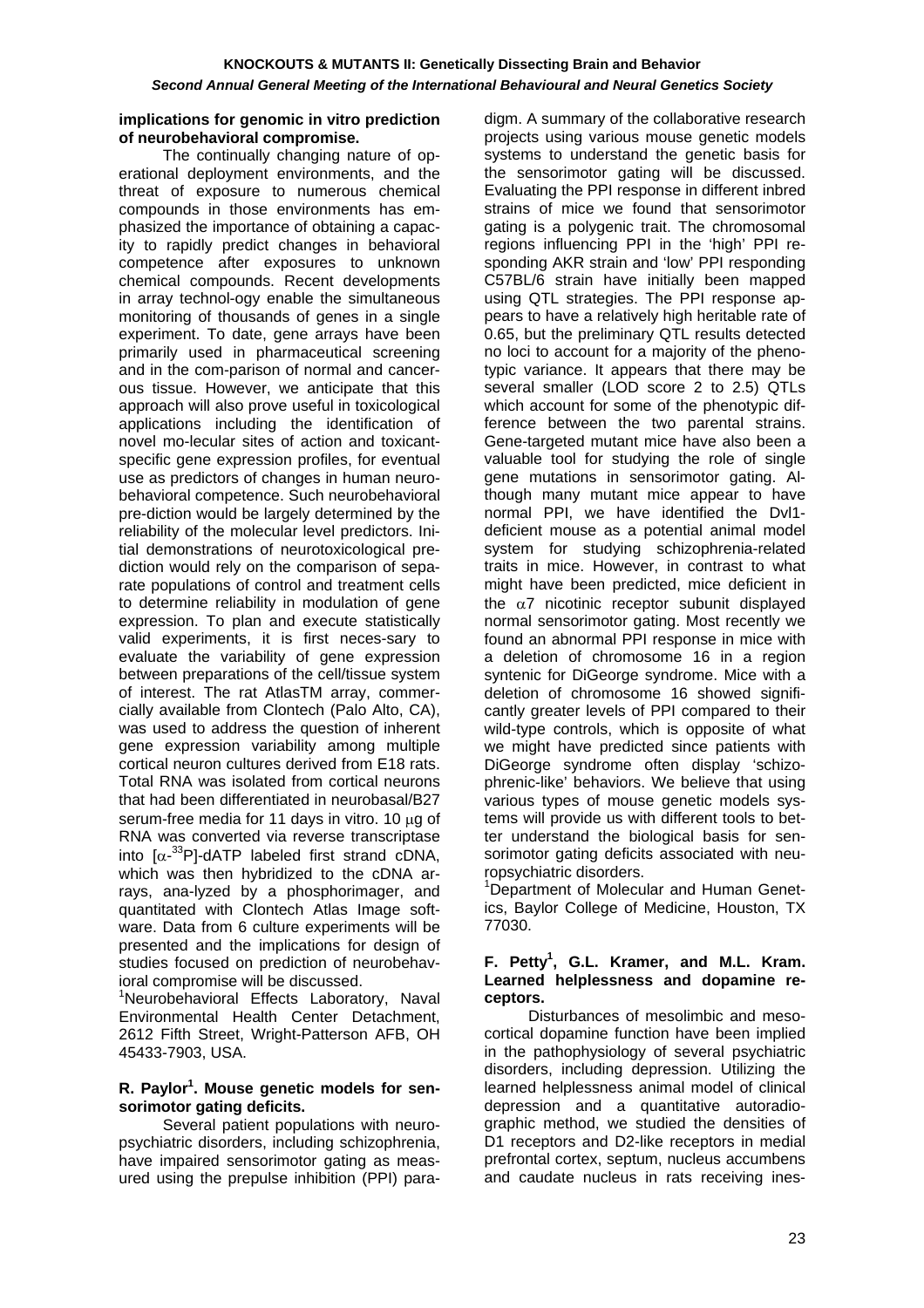capable stress and subsequently tested for learned helpless behavior. D1 receptor densities were significantly higher in the caudate nucleus of non-helpless rats compared to learned helpless and non-stressed controls while there were no significant differences in D1 receptor density in other brain regions examined. Densities of D2 receptors were significantly lower in the core of the nucleus accumbens as well as in the medial and lateral caudate nuclei in learned helpless rats compared to the other groups. D2 receptor densities changes in the caudate nucleus may reflect a motor deficit associated with escape deficits seen in learned helpless behavior, while changes of D2 receptor densities in the core of the nucleus accumbens suggest an important role of this area in coping with the unavoidable/uncontrollable aversive stimulus. This study highlights the importance of the mesolimbic dopaminergic system in mediating behavioral responses to inescapable stress.

1 Psychiatry, University of Texas, Southwestern, 4500 S. Lancaster 116A, Dallas, TX 75216, USA.

#### **I.I. Poletaeva<sup>1</sup>, L. De Acetis<sup>2</sup>, L. Ricceri<sup>3</sup>, M.G. Pleskacheva<sup>1</sup>, N. Markina<sup>1</sup>, A.L. Vyssotski4 , D.P. Wolfer<sup>4</sup> , E. Alleva<sup>2</sup> , and H.-P Lipp4 . Intermale aggression and hippocampal mossy fibers in naturally selected**   $mice<sup>5</sup>$ .

 In order to assess the effects of living conditions and the role of hippocampal mossy fiber variation on aggressive behavior of adult male mice, 19 dyads were observed in a meeting arena for five daily consecutive sessions of 10 min each. The animals had been kept socially isolated for 10 days before. All animals were derived from a mouse stock (a diallel cross involving the strains C57BL/6, C3H, NZB and DBA/2) that had underwent natural selection in outdoor pens in western Russia for two years. One member of the dyad was a mouse from the pens after two additional years of outdoor living, the other member was a descendant of outdoor pen mice that had been transferred back to the laboratory and bred there randomly for two years. The agonistic behavior was videotaped and analyzed off-line. The brains were then morphometrically analyzed for the extent of the hippocampal mossy fiber terminal fields at the mid-septotemporal level.

 The feralized mice were significantly more aggressive than their opponents from the laboratory, although the level of agonistic behavior was low. The size of the intra/infrapyramidal mossy fiber projection (IIP-MF) was moderately yet significantly larger in the mice living outdoors. However, the size of the IIP-MF projection of the outdoor living mice correlated significantly and positively with attack latencies of active mice and the frequency of freezing episodes and defensive behaviors specifically during the last encounters.

 We conclude that unknown environmental and genetic factors are more important in controlling initial aggressive behavior of male mice than moderate variations of the IIP-MF; the latter, however, appear to modulate the coping style of male mice after repeated encounters rather than the level of aggression itself.

<sup>1</sup> Laboratory of Physiology and Genetics of Behavior, Faculty of Biology, Moscow State University, Moscow, Russia; <sup>3</sup> Section of Pathophysiology, Lab FOS, Istituto Superiore di Sanità, Rome, Italy; <sup>3</sup>Section of Comparative Psychology, Lab FOS, Istituto Superiore di Sanità, Rome, Italy; <sup>4</sup>Institute of Anatomy & Center for Neuroscience, University of Zürich, Switzerland. <sup>5</sup>Supported by SNF 31-46691.96, and 7IP051224, ISTISAN, and RFBR 98-04- 48440.

#### **I.Y. Ponomarev<sup>1</sup> and J.C. Crabbe. Genetic associations between chronic ethanol withdrawal severity and acoustic startle parameters in WSP and WSR mice<sup>2</sup> .**

 The present study examined the genetic association between chronic ethanol withdrawal severity and acoustic startle response (ASR) in replicated lines of mice selected for high (Withdrawal Seizure-Prone; WSP) and low (Withdrawal Seizure-Resistant; WSR) susceptibility to handling-induced convulsions after withdrawal from chronic exposure to ethanol. Any differences on a nonselected (correlated) trait between the oppositelyselected lines is strong evidence of common genetic control of the selected and correlated phenotypes. In Experiment 1 naive WSP and WSR mice of both replicates were placed in startle chambers and exposed to a series of white noise stimuli of different intensities. Response habituation to a repeated acoustic stimulus was examined in Experiment 2. Results showed that WSP mice were less sensitive and more habituated to acoustic stimulation than WSR animals. In Experiment 3 WSP and WSR mice were rendered physically dependent on ethanol in inhalation chambers, and ASR parameters were measured at different time points upon withdrawal from ethanol. Both strains demonstrated a withdrawallike pattern of decreased responsiveness to sound. No differences in the degree of the ASR reduction, however, were found between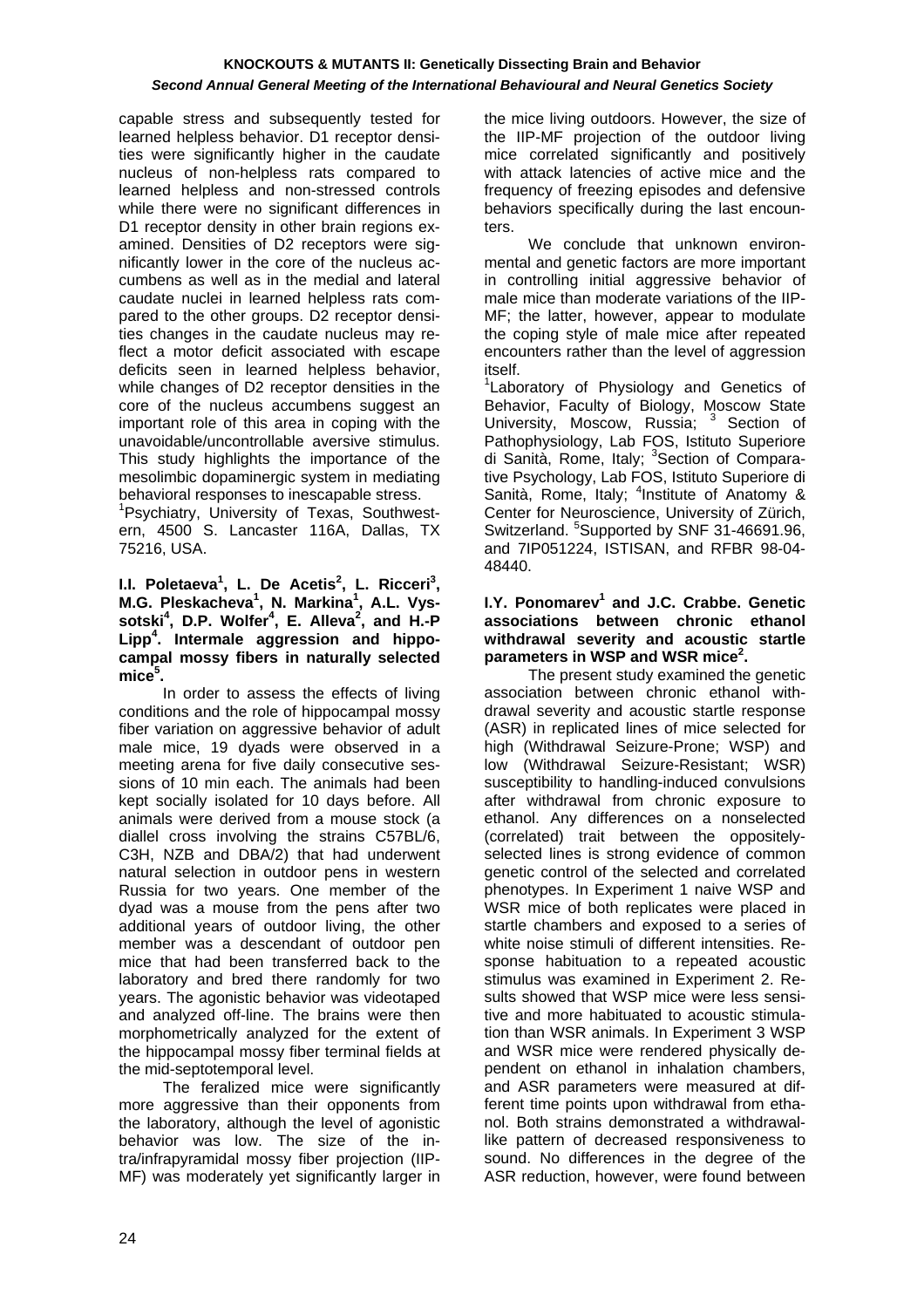the WSP and WSR animals. If the genetic associations reported here are verified in human subjects, reduced sensitivity and increased habituation to acoustic stimuli in naive subjects may offer predictive markers for susceptibility to ethanol physical dependence. Results of the Experiment 3 suggest that acoustic startle can be used as an independent from HIC measure of ethanol withdrawal severity in mice.

<sup>1</sup>Oregon Health Sciences University and VA Medical Center, Portland, OR 97201, USA.  $2$ Supported by AA10760, AA06243, a grant from the Department of Veterans Affairs, and the Department of Behavioral Neuroscience at OHSU.

#### **Emmanuel N. Pothos<sup>1</sup> . Regulation of monoamine quantal size by the neuronal vesicular transporter VMAT2<sup>2</sup> .**

 *Quantal size* is defined as the number of neurotransmitter molecules released by a single synaptic vesicle during exocytosis. It provides the fundamental unit of neurotransmission, which up until recently was thought to be invariant. However, this belief was based on studies of fast-acting transmitters like acetylcholine which allow small neurotransmitter overflow outside the synapse. Furthermore, this conclusion was derived from studies on postsynaptic currents, which can be confounded by the distance from the presynaptic release site and the density and affinity of postsynaptic receptors.

We adapted the use of ultrasmall (5 um) carbon fiber electrodes to measure quantal dopamine release directly from presynaptic terminals. Neuronal stimulation evokes release of single quanta distributed in a unimodal population. Quantal release is abolished in calcium-free conditions or by reserpine and it is altered by changes in monoamine synthesis. This approach allowed the first presynaptic observation of CNS quanta, and provided the number of molecules and the duration of release during exocytosis (3,000 molecules over 200 microseconds under control conditions; Pothos et al., 1998, *J. Neurosci. 18*, 4106-4118).

 Although vesicular accumulation of neurotransmitters is thought to reach a steady state based on the electrochemical gradient, it is possible that expression of vesicle transporters regulates quantal size. To examine this, we used mice with disrupted genes for VMAT2, the brain vesicular monoamine transporter, in collaboration with R. Edwards (UCSF). Although homozygous knockouts are lethal, the neurons survive in midbrain culture. Cultures derived from heterozygotes express

half normal levels of VMAT2 and also release half as much dopamine. Cultures from knockout mice have no stimulation-dependent release and markedly reduced amphetaminemediated release. Therefore, underexpression of transporters reduces vesicular transmitter storage (Fon et al., 1997, *Neuron 19*, 1271- 1283).

 To examine transporter overexpression, we use both midbrain neurons and secretory cell lines (AtT-20 and PC12 cells) exposed to an adenoviral construct developed by R. Edwards. We find that overexpressors show a 4 fold increase in both quantal size and the number of vesicles released per stimulation. Furthermore, it appears that VMAT2 expression is sufficient to regulate monoamine quantal size in the absence of the tyrosine hydroxylase-dependent biosynthetic pathway, as cultured hippocampal neurons infected with the same VMAT2 viral construct become capable of stimulation-dependent monoamine release. <sup>1</sup>Departments of Neurology and Psychiatry, Columbia University, New York, NY 10032, USA. <sup>2</sup>Research funded by the Aaron Diamond Foundation, NARSAD, NIDA and the Parkinson's Disease Foundation.

#### L. Ricceri<sup>1</sup>, G. Dell'Omo<sup>2</sup>, D.P. Wolfer<sup>3</sup>, I.I. **Poletaeva<sup>4</sup>**, and H.P. Lipp<sup>3</sup>. Natural learning **in mice: temporal and spatial adaptation of foraging behavior in a radial-maze analogue task under naturalistic conditions.**

 Free-living female laboratory mice, adapted to outdoor life in large pens providing a naturalistic environment, were tested for their ability to modify their foraging habits to controlled food supply. An automatic unit delivered a small portion of the daily quantity of seeds to each individual mouse. Eight of such units were placed into an outdoor pen. Mice had to visit all units to gather the daily amount of food. They were individually recognized by an implanted microchip. The number of feeding places visited every day by mice increased during a 16-days period thus showing that learning occurred in the population of the pen. At the same time, feeding activity, which previously had a trimodal profile, concentrated in an interval time around the beginning of each daily session. These data demonstrate that, despite the presence of territorial constraints and some procedural differences from lab studies, this test can be used as a radial maze analogue for field studies aimed at analyzing hippocampal functions.

**1** Section of Comparative Psychology, Lab FOS, Istituto Superiore di Sanità, Rome, Italy. <sup>2</sup> Laboratory of Veterinary Medicine, Istituto Superiore di Sanità, Rome, Italy. **<sup>3</sup>** Institute of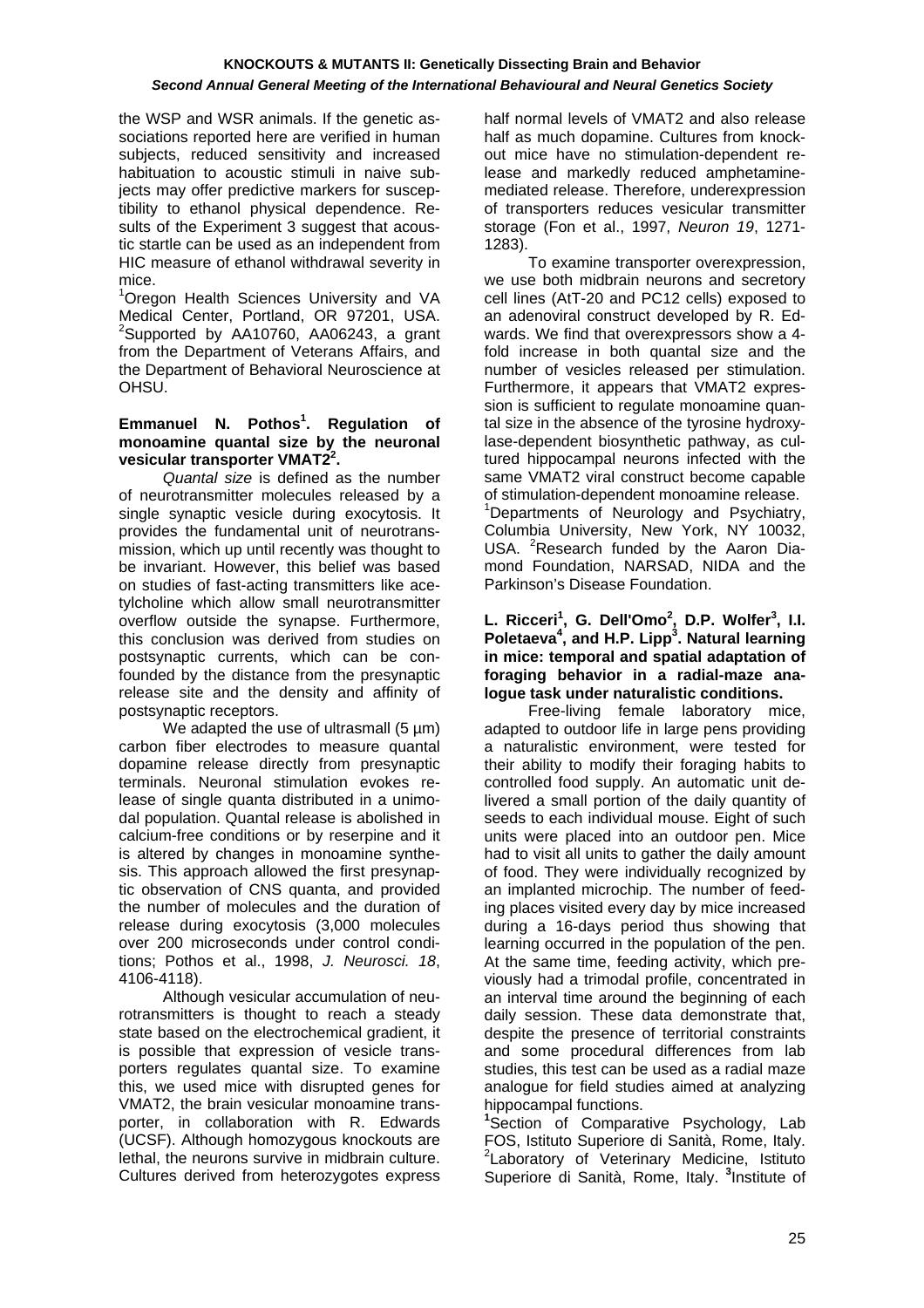Anatomy and Center for Neuroscience, University of Zürich, Switzerland. **<sup>4</sup>** Laboratory of Physiology and Genetics of Behavior, Faculty of Biology, Moscow State University, Moscow, Russia.

#### Fred O. Risinger<sup>1</sup>. Quantitative Trait Loci **for acute behavioral sensitivity to Paraoxon.**

 Toxicological investigations have often failed to exploit inbred strain comparisons as a research tool for the analysis of toxic mechanisms. Organophosphate (OP) compounds, particularly those used as insecticides or chemical warfare agents, have been extensive studied for at least 50 years. However, the genetic mechanisms responsible for OPinduced behavioral changes remain obscure. In the present study, provisional QTL associated with acute sensitivity or insensitivity to hypolocomotion produced by the OP paraoxon were identified. Naive adult male and female mice of the BXD/Ty series (22 different BXD strains plus C57BL/6J and DBA/2J progenitor strains) received 0 or 0.25 mg/kg paraoxon (IP), immediately before placement in an activity chamber (constructed from acrylic and aluminum, 30 x 15 x 15 cm with infrared emitter/detectors along the sides) for a 30-min test. As expected, based on previous doseresponse and time course studies with C57BL/6 and DBA/2 mice, paraoxon treatment reduced locomotor activity in most, but not all BXD strains. Heritability [proportion of phenotypic variability attributed to genetic differences] was 0.58 for the paraoxon treatment effect. Difference scores were calculated for each BXD strain [strain mean for vehicle activity minus strain mean for paraoxon activity]. QTL analyses using difference scores were conducted using a database with over 1300 unique genetic markers. Several provisional QTL found on different chromosomes (i.e. 1, 2, 3, 4, 6, 8, 9, 11, 12, 13, 15) were associated with the activity phenotype. Of these, several markers attained p<0.01 or greater. These were as follows: Chr 1: Ly9, p<0.006; Chr 9: D9Mit15, p<0.003; Chr 11: D11Ncvs76, p<0.002; Chr 15: Tstap198, p<0.008. Also, several markers on chromosome 3, 6 and 15 approached p<0.01. Identified genes found near these regions include two plasma esterase alleles on chromosomes 6 and 9, a glutamate receptor subtype on chromosome 11 and a glycine receptor subunit on chromosome 11, raising the possibility these genes could be the basis for these provisional QTLs. <sup>1</sup>Behavioral Neuroscience, Oregon Health Sciences University, Mail Code L470, Portland, OR 97201-3098, USA.

# **Laure Rondi-Reig1 , Megan Libbey, Howard Eichenbaum, and Susumu Tonegawa. CA1 LTP: a synaptic mechanism of memory flexibility?**

 Long-term potentiation (LTP) is one relativelywell-understood mechanism of synaptic plasticity which may underlie learning. In the hippocampus, the induction of LTP requires the activation of NMDAreceptors. Previous studies have shown that knock-out mice with specific inactivation of the NMDA receptors in the CA1 region of the hippocampus (CA1KONMDAR1) show a CA1 LTP deficiency and are impaired in acquiring a spatial task, the Morris water maze (McHugh et al, 1996). We sought to determine whether non spatial declarative memory tasks would also be affected by this mutation. To assess this, we tested CA1KONMDAR1 mice on the transverse patterning task, a non-spatial olfactoryguided memory task. In transverse patterning, the animal must solve three concurrent discriminations (A+ versus B-, B+ versus C-, and C+ versus A-). This task is sought to require the formation of configural associations between the stimuli, and thus to be hippocampal dependent. Though this task has been shown to be sensitive to hippocampal damage in rats (Bunsey and Eichenbaum, 1996). We found that both, control and CA1KONMDAR1 mice, were able to learn the task but interestingly, CA1KONMDAR1 presented a delay in the acquisition of the task. This suggests that NMDA receptors of the CA1 region of the hippocampus are necessary to develop an efficient strategy to perform a non-spatial hippocampal dependent task.

<sup>1</sup>Center for Learning and Memory, MIT, 77 Massachussetts Ave., Cambridge, MA 02139- 4307, USA.

#### **Richard J. Rose<sup>1</sup> . Behavior genetics of use and abuse of alcohol.**

 Genetically-informative research studies of use and abuse of alcohol effectively illustrate a wide range of methodologies, problems, and promise. Although behavioral problems associated with abuse of alcohol emerge during late adolescence and adulthood, behavioral precursors, indicative of increased risk, are evident in early childhood. Children with high levels of novelty-seeking and low levels of harm-avoidance are at increased risk for development of alcohol-related problems, and as early as age three, children with a positive family history of alcoholism are behaviorally distinct from controls. But not all who are at risk choose to drink, and causal influences on initiation of drinking must be dis-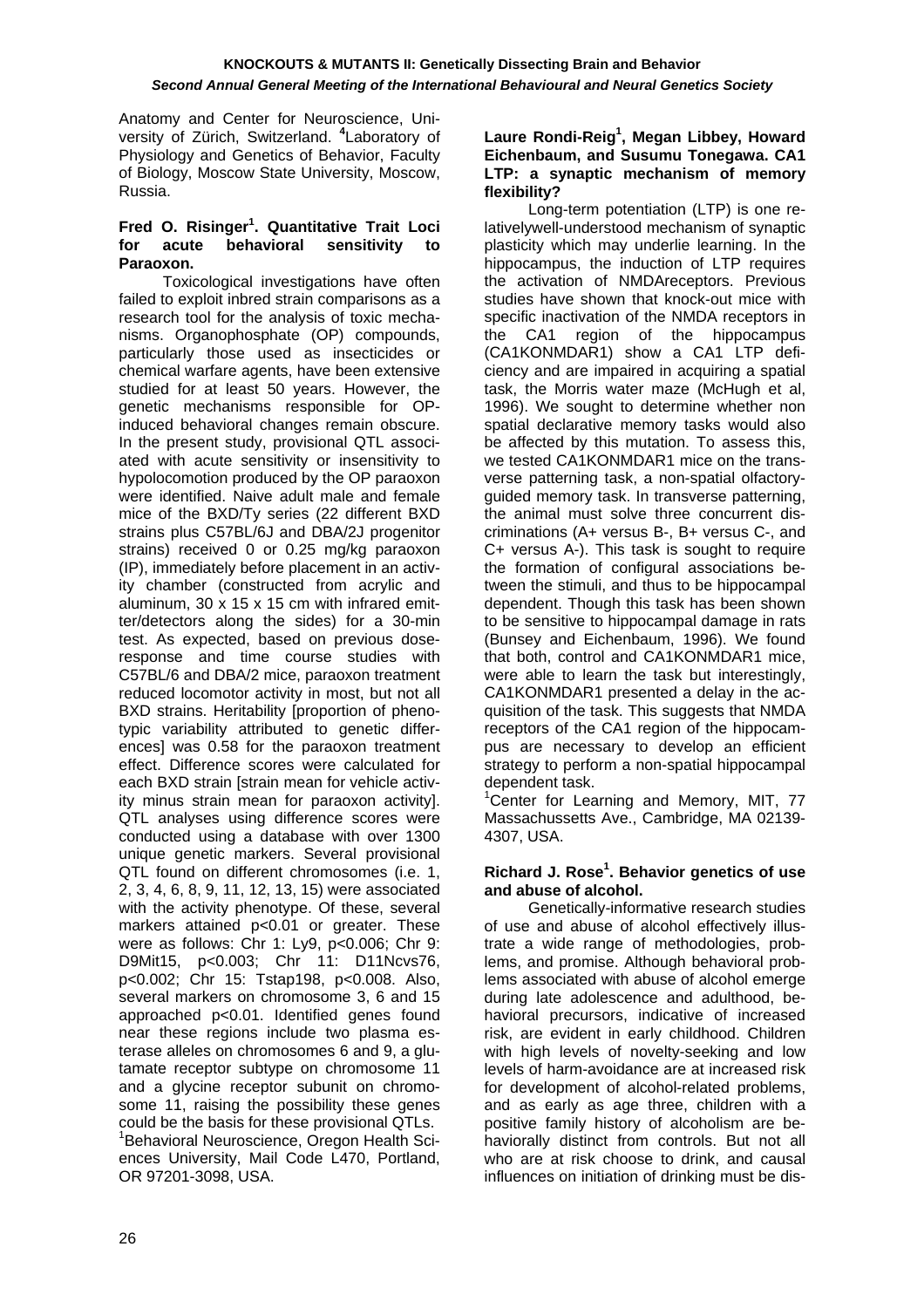tinguished from those that affect patterns of consumption, once drinking is initiated. Initiation is primarily influenced by the drinking status of parents, siblings, and friends, and by socio-regional differences in the environments within which adolescents reside. The influence of genetic factors is negligible. But, once initiated, differences in frequency and quantity of drinking are strongly influenced by genetic factors, although genetic effects are modulated by environment and are sex-limited. Liability to alcoholism offers a compelling example of an association between a specific gene and human behavior in variation in genes coding for ADH and ALDH enzymes. But the genes that underlie alcoholism risk vary for groups with different evolutionary and cultural histories, and may be sex-limited, so molecular genetic study of alcoholism is filled with problems as well as promise. Geneenvironment interaction models of the etiology of alcoholism have much potential for understanding its complex etiology.

<sup>1</sup>Depts. Psychology and Medical Genetics, Indiana University, Bloomington IN 47405- 1301, USA.

#### **A.G. Sadile. The phenotypic expression of the behavioral trait of the Naples High Excitability rat-line is modified by environmental factors during early post natal life.**

 The aim of this study was to investigate the involvement of epigenetic factors in the phenotypic expression of the neural systems underlying attentive processes in an animal model of hyperactivity and attention deficits, the Naples High Excitability (NHE) rat-line. Male NHE pups have been reared in small (4) or normal litter size (9) during the first four weeks of postnatal life. Both groups underwent a differential handling procedure occurring 1, 2, or 4 times a week. At the end of the fourth week, rats were weaned and housed in groups of 2 and tested as young adults for non-selective attention in a spatial novelty situation for three consecutive 10-min tests at 24h intervals. The behavior was videotaped and analyzed off line for the frequency and duration of corner crossings and rearings. The results indicate that the increased maternal care and high fat diet induced by the small litter size produced long lasting effects on the duration of rearing episodes that indexes nonselective attention. Moreover, differential handling exerted a complex effect that was beneficial only at low stimulation level. In conclusion , our findings suggest an interactive role of epigenetic factors with genetic determinants during critical periods of post-natal development ,thus influencing the maturation of the neural systems controlling attentive processes.

<sup>1</sup> Lab. Neurophysiol. Behav. and Neural Networks, Med. Sch., II Univ. Naples, Italy. <sup>2</sup>Supported by Telethon-Italy grant E 513)

**M. Sedelis<sup>1</sup>, K. Hofele<sup>2</sup>, I. Willuhn<sup>1</sup>, S. Morgan1 , G.W. Auburger<sup>2</sup> , J.P. Huston<sup>1</sup> , R.K.W. Schwarting1 . Strain differences in the MPTP mouse model of Parkinson's disease: In search of the underlying genetic mechanisms<sup>3</sup> .** 

 The application of the neurotoxin MPTP in the mouse is used as an experimental model of Parkinson´s disease (PD), since it replicates behavioral deficits as well as the main biochemical and pathologic hallmarks of the disease. It is known that inbred mouse strains can differ remarkably in their susceptibility to MPTP, thus indicating a strong genetic influence. Here, we present an experimental design to approach the genetics of PD using the MPTP mouse model. In a first experiment, the inbred strains C57BL/6 and BALB/c were characterized with respect to their behavioral and neural susceptibility to systemic treatment with MPTP. One critical aim of this approach was to determine a neurotoxic dose which can be used in both sexes and strains. We found that C57BL/6 mice are more susceptible to MPTP toxicity than BALB/c mice. Effects were observed on the behavioral level as well as with respect to loss of neostriatal dopamine and cell loss in the substantia nigra. In the next and intermediate step, C57BL/6 and BALB/c mice were intercrossed to produce an  $F_1$  generation which was analyzed in the same way as the parental strains. In these animals a reduced behavioral and neurochemical vulnerability to MPTP treatment was found. Finally, an  $F<sub>2</sub>$  generation was established which was treated with MPTP like the parental and  $F_1$  animals. Our data show the relationship between the behavioral and neurochemical outcome of toxin treatment in these animals. Studying the genetic variables which are apparently critical in the mouse model may be helpful to further determine the possible genetic background in PD.

<sup>1</sup>Institute of Physiological Psychology I, Universitätsstraße 1, and <sup>2</sup>Department of Neurology, Moorenstraße 5, University of Düsseldorf, 40225 Düsseldorf, Germany. <sup>3</sup>Acknowledgements: M.S. and K.H. are fellows of the DFG graduate program "Pathological processes of the nervous system: from gene to behavior".

**A. Shamir<sup>1</sup> , G. Sjoholt<sup>3</sup> , R. Lovlie<sup>3</sup> , R.H.**  Belmaker<sup>1</sup>, R.P. Ebstein<sup>1,2</sup>, G. Agam<sup>1</sup>, and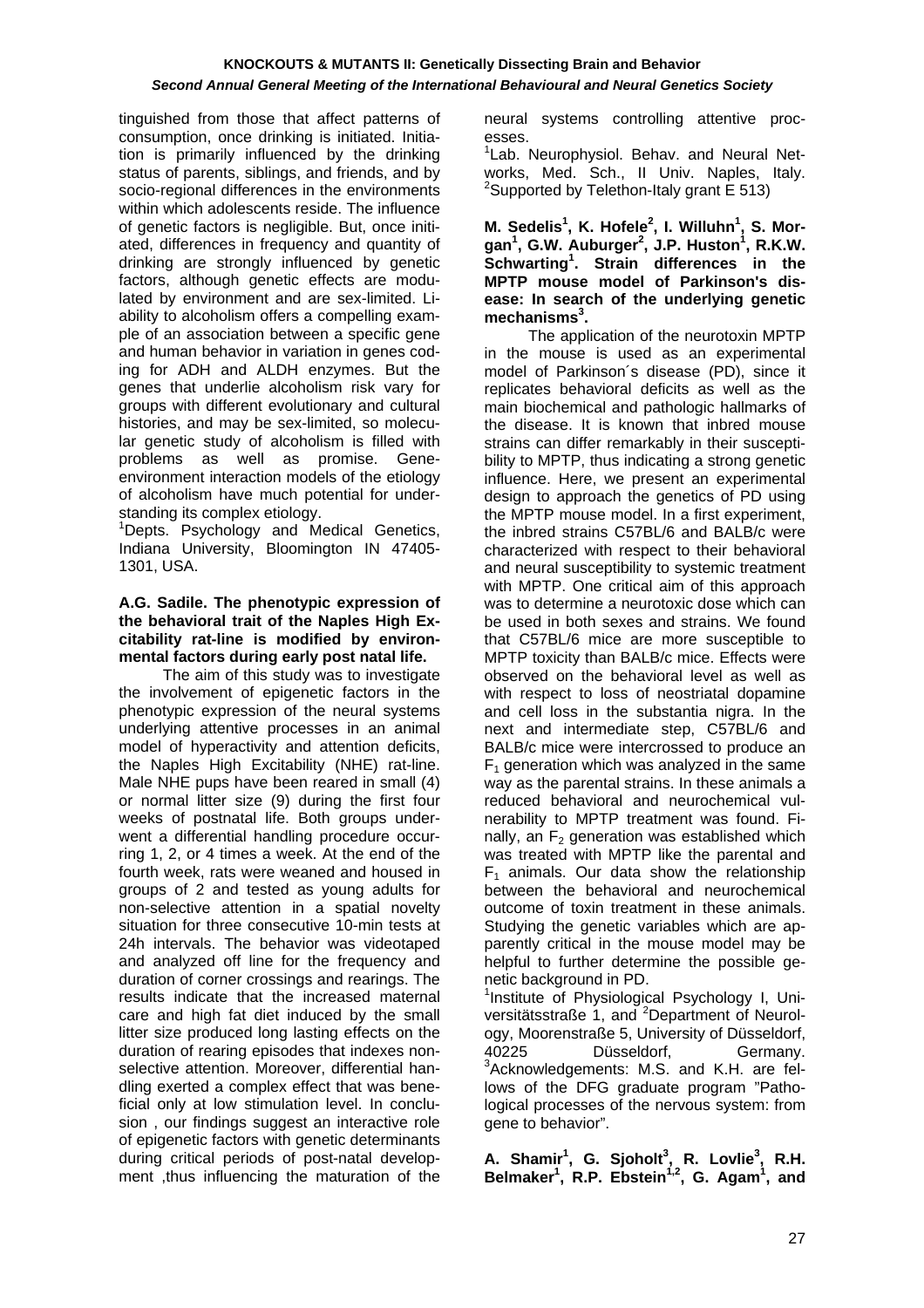#### **V. Steen<sup>3</sup>. Characterization of mouse inositol monophosphatase genes.**

 The enzyme inositol monophosphatase (IMPA) is a key enzyme in the phosphoinositide signaling system. IMPA is uncompetitively inhibited by therapeutically relevant concentrations of lithium (Li), a widely used moodstabilizing medication, yet, the molecular mechanism of its effects is unknown. Berridge first proposed that the physiological effect of Li's inhibition of IMPA is depletion of brain free inositol and the consequent attenuation of neurotransmitter driven phosphoinositide second messenger signal generation. Recently we have found that the activity of the IMPA in immortalized lymphoblastoid cell lines of bipolar patients is significantly lower than those from a normal comparison group. When the bipolar patients were grouped according to clinical response to Li therapy, Li responders exhibited significantly lower IMPA activity compared to poor Li responders.

 Two human IMPA genes have recently been cloned. The IMPA1 gene was found on chromosome 8q21.13-21.3 and IMPA2 was located on chromosome 18p11.2. Several studies have indicated the presence of a susceptibility locus for bipolar disorder on chromosome 18p11.2. Therefore, IMPA genes are candidates for genetic studies in bipolar disorder.

 We presently report the structure of mouse IMPA-2 cDNA including the 5' and 3' untranslated regions and the genomic structure of both mouse IMPA genes. This is the first step toward the production of knockout mice lacking the IMPA genes.

1 Faculty of Health Sciences, Ben Gurion University of the Negev, Beer Sheva, Israel. <sup>2</sup>Research Laboratory, S. Herzog Memorial Hospital, Jerusalem, Israel. <sup>3</sup>Dr. E.Martens' Research Group for Biological Psychiatry, Center for Molecular Medicine, Haukelans University Hospital, Bergen, Norway.

#### **F. Sluyter1 , M. Hof<sup>1</sup> , T. Breivik<sup>2</sup> , and A.R. Cools<sup>1</sup> . Genetic and early postnatal effects on the sensitivity to periodontitis in Wistar rats.3**

 Differences in the reactivity of the hypothalamic-pituitary-adrenal (HPA) axis to stressful stimuli play an important role in the outcome of the immune responses to microbial challenges. The HPA reactivity is determined by both genetic and environmental factors. Especially manipulations during the early postnatal days may lead to permanent changes. In this study we tested two hypotheses: [1] genetically selected rats characterized by high HPA-axis reactivities (abbreviated

APO-SUS) are more sensitive to ligatureinduced periodontal disease than their low HPA-axis responding counterparts (abbreviated APO-UNSUS) and [2] maternal deprivation increases the susceptibility to periodontitis in APO-UNSUS rats whereas crossfostering has a decreasing effect in APO-SUS rats. The latter early postnal manipulations have shown to affect the susceptibility to the dopamine agonist apomorphine (the original selection criterion) in these rat lines. The results show that both hypotheses are correct. In fact, maternally deprived APO-UNSUS rats show similar levels of periodontal breakdown to APO-SUS rats. Conversely, crossfostered APO-SUS rats display comparable levels as APO-UNSUS males and females. These findings indicate that both genetic and early postnatal environmental factors affect the pathogenesis of periodontitis.

<sup>1</sup>Dept. Psychoneuropharmacology, Univ. Nijmegen, The Netherlands. <sup>2</sup>Dept. Periodontology, Univ. Oslo, Norway. <sup>3</sup>FS was supported by a PULS Grant from the Life Sciences Foundation (SLW), subsidized by the Netherlands Organization for Scientific Research (NWO).

#### **A. Smith, M. Keneshige, S.-Y. Cheng, and M.P. McDonald<sup>1</sup> . Phenotypic analysis of mice bearing a mutant human thyroid beta receptor.**

 Resistance to thyroid hormone (RTH) is a heritable human condition characterized by normal or elevated levels of thyroid stimulating hormone (TSH) in the presence of high levels of serum triiodothyronine (T3) and thyroxine (T4), and resistance of pituitary or peripheral tissues to the actions of thyroid hormone. Mutations in the TR ß1 receptor gene typically result in low body weight, short stature, thyroid abnormalities, hearing loss, and mental retardation. Fifty to seventy percent of patients with RTH meet the diagnostic criteria for Attention Deficit Hyperactivity Disorder (ADHD), with the incidence about 50% higher in males than in females. ADHD is characterized by hyperactivity, inattention, learning deficits, and impulsivity. Transgenic mice bearing the human PV mutant TRß gene have been derived from a patient with severe RTH characterized by short stature, low weight, impaired learning, and ADHD, but no hearing loss. RTH transgenic mice exhibited impaired weight gain despite normal levels of thyroid hormones, TSH, GH, and IGF-1. Transgenic mice were not hyperactive but exhibited significantly more compulsive behavior on a burying task. Ongoing experiments will assess the behavior of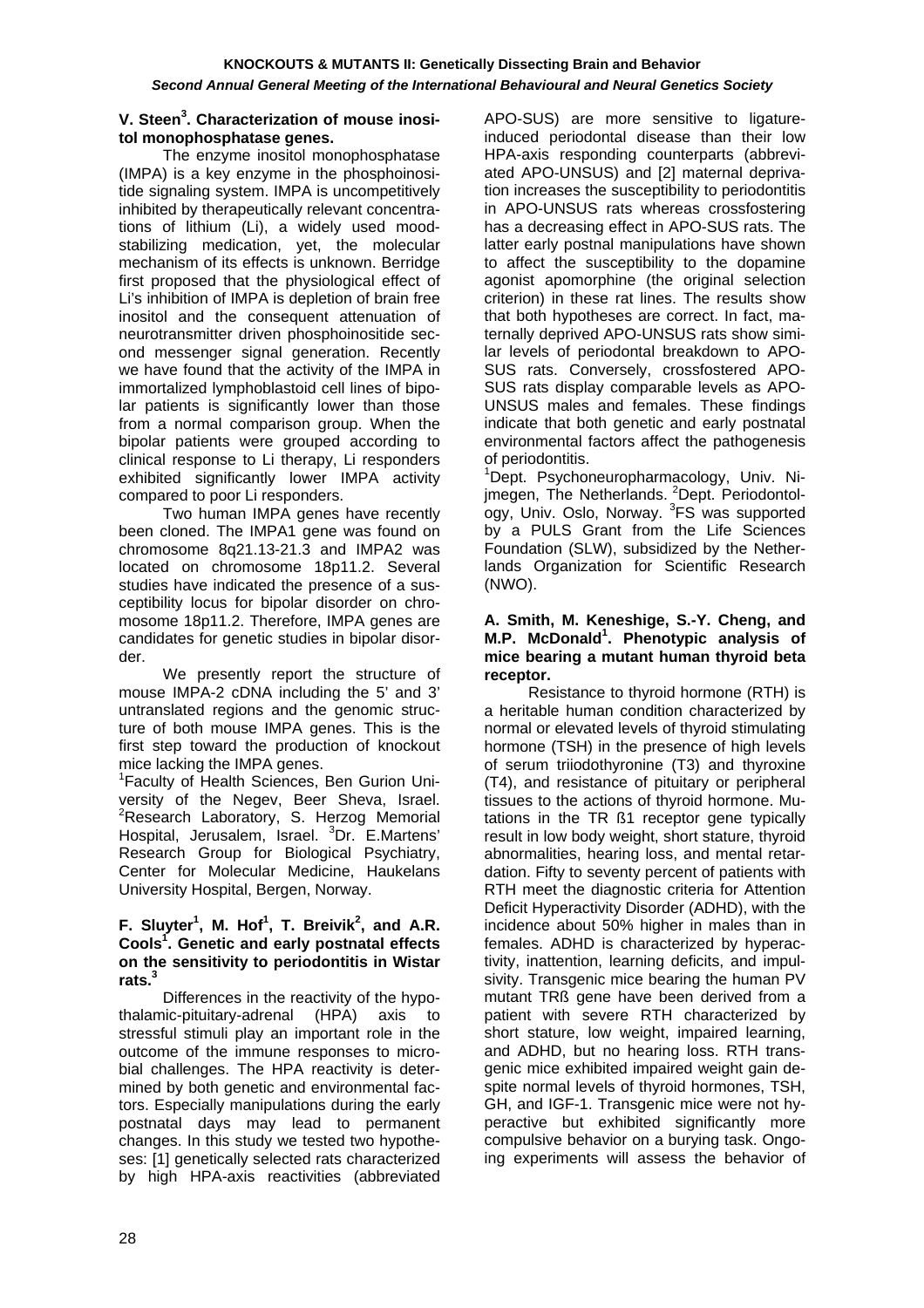RTH transgenic mice on tests of learning, attention, and impulsivity.

<sup>1</sup>Pharmacology/Neuroscience, Vanderbilt University, 432 Medical Research Bldg. 2, Nashville, TN 37232-6600, USA.

# **B.J. Snyder1 , S.P. Baron, and L.T. Meltzer. Developmental changes in the behavioral phenotype of different mouse strains<sup>2</sup> .**

 Characterization of the behavioral Phenotype of different mouse strains is becoming an important area of research. We have begun characterizing developmental differences in spontaneous locomotor activity (LMA; distance traveled and center time), acoustic startle response and prepulse inhibition of acoustic startle (PPI) in C57BL/6J (B6), DBA2/J (DBA) and 129SvImJ (129) mice by evaluation these behaviors at 6 and 12 weeks of age. At 6 weeks of age, B6 mice had the highest and 129 mice the lowest spontaneious LMA as assessed by both distance traveled and center time. The 3 strains also had different maturation patterns. The relative differences between 6 and 12 weeks were: B6 mice: no change in total distance, increase in center time; DBA mice: increase in both total distance and center time; 129 mice: no change in either total distance or center time. In terms of startle responsiveness a 6 weeks, B6, 129, and DBA mice had similar response thresholds of 100 dB. At 120 dB, B6 and 129 mice had similar magnitude startle responses, whereas DBA mice had an -50% lower startle amplitude. At 12 weeks, the startle threshold did not change for any of the strains. However, the startle amplitude was greater for the B6 and 129 mice, whereas the DBA mice had an attenuated startle response. For PPI, Measured at 3, 6, and 12 dB over background (70dB) with a 120 dB startle stimulus, at 6 weeks, B6 mice had the lowest and 129 mice the greatest % PPI. Relative to 6 weeks, at 12 weeks, the PPI response in the 129 mice did not change, B6 mice had a greater % PPI and the DBA mice did not have any PPI response. These different behavioral and developmental patterns may influence the study of pharmacological or genetic influences on these different strain backgrounds.

1Neuroscience Therapeuticx, Parke-Davis, 2800 Plymouth Road, Ann Arbor, MI 48105, USA. <sup>2</sup>Supported by Warner-Lambert Co.

#### Lianne Stanford<sup>1</sup> and Richard E. Brown. **Multivariate analyses of anxiety in inbred mice using the open field, novel object recognition and elevated plus maze<sup>2</sup> .**

 Multivariate statistics have been used in animal behaviour for over fifty years, (J.R.

Royce, *Psychol. Bull.* 47: 235-59, 1950) and the use of these statistical methods for behavioural analysis is gaining popularity (A. Ramos and P. Mormede. *Neurosci. Biobehav. Rev.* 22: 33-57, 1998). We tested a number of mouse strains (129/Sv, p75NGFR -/-, brl/brl, brl/+, B6-H-2k & C57BL/6J) for measures of anxiety using the open field (15 measures), the elevated plus maze (17 measures) and novel object recognition (19 measures). The appropriate elements required for multivariate analyses and test battery construction are discussed. We used principal component analyses and linear multiple regression models to determine strain differences in anxiety based on the behaviours recorded in these three tests.

<sup>1</sup>Department of Psychology and Neuroscience Institute, Dalhousie University, Halifax, Nova Scotia, Canada B3H 4J1. (RE-Brown@IS.DAL.CA). <sup>2</sup>Funding: NSERC Can. Operating Grant (#A7441) to REB and K.M. Hunter/MRC Canada Doctoral Award to LS).

# **Susumu Tonegawa<sup>1</sup> . Studies on learning and memory, and activity-dependent development of the visual system with genetically engineered mice.**

My lecture is composed of two parts.

 *A/ Multilevel analysis of hippocampusdependent memory* 

 One of the major goals of neuroscience is to uncover molecular, cellular, and neuronal ensemble mechanisms underlying various cognitive functions, including learning and memory. Since most cognitive functions can only be studied by analyzing performance in behavioral and cognitive tasks, it is essential to develop experimental strategies which allow the identification of the underlying mechanisms. Traditionally, pharmacological manipulations have been combined with behavioral tests. While this approach has been useful, it has certain limitations such as insufficient knowledge about the specificity of the administered compounds of the area of the brain affected by them. As an alternative method, the gene knockout technology has been introduced. For this genetic technology to be truly useful for neuroscience, it is important to target the gene manipulation to a certain area or type of cells in the brain and to be able to control its developmental timing.

 Using the phage P-1-derived Cre/*loxP* recombination system, we have developed a method to create mice in which the deletion (knockout) of virtually any gene of interest is restricted to a subregion or a specific cell type in the he CNS such as the pyramidal cells of the hippocampal CA1 region. We applied this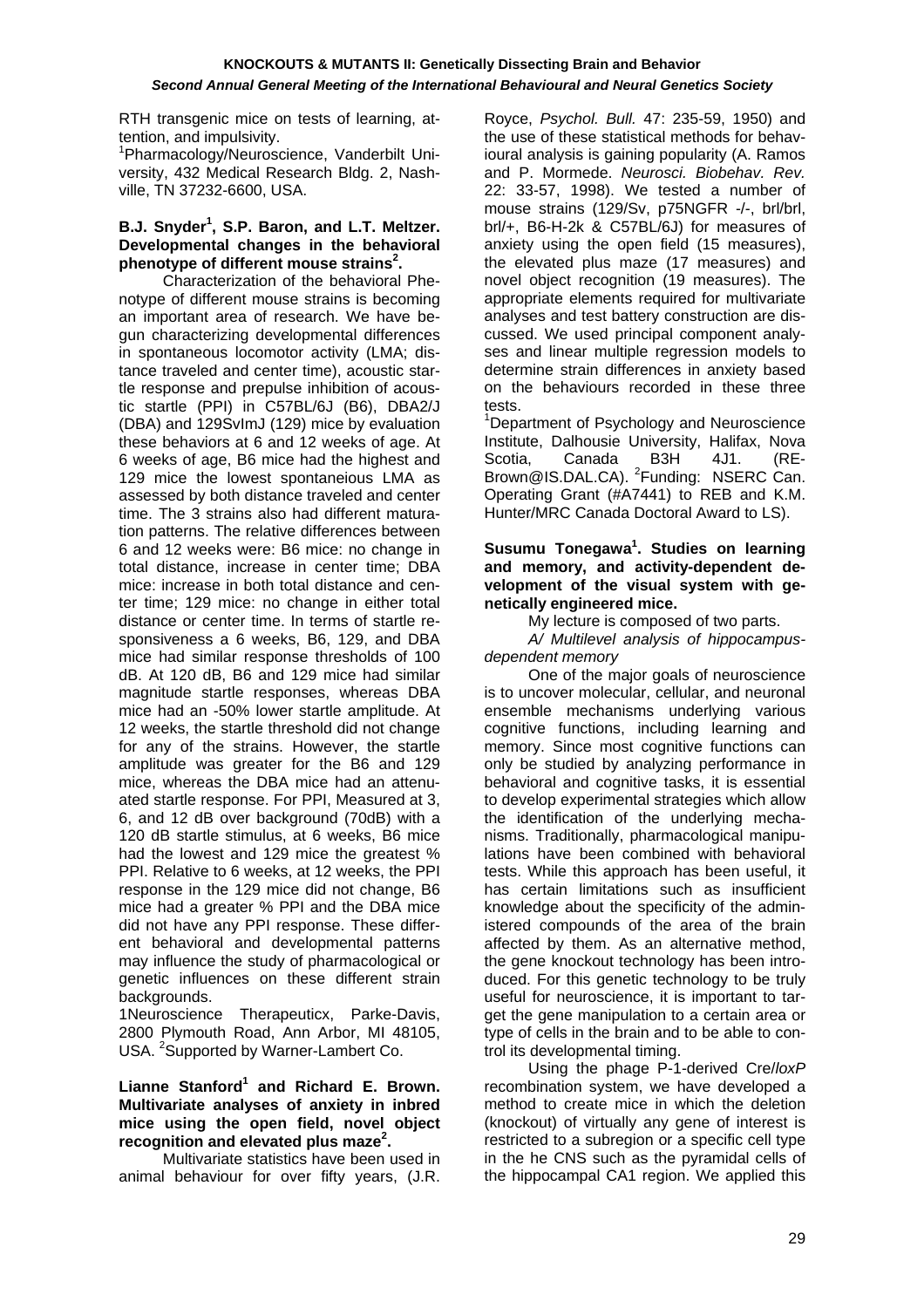technique to the *NMDAR1* gene encoding the essential subunit of all known isoforms of NMDA receptors. These mice lack the NMDAR1 gene specifically and exclusively in the CA1 pyramidal cells and only after the third postnatal week. The latter temporal restriction of the gene knockout makes it highly unlikely that any impairments observed in these knockout mice are due to a developmental abnormality. The mutant mice grow into adulthood without obvious abnormalities. Adult mice lack NMDA receptor-mediated synaptic currents and long-term potentiation specifically in the CA1 synapses and exhibit impaired spatial memory but unimpaired nonspatial memory. Our results strongly suggest that activity-dependent modifications of CA1 synapses, mediated by NMDA receptors, play an essential role in the acquisition of spatial memories. To investigate further the role of NMDA receptor-dependent CA1 synaptic plasticity in spatial memory, we studied in collaboration with Matthew Wilson place-specific firing of the mutant hippocampal CA1 pyramidal cells using multiple electrode recording techniques applied to freely behaving mice. We have discovered that although the CA1 pyramidal cells in the NMDAR1 knockout mice retain place-related activity, there is a significant decrease in the spatial specificity of individual place fields. We have also found a striking deficit in the coordinated firing of pairs of neurons turned to similar spatial locations. Pairs have uncorrelated firing even if their fields overlap. These results demonstrate that NMDA receptor-mediated synaptic plasticity is necessary for the proper representation of space in the CA1 region of the hippocampus. The results also suggest that the reason why NMDAR1 knockout mice are poor in acquiring spatial memory is because the lack of MNDA receptors in the CA1 region causes a failure in the formation of refined place fields in the CA1 and its downstream regions.

<sup>1</sup>Center for Learning and Memory, MIT, 77 Massachussetts Ave., Cambridge, MA 02139- 4307, USA.

#### Ruud F.G. Toonen<sup>1</sup>, J. Peter H. Burbach, **and M. Verhage. In vivo analysis of Munc18-1 protein interactions. Transgenic approach on a Munc18-1 deficient background.**

 Munc18-1 is a mammalian, neuronspecific member of the SEC1-family of membrane-trafficking proteins implicated in secretion of synaptic vesicles. Recently, Munc18-1 knock out mice have been generated in our laboratory. Munc18-1 deficient mice are paralysed, die postnatally and suffer from brain degeneration. Although docked synaptic vesicles in presynaptic terminals are observed, these mice suffer from a complete and general absence of synaptic activity. Therefore, munc18-1 is an essential effector in synaptic secretion acting downstream of synaptic vesicle docking. Different aspects of this drastic phenotype may be attributed to interactions with different gene families. Munc18-1 interacts with at least 3 protein families at the synaptic nerve terminal: Syntaxin1, DOC2A/B and X11/MINT. We have generated a large number of Munc18-1 mutations characterized by selective changes in interactions with its binding partners i.e., loss of affinity for one while preserving other. These mutants enable us to establish the importance of each protein interaction. We have created transgenic mice that express Munc18-1 and certain crucial mutants in brain using three different brain specific promoters, the neuron specific enolase (NSE) promoter, the neurofilament light chain (NF-L) promoter and the human Thy-1 promoter. The NF-L promoter failed to drive expression, while the NSE and Thy-1 promoters produced neuron specific expression early in development. Overexpression of Munc18-1 does not have obvious effects on mouse behavior. Founder mice of both lines do express the transgene at birth and have been mated with Munc18-1 heterozygotes in order to obtain transgene positive Munc18-1 knockout mice. Transgenes carrying mutations in Munc18-1 known to effect the binding preference towards its binding partners are currently being analyzed.

<sup>1</sup>Rudolf Magnus Institute for Neurosciences, Utrecht University, Universiteitsweg 100, 3584 CG Utrecht, The Netherlands.

# **T. Tully1 . Genetic basis of memory.**

 To understand the biological basis of memory, a neurogenetic perspective asks, "What genes in the genome, when mutated, can produce learning/memory disabilities?" An adequate answer to this question will include the identification of (i) genes involved in molecular mechanisms of cellular plasticity, (ii) genes involved in the development of underlying neural architectures and (iii) genes involved in neurodevelopment *and* in the ongoing function of terminally differentiated neurons. Such a comprehensive genetic etiology of memory will lead initially to a valid biological categorization of cognitive dysfunction and finally to more effective behavioral and pharmacological therapies for memory loss.

 Obviously, hundreds of genes likely will be involved in a complex, "emergent" function such as memory formation. Few genes, how-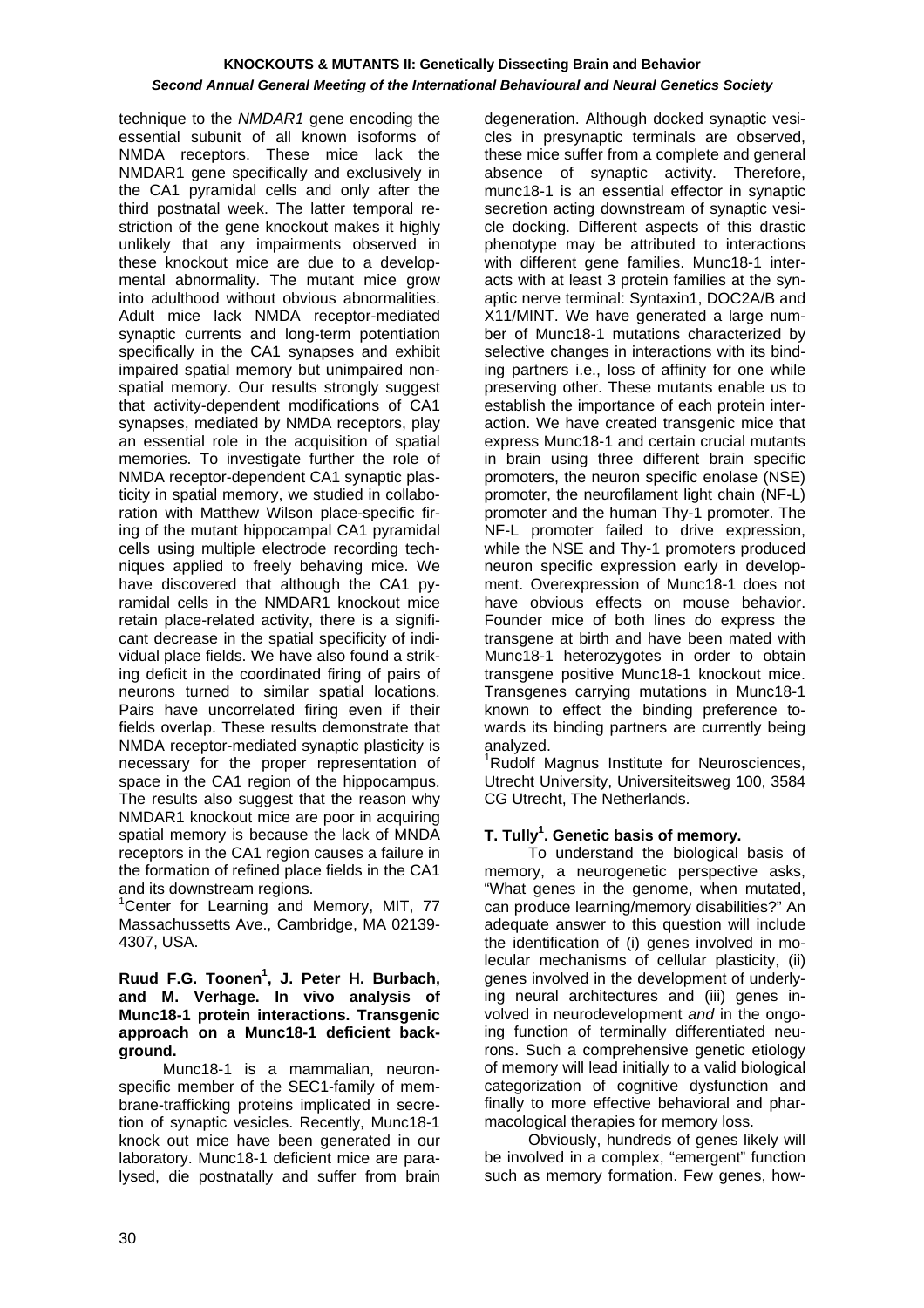ever, currently have been identified. Hence, efforts now must be focused on new gene discovery. To this end, Drosophila has become a valuable model system with which to find conserved genes involved in behavioral plasticity. Detailed studies of Pavlovian olfactory conditioning in the fruit fly have revealed behavioral properties that are quite similar to those characterized for other tasks in other vertebrate and invertebrate species. Such "functional homology" suggests common molecular mechanisms. The challenge now is to achieve a *vertical integration* of gene function with behavior manifestation via cellular and systems analyses.

Molecular identification of Drosophila genes involved with olfactory learning supports this notion. Disruptions of several enzymatic components of the cAMP second messenger system all produce olfactory learning/memory deficits. In particular, transgenic manipulations of the cAMP-responsive transcription factor, CREB, have revealed a molecular switch for the induction of protein synthesis-dependent long-term memory (LTM). Down-regulating this switch blocks LTM, while up-regulating this switch permits the formation of LTM with less training. This "photographic" memory in fruit flies is the first case of an experimentally induced supranormal memory in history.

 CREB and cAMP signaling also are involved in several forms of behavioral and synaptic plasticity in rodents and mollusks. More generally, these observations demonstrate that regulation of gene expression underlies the formation of new long-term memories most likely via the growth of new synapses. This cascade of molecular and cellular events will be elucidated further with continued study of gene function in various animal model systems, thereby accomplishing a *horizontal integration* of biological basis of memory formation.

<sup>1</sup>Cold Spring Harbor Laboratory, Cold Spring Harbor NY 11724, USA.

**C.E.E.M. Van der Zee1 , C. Jost, F. Oerlemans, M. Verheij, B. Wieringa, and A. Cools. Impaired learning behavior and hyperactivity observed in Brain Creatine Kinase (BCK)-deficient mice is emphasized in double mutants (BCK/UbCK-deficient) and in aged BCK-deficient mice.** 

 Creatine Kinases play an important role in maintaining energy homeostasis, and their isoforms in the brain also form a PCr/CK circuit. It is unclear, however, to what extent the brain relies on phosphocreatine and the Brain-CK/Ubiquitous-CK catalytic activity.

 At first glance, BCK-deficient mice did not show obvious abnormalities (they are fertile, carry and produce normal size litters, have a normal weight) when compared to their wildtype littermates. However, when assessed in a battery of behavioral set-ups, hyperactivity, lack of habituation, and cognitive impairments became apparent.

 The BCK-deficient mice activity in the open field consisted of more walking, less sitting, (less grooming), and lacked the establishment of a "home-base", indicating reduced habituation. Cognitive funtion as assessed in a 3-day Morris water maze task showed that BCK-deficient mice learned significantly slower than wildtype controls. This was most apparent during the first day (and first half of the second day), but in the end they mastered the task as well as the control group. Some of the strategies used were swimming in large circles or spiralling along the wall, but, circle analysis revealed that the increased latency observed in the BCK-deficient animals was not due to thigmotaxis.

 BCK-deficient mice did not differ from the wildtype mice in their sensorimotor performance in a rope grip test or in their motor coordination and balance on the rotarod.

 A smaller group of double mutants (BCK/UbCK-deficient mice; n=5) and 10 aged BCK-deficient mice showed a more severe phenotype: spatial learning performance was impaired even at the third (last) day of the MWM task. Also, probe trial evaluation revealed that for aged BCK-deficient mice the % of time spend (swimming and searching for the -now- removed platform) in the NW quadrant did not go beyond chance level.

 Concluding, lack of BCK appears to result in open field hyperactivity and impaired cognition in the MWM, which is emphasized in mice lacking both Creatine Kinases (BCK/UbCK) and in aged BCK-deficient mice; this suggests that BCK might play a role in the proper functioning of the hippocampus and cortical structures that do express BCKs.

<sup>1</sup>Dept. Cell Biology, Univ. of Nijmegen, Postbus 9101, 6500 HB Nijmegen, The Netherlands.

#### **Douglas Wahlsten1 . Proof of a third source of individual differences in brain structure that is neither hereditary nor environmental.**

 Mice of the inbred strains BALB/c and 129 often suffer absence of the corpus callosum (CC) that normally connects the cerebral hemispheres. The characteristic involves incomplete penetrance, and variation within a strain is neither hereditary nor environmental.